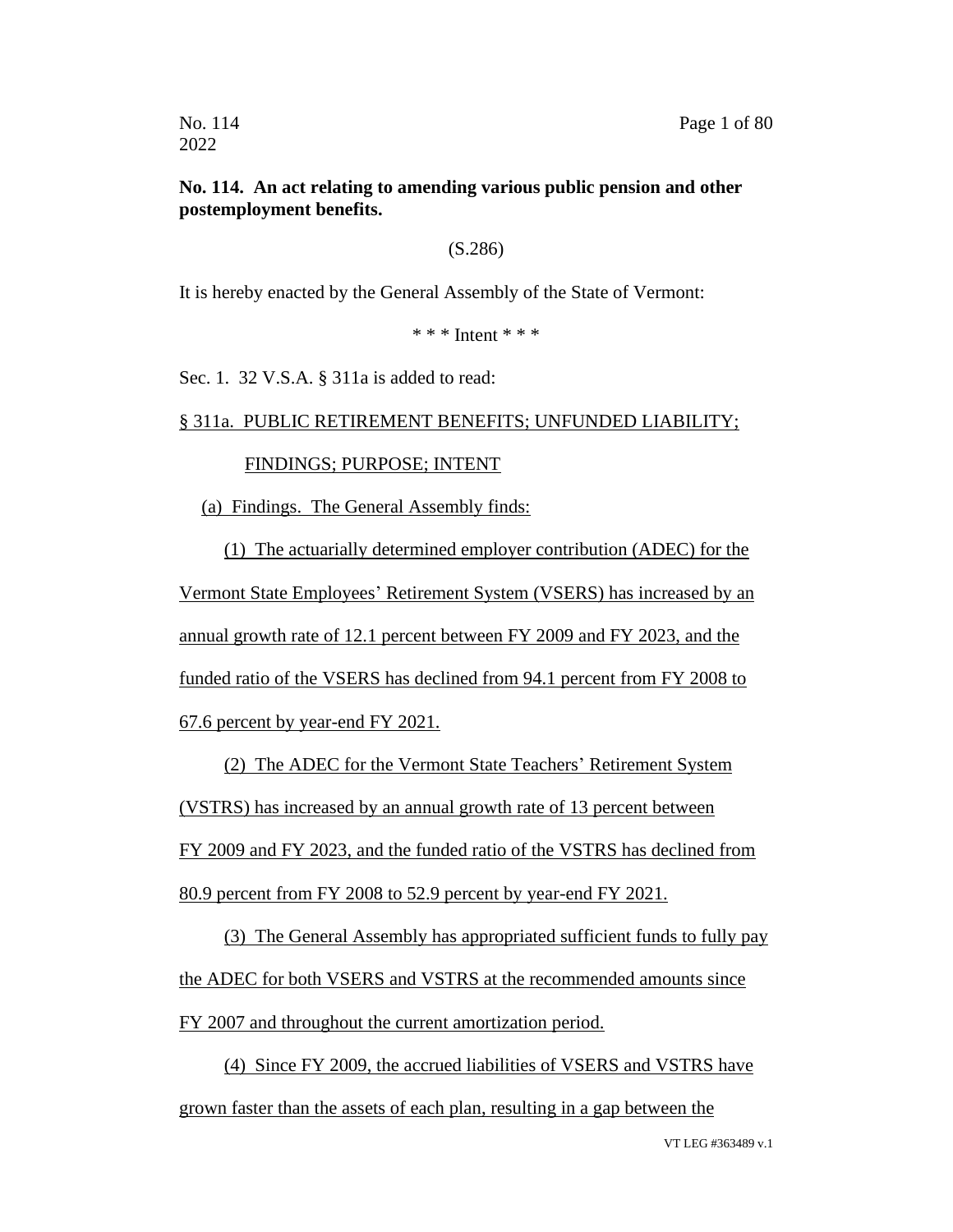expected payout of future benefits and the assets VSERS and VSTRS have to pay out those benefits to retired State employees and teachers. This gap is also known as the unfunded liabilities for VSERS and VSTRS.

(5) In FY 2015, the General Assembly created the Retired Teachers' Health and Medical Benefits Fund, and health care premiums are paid for on a pay-as-you-go basis from this Fund.

(6) The FY 2022 State budget expense for retiree health care benefits, known as other postemployment benefits (OPEB), for State employees was approximately \$37.2 million and \$35.1 million for teachers.

(7) As of the beginning of FY 2022, the State's unfunded liabilities for health care benefits for retired State employees and teachers is \$2.75 billion.

(b) Purpose. The purpose of this section is to provide economic stability for retired State employees and teachers by maintaining the financial health of VSERS and VSTRS, while also addressing the unfunded liabilities in the State's pension and OPEB plans and the decline in the funded ratios of those retirement systems.

(c) Intent.

(1) It is the intent of the General Assembly to address the unfunded liabilities and decline in funded ratios of VSERS and VSTRS by implementing several measures, including:

(A) continuing the General Assembly's policy since FY 2007 to fully fund the actuarially determined employer contributions rates for the VSERS

VT LEG #363489 v.1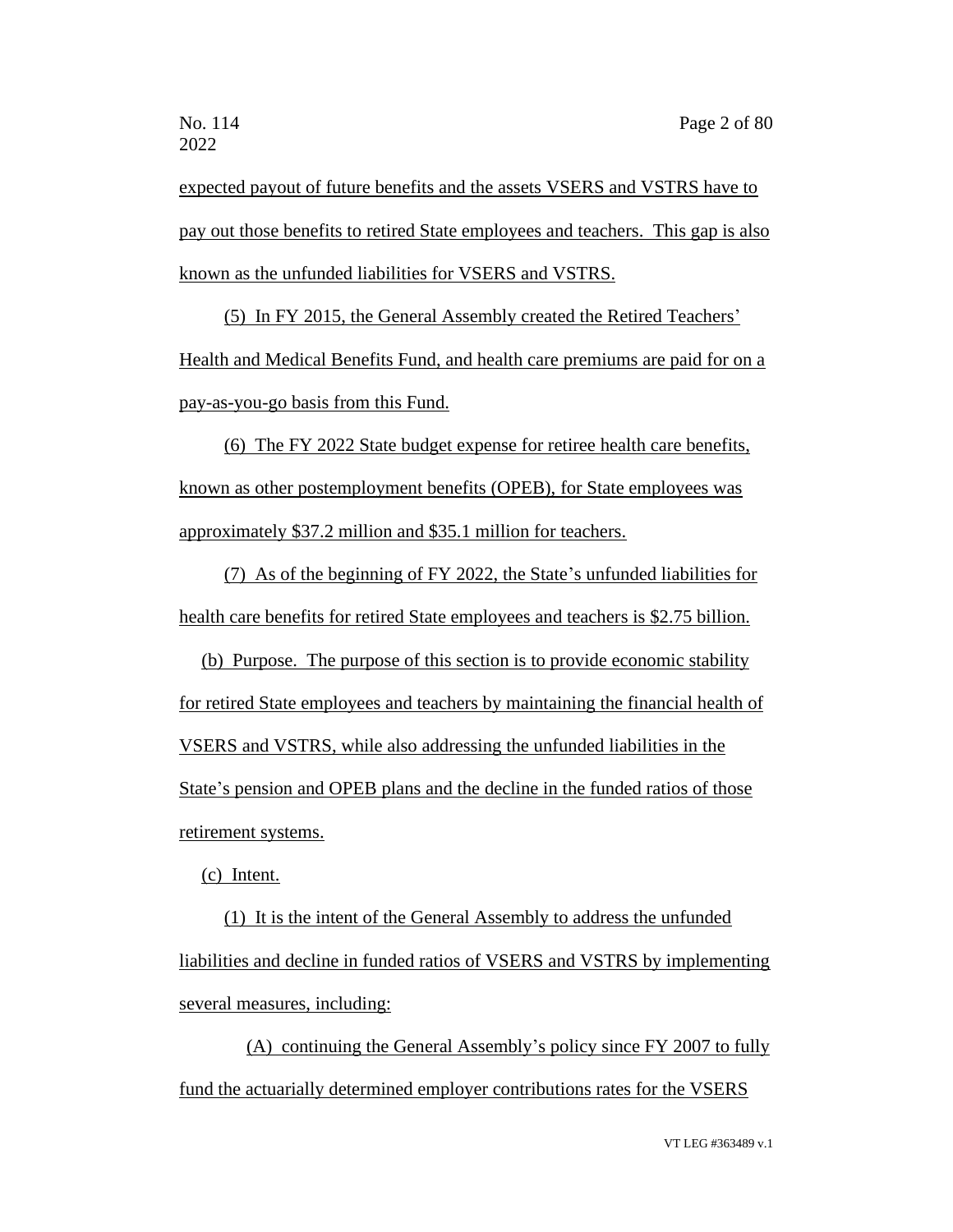and VSTRS at the amounts recommended by the respective boards of each retirement system to the General Assembly each year; and

(B) beginning in FY 2024, annually funding an additional payment to the actuarially recommended unfunded liability amortization payments for VSERS and VSTRS that will increase to not more than \$15,000,000.00 each year to each retirement system and remain until the VSERS plan and the VSTRS plan respectively reach a 90 percent funded ratio.

(2) It is also the intent of the General Assembly to prefund other postemployment benefits to create more security and predictability in health care benefits for retired State employees and teachers.

\* \* \* Vermont State Employees' Retirement System \* \* \*

\* \* \* Pension Benefits \* \* \*

Sec. 2. 3 V.S.A. § 455 is amended to read:

§ 455. DEFINITIONS

(a) As used in this subchapter:

\* \* \*

(4) "Average final compensation" means:

(A) For a Group A and a, Group F, or Group G member, the average annual earnable compensation of a member during the three consecutive fiscal years beginning July 1 and ending June 30 of creditable service affording the highest average, or during all of the years of creditable service if fewer than three years. If the member's highest three years of earnable compensation are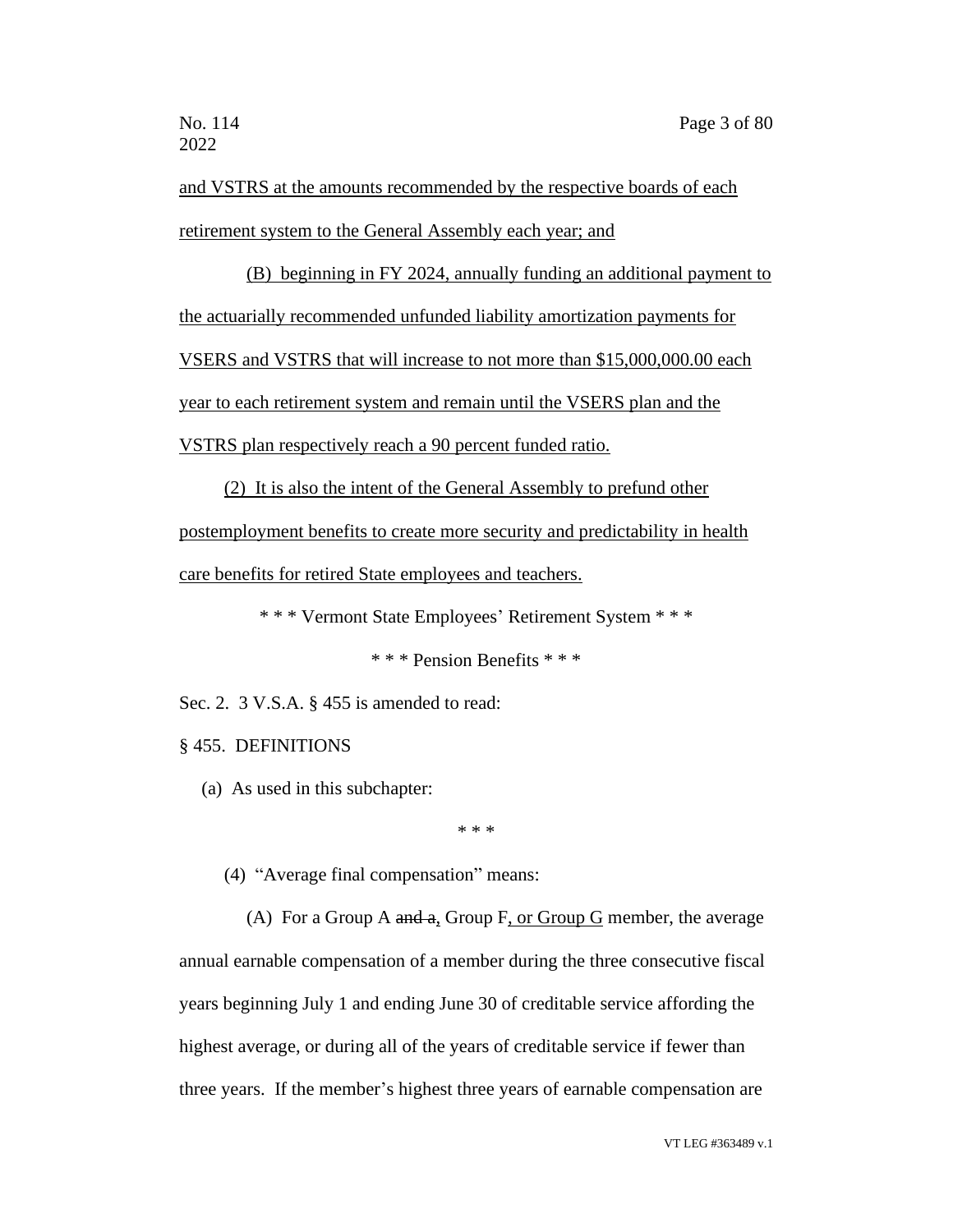the three years prior to separation of service and the member separates prior to the end of a fiscal year, average final compensation shall be determined by adding:

(i) The actual earnable compensation earned in the fiscal year of separation through the date of separation and the service credit to correspond with the last pay date.

(ii) The earnable compensation and service credit earned in the preceding two fiscal years.

(iii) The remaining service credit that is needed to complete the three full years, which shall be factored from the fiscal year preceding the two fiscal years described in subdivision (ii) of this subdivision (A). The earnable compensation associated with this remaining service credit shall be calculated by multiplying the annual earnable compensation reported by the remaining service credit that is needed.

\* \* \*

(C) For purposes of determining average final compensation for Group A or Group C members, a member who has accumulated unused sick leave at retirement shall be deemed to have worked the full normal working time for his or her the member's position for 50 percent of such leave, at his or her the member's full rate of compensation in effect at the date of his or her the member's retirement. For purposes of determining average final compensation for Group F or Group G members, unused annual or sick leave, termination

VT LEG #363489 v.1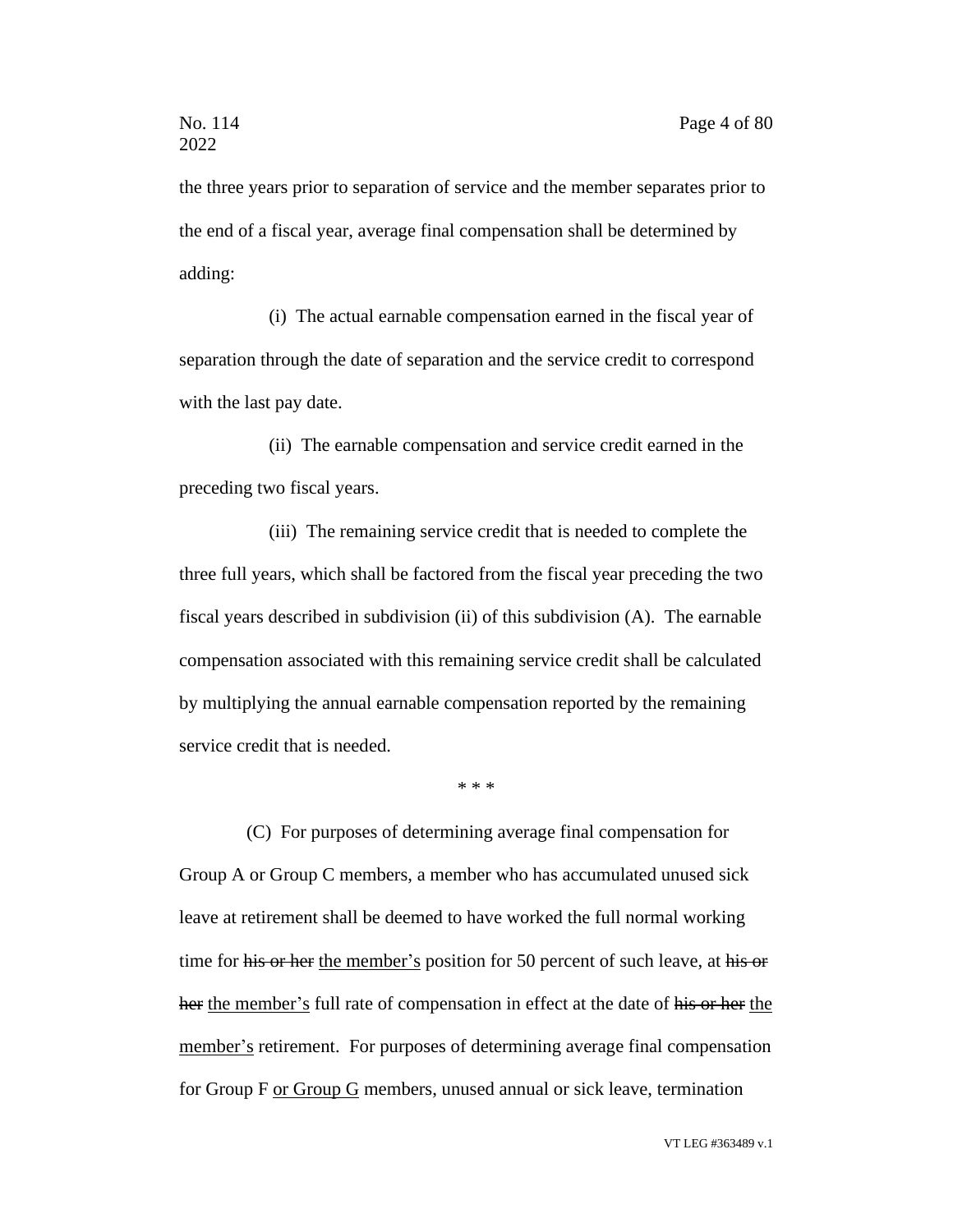bonuses, and any other compensation for service not actually performed shall be excluded. The average final compensation for a State's Attorney and the Defender General shall be determined by the State's Attorney's or the Defender General's highest annual compensation earned during his or her the member's creditable service.

(D) For purposes of determining average final compensation for a member who has accrued service in more than one group plan within the System, the highest consecutive years of earnings shall be based on the formulas set forth in subdivision (A) or (B) of this subdivision (4) using the earnable compensation received while a member of the System.

(E) For Group A, C, or F, or G members who retire on or after July 1, 2012, an increase in compensable hours in any year used to calculate average final compensation that exceeds 120 percent of average compensable hours shall be excluded from that year when calculating average final compensation.

(F) For a Group D member:

(i) Who retires on or before June 30, 2022, the member's final salary.

(ii) Who retires on or after July 1, 2022, but who, on or before June 30, 2022, has five years or more of service as a Supreme Court Justice, a Superior judge, an Environmental judge, a District judge, or a Probate judge, or any combination thereof, and has attained 57 years of age or older, or is a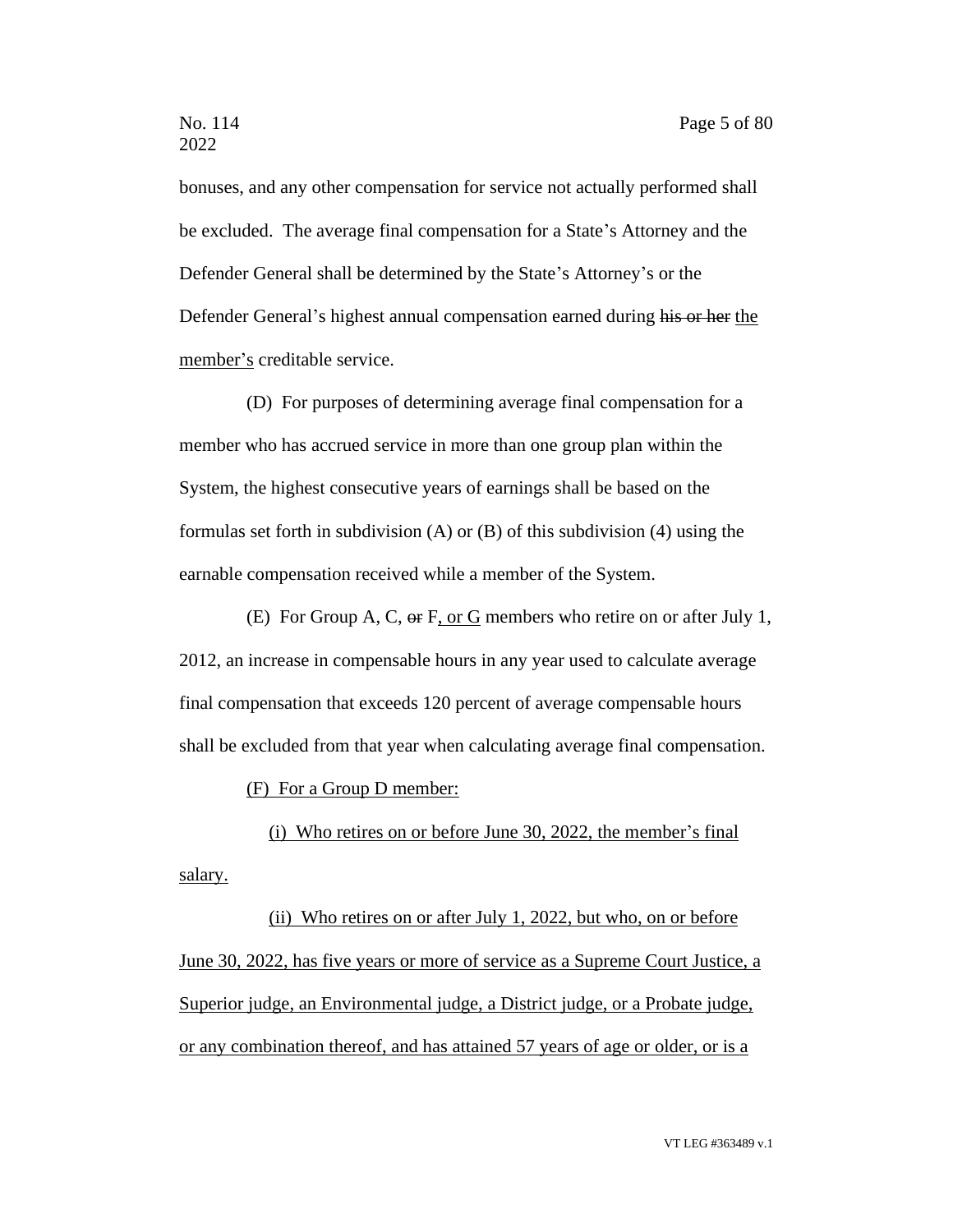Group D member on or before June 30, 2022 and has 15 years or more of creditable service, the member's final salary.

(iii) Who retires on or after July 1, 2022 and who does not meet the requirements set forth in subdivisions (i) and (ii) of this subdivision (F), the average annual earnable compensation of a member during the two consecutive fiscal years beginning on July 1 and ending on June 30 of creditable service affording the highest such average, or during all of the years in the member's creditable service if fewer than two years. If the member separates prior to the end of a fiscal year, average final compensation shall be determined by adding:

(I) The actual earnable compensation earned in the fiscal year of separation through the date of separation and the service credit to correspond with the last pay date.

(II) The earnable compensation and service credit earned in the preceding fiscal year.

(III) The remaining service credit that is needed to complete the two full years, which shall be factored from the fiscal year preceding the fiscal year described in subdivision (II) of this subdivision (F)(iii). The earnable compensation associated with this remaining service credit shall be calculated by multiplying the annual earnable compensation reported by the remaining service credit that is needed.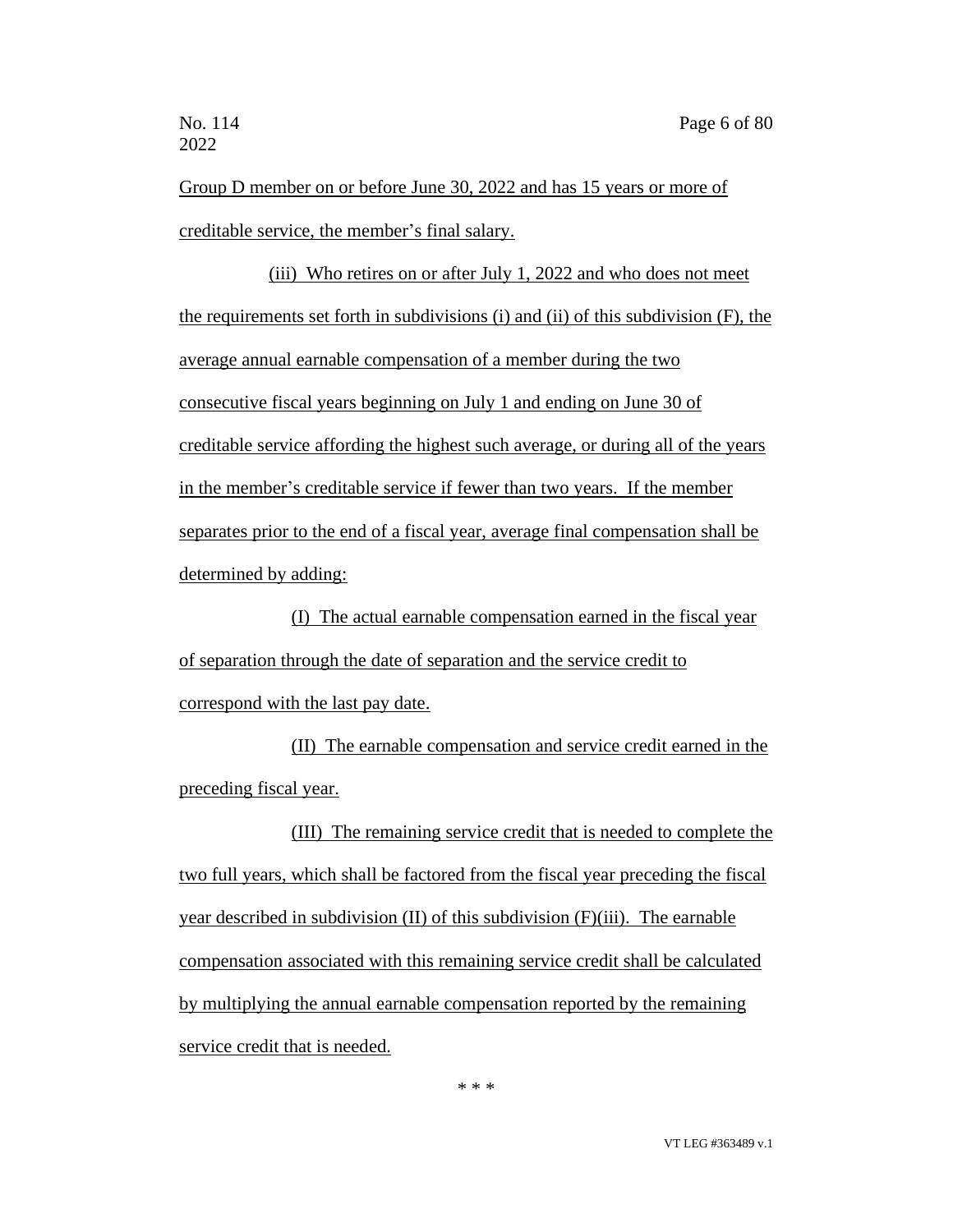(11) "Member" shall mean means any employee included in the membership of the Retirement System under section 457 of this title.

(A) "Group A members" shall mean means employees classified under subdivision (A) of subdivision (9) of this subsection (a).

(B) [Repealed.]

(C) "Group C members" shall mean means employees classified under subdivision (B) of subdivision (9) of this subsection (a) who become members as of the date of establishment, any person who is first included in the membership of the System on or after July 1, 1998, any person who was a Group B member on June 30, 1998, who was in service on that date, and any person who was a Group B member on June 30, 1998, who was absent from service on that date who returns to service on or after July 1, 1998.

(D) "Group D members" shall mean means Justices of the Supreme Court, Superior judges, district judges, environmental judges, and probate judges.

(E) "Group F member" shall mean means any person who is first included in the membership of the System on or after January 1, 1991, any person who was a Group E member on December 31, 1990, who was in service on that date, and any person who was a Group E member on December 31, 1990, who was absent from service on that date who returns to service on or after January 1, 1991.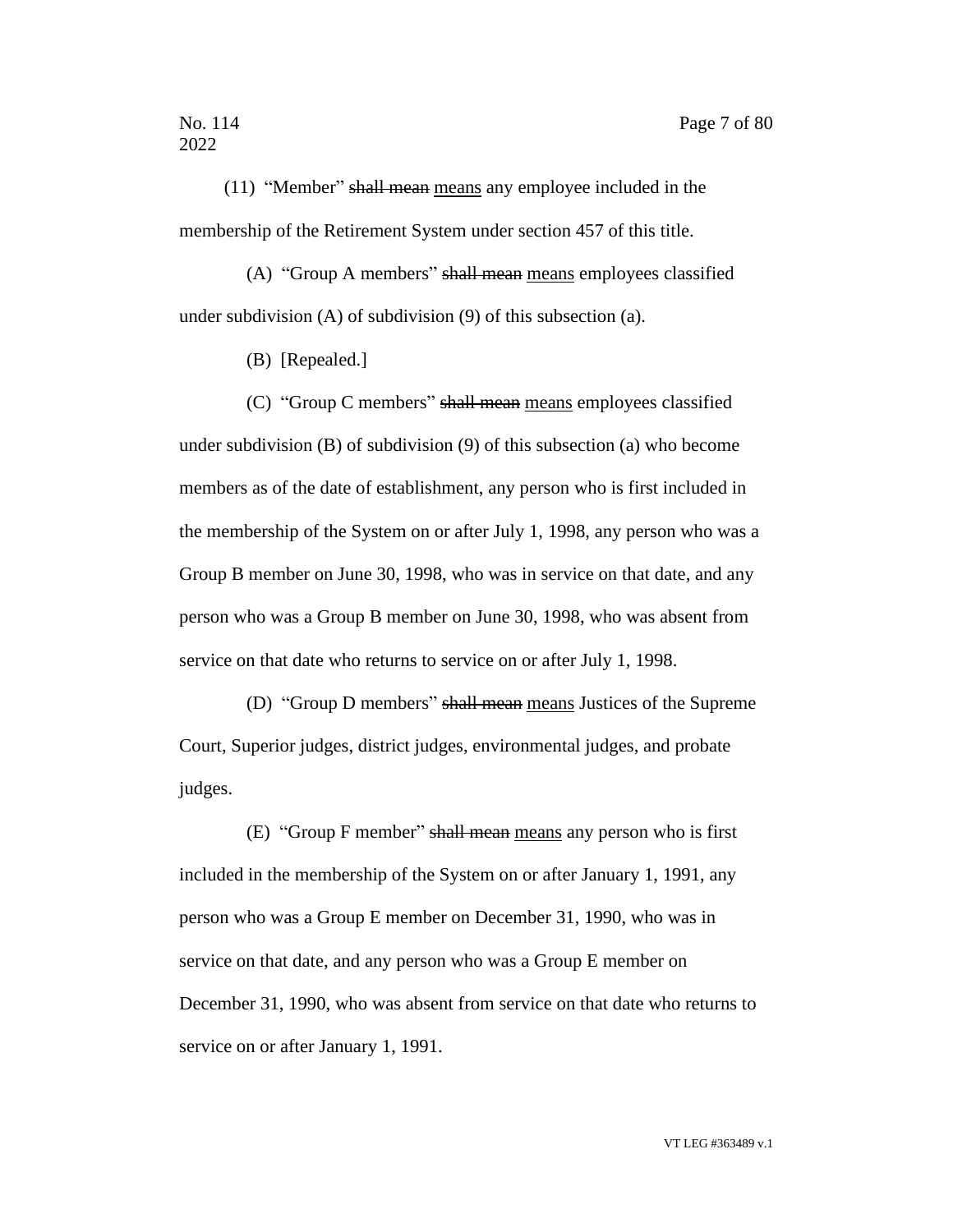(F) "Group G member" means the following employees who are first employed in the positions listed in this subdivision (F) on or after July 1, 2022, or who are members of the System as of June 30, 2022 and make an irrevocable election to prospectively join Group G on or before June 30, 2023, pursuant to the terms set by the Board: facility employees of the Department of Corrections, as Department of Corrections employees who provide direct security and treatment services to offenders under supervision in the community, as employees of a facility for justice-involved youth, or as Vermont State Hospital employees or as employees of its successor in interest, who provide direct patient care.

\* \* \*

(13) "Normal retirement date" shall mean means:

(A) with respect to a Group A member, the first day of the calendar month next following (i) attainment of age 65 years of age, and following completion of five years of creditable service for those members hired on or after July 1, 2004, or (ii) attainment of age 62 and completion of 20 years of creditable service, whichever is earlier;

(B) with respect to a Group C member, the first day of the calendar month next following attainment of age 55 years of age, and following completion of five years of creditable service for those members hired on or after July 1, 2004, or completion of 30 years of service, whichever is earlier;

(C) with respect to a Group D member,: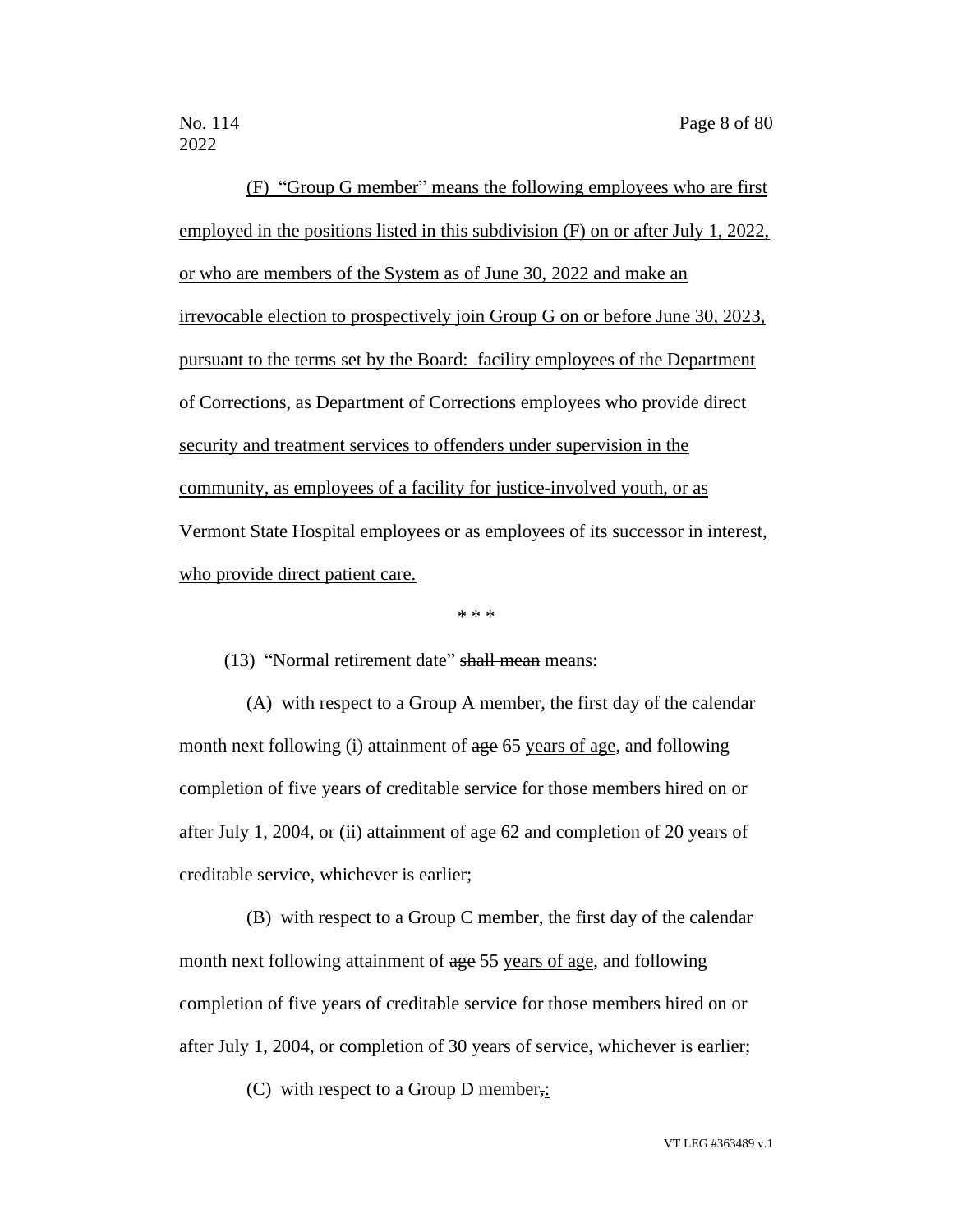(i) for those members first appointed or elected on or before June 30, 2022, the first day of the calendar month next following attainment of age 62 years of age and completion of five years of creditable service; or

(ii) for those members first appointed or elected on or after July 1, 2022, the first day of the calendar month next following attainment of 65 years of age and completion of five years of creditable service; and

(D) with respect to a Group F member, the first day of the calendar month next following attainment of age 62 years of age, and following completion of five years of creditable service for those members hired on or after July 1, 2004, or completion of 30 years of creditable service, whichever is earlier; and with respect to a Group F member first included in the membership of the system on or after July 1, 2008, the first day of the calendar month next following attainment of age 65 years of age and following completion of five years of creditable service, or attainment of 87 points reflecting a combination of the age of the member and number of years of service, whichever is earlier.

(E) with respect to a Group G member:

(i) for facility employees of the Department of Corrections, Department of Corrections employees who provide direct security and treatment services to offenders under supervision in the community, employees of a facility for justice-involved youth, or employees of the Vermont State Hospital or its successor in interest, who provide direct patient care, who were first included in the membership of the System on or before June 30, 2008,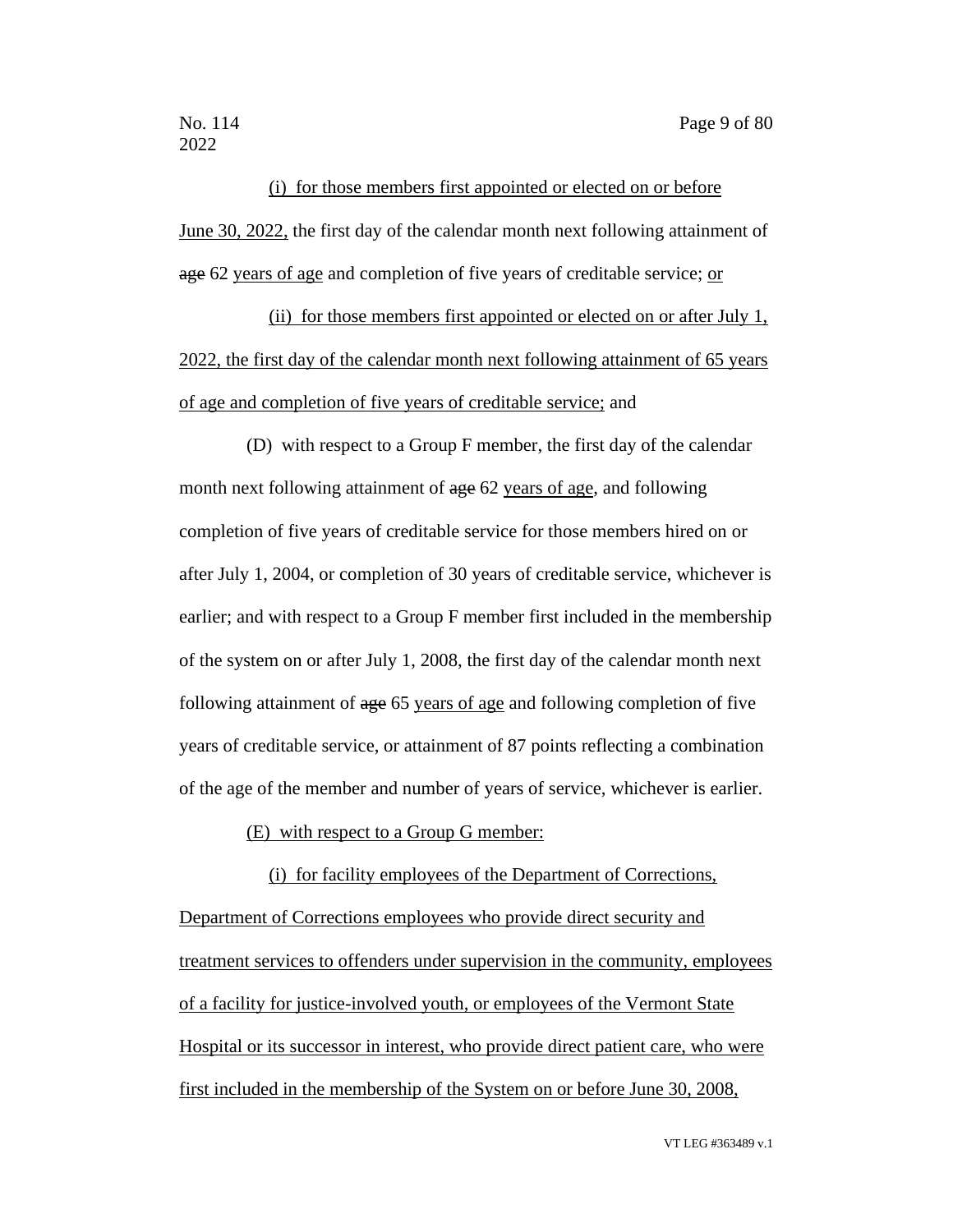who were employed as of June 30, 2022, and who made an irrevocable election to prospectively join Group G on or before July 1, 2023, pursuant to the terms set by the Board, the first day of the calendar month next following the earlier of (I) 62 years of age and following completion of five years of creditable service, (II) completion of 30 years of creditable service, or (III) 55 years of age and following completion of 20 years of creditable service; or

(ii) for facility employees of the Department of Corrections, Department of Corrections employees who provide direct security and treatment services to offenders under supervision in the community, as employees of a facility for justice-involved youth, or employees of the Vermont State Hospital or its successor in interest, who provide direct patient care, who were first included in the membership of the System on or after July 1, 2008, who were employed as of June 30, 2022, and who made an irrevocable election to prospectively join Group G on or before July 1, 2023, pursuant to the terms set by the Board, the first day of the calendar month next following the earlier of (I) 65 years of age and following completion of five years of creditable service, (II) attainment of 87 points reflecting a combination of the age of the member and number of years of service, or (III) 55 years of age and following completion of 20 years of creditable service; or

(iii) for facility employees of the Department of Corrections, Department of Corrections employees who provide direct security and treatment services to offenders under supervision in the community, employees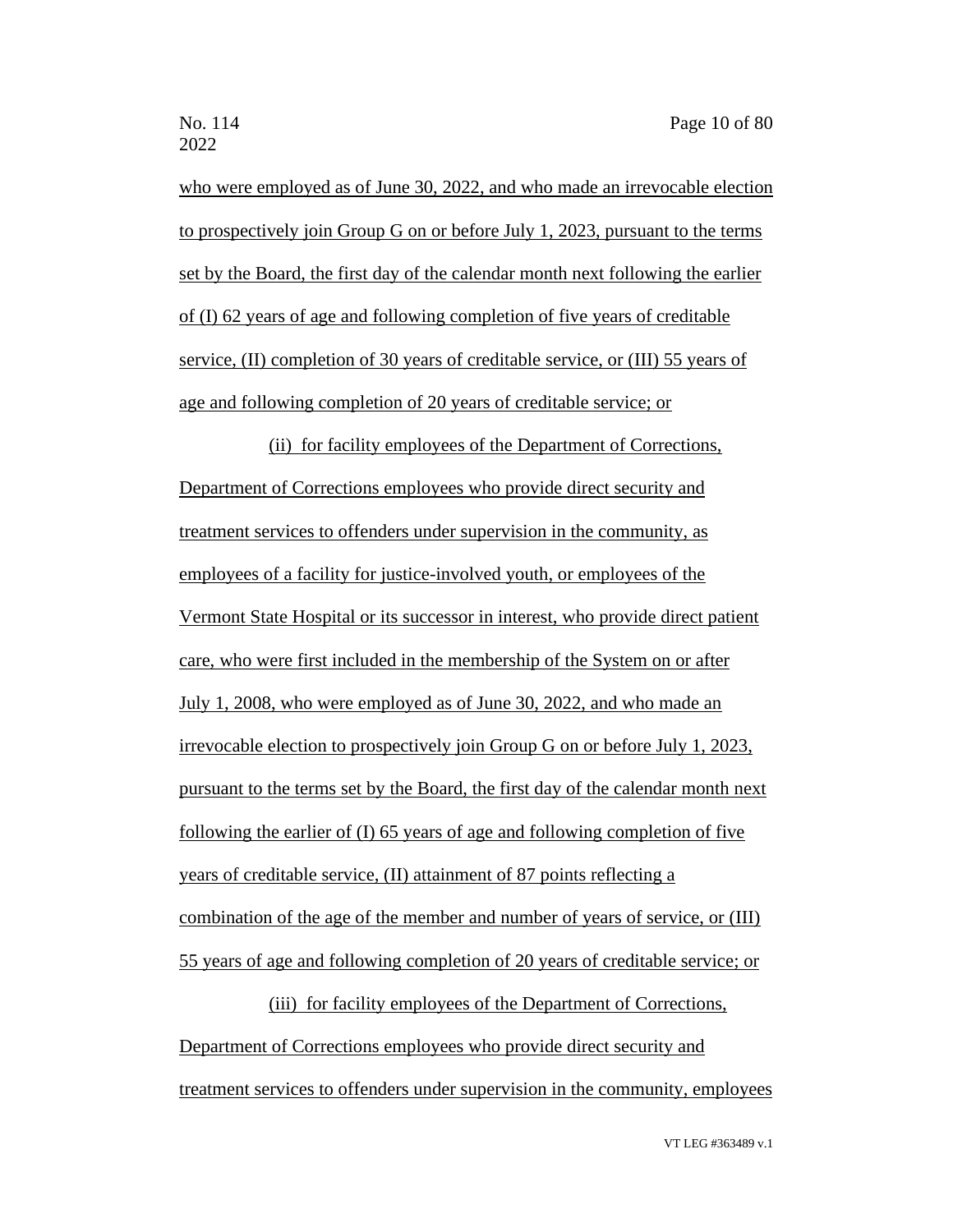of a facility for justice-involved youth, or employees of the Vermont State Hospital or its successor in interest, who provide direct patient care, who first become a Group G member on or after July 1, 2023, the first day of the calendar month next following attainment of 55 years of age and following completion of 20 years of creditable service.

\* \* \*

Sec. 3. 3 V.S.A. § 457 is amended to read:

§ 457. MEMBERS

\* \* \*

(d) Should any Group A, C, D,  $\Theta$  F, or G member who has less than five years of creditable service in any period of five consecutive years after last becoming a member be absent from service more than three years or should he or she the member withdraw his or her contributions, or become a beneficiary or die, he or she the member shall thereupon cease to be a member. However, the membership of any employee entering such classes of military or naval service of the United States as may be approved by resolution of the Retirement Board, shall be continued during such military or naval service if he or she the member does not withdraw his or her contributions, but no such member shall be considered in the service of the State for the purpose of the Retirement System during such military or naval service, except as provided in subsection 458(e) of this title.

\* \* \*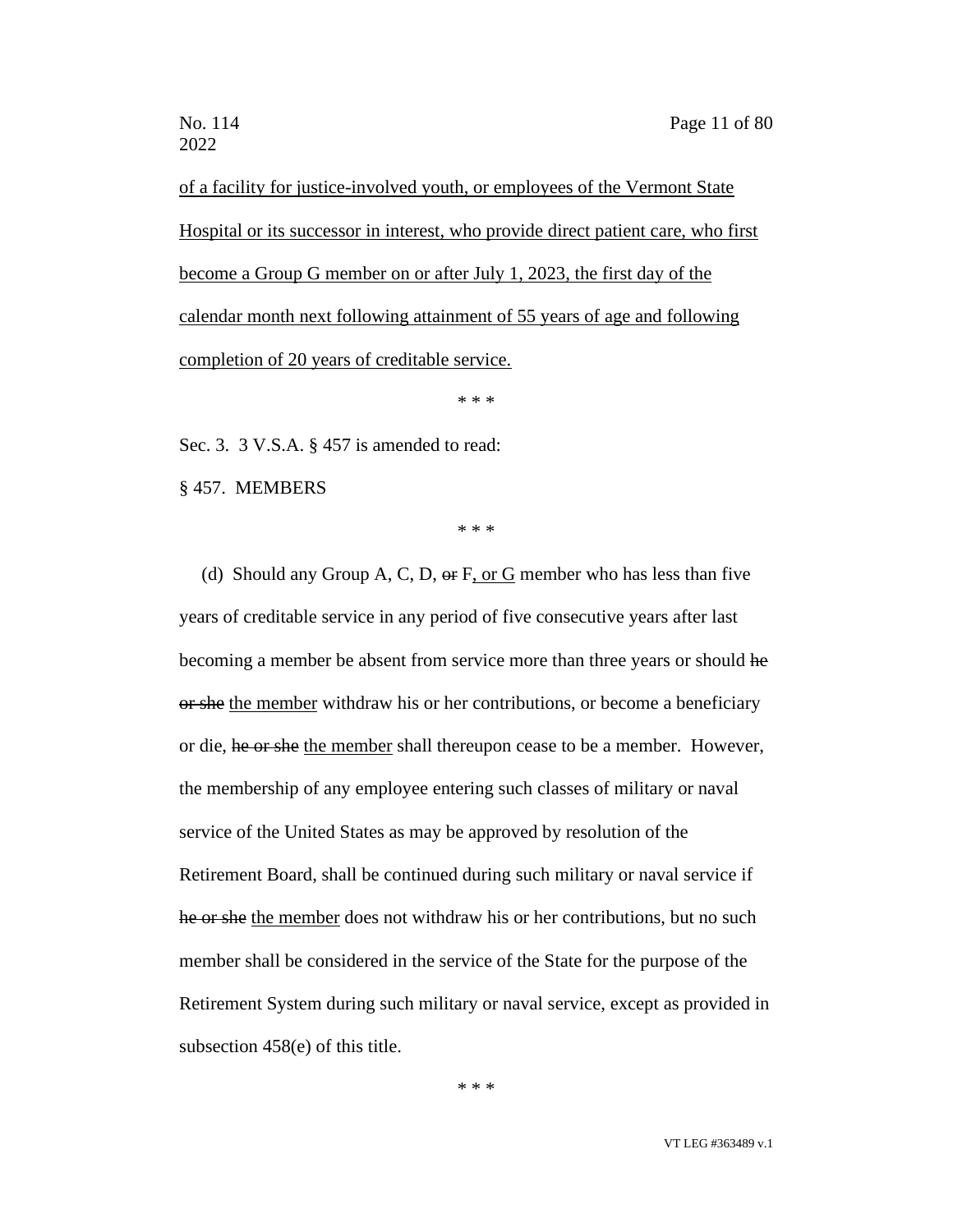Sec. 4. 3 V.S.A. § 458 is amended to read:

§ 458. CREDITABLE SERVICE; MILITARY SERVICE

\* \* \*

(b) All service of a group Group A, group Group C, group Group D,  $\Theta$ r group Group F, or Group G member since he or she the member last became a member on account of which contributions are made shall be credited as membership service.

\* \* \*

Sec. 5. 3 V.S.A. § 459 is amended to read:

§ 459. NORMAL AND EARLY RETIREMENT

(a) Normal retirement.

(1) Group A,  $\frac{1}{2}$  Group D, and  $\frac{1}{2}$  Group F, and Group G

members. Any group Group A, group Group D, or group Group F, or Group G member who has reached his or her the member's normal retirement date may retire on a normal retirement allowance on the first day of any month after his or her the member's separation from service by filing an application in the manner outlined in subdivision (3) of this subsection.

(2) Group C members. Any  $\frac{1}{2}$  Group C member who is an officer or employee of the Department of Public Safety assigned to police and law enforcement duties, including the Commissioner of Public Safety appointed before July 1, 2000, and who has reached his or her normal retirement date may retire on a normal retirement allowance, on the first day of any month

VT LEG #363489 v.1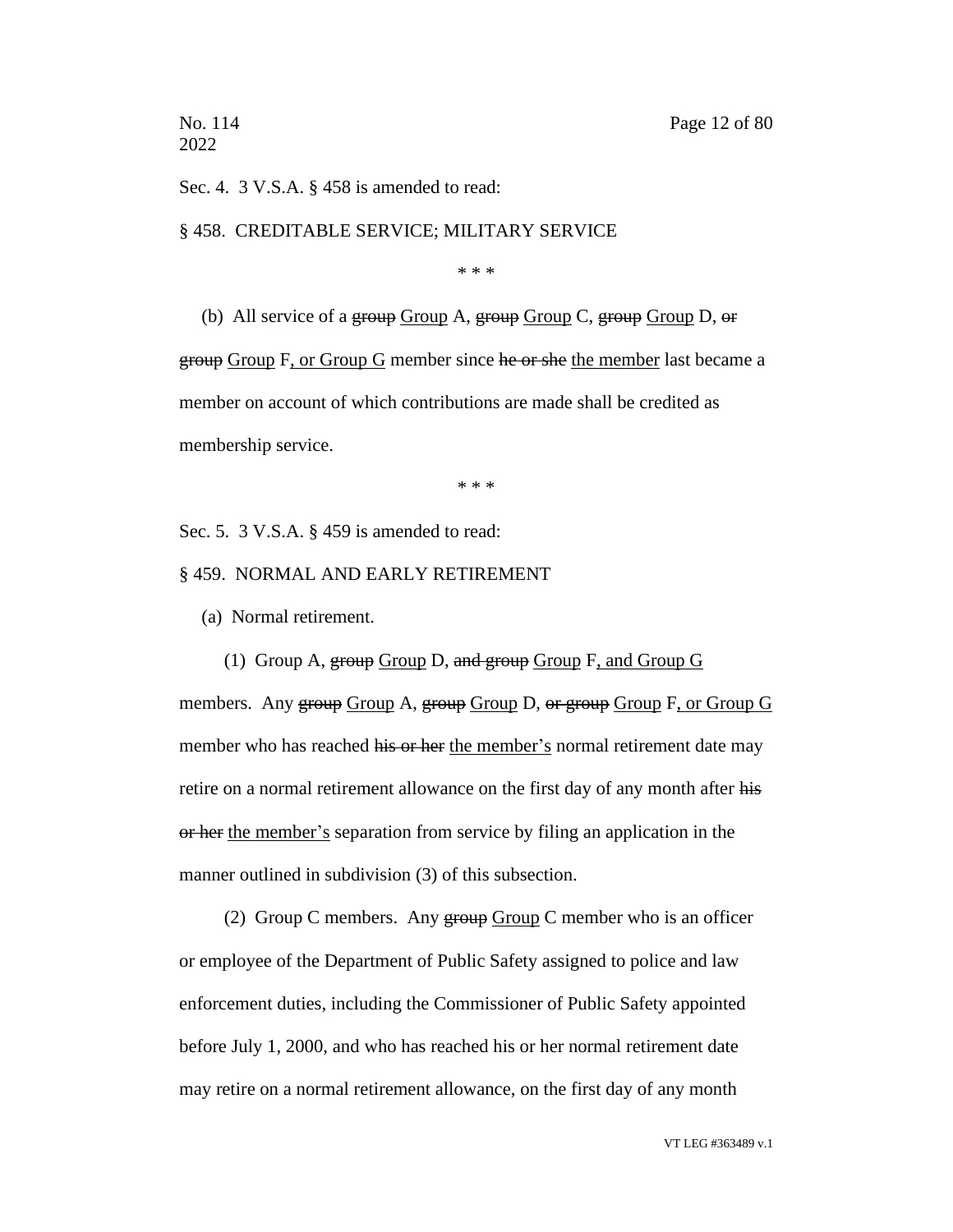after he or she the member may have separated from service, by filing an application in the manner outlined in subdivision (3) of this subsection. Any group Group C member in service shall be retired on a normal retirement allowance on the first day of the calendar month next following attainment of age 55 57 years of age. Notwithstanding, it is provided that any such member who is an official appointed for a term of years may remain in service until the end of his or her the member's term of office or any extension thereto, resulting from reappointment.

\* \* \*

(b) Normal retirement allowance.

(1) Upon normal retirement, a group Group A member shall receive a normal retirement allowance which that shall be equal to 50 percent of his or her the member's average final compensation; provided, however, that if the member has not completed 30 years of creditable service at retirement, or, if earlier, the date of attainment of such age as may be applicable under the provisions of subdivision (a)(4) of this section, his or her the member's allowance shall be multiplied by the ratio that the number of his or her the member's years of creditable service at retirement, or such earlier date, bears to 30.

 $(2)(A)$  Upon normal retirement, a group Group C member shall receive a normal retirement allowance which that shall be equal to 50 percent of his or her the member's average final compensation; provided, however, that if the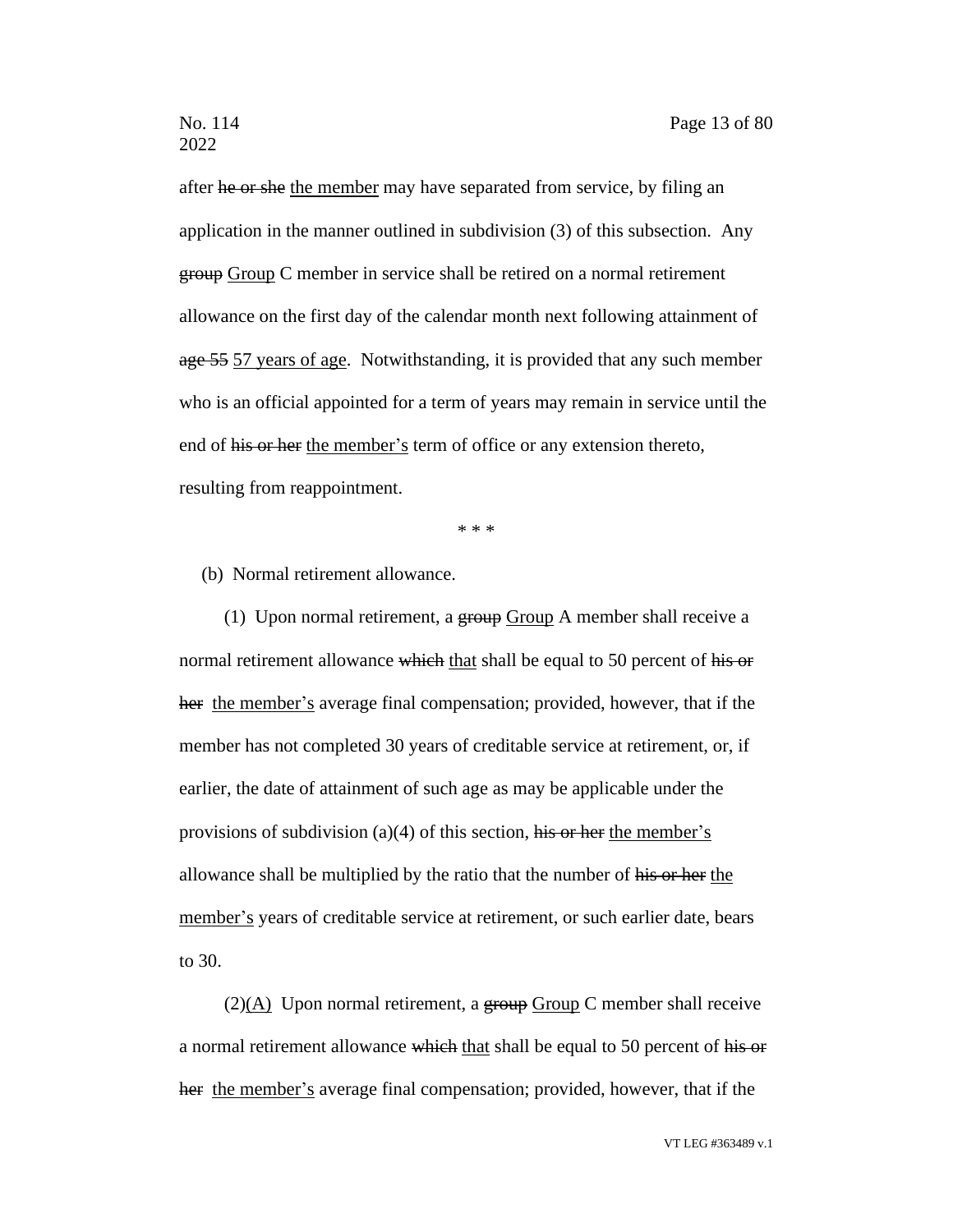member has not completed 20 years of creditable service at retirement, or, if earlier, the date of attainment of such age as may be applicable under the provisions of subdivision (a)(4) of this section, the member's allowance shall be multiplied by the ratio that the number of his or her the member's years of creditable service at retirement, or such earlier date, bears to 20.

(B) For a Group C member, for each year of service that is completed on or after July 1, 2022 after attaining the later of 50 years of age or completing 20 years of service, a member's maximum normal retirement allowance shall increase by an amount equal to one and one-half percent of the member's average final compensation.

 $(3)(A)$  Group D members who are Justices of the Supreme Court, Superior judges, Environmental judges, and District judges; additional retirement allowance. Justices of the Supreme Court, Superior judges, Environmental judges, and District judges, upon normal retirement under this section, shall receive a normal retirement allowance equal to one and twothirds percent of the member's average final compensation times the years of Group D membership service up to 12 years. Group D members shall receive an additional retirement allowance according to years of service as a Supreme Court Justice, a Superior judge, an Environmental judge, or a District judge, or a Probate judge, or any combination thereof, as follows:

(i) After 12 years of service, an additional retirement allowance of an amount which that, together with the normal service retirement allowance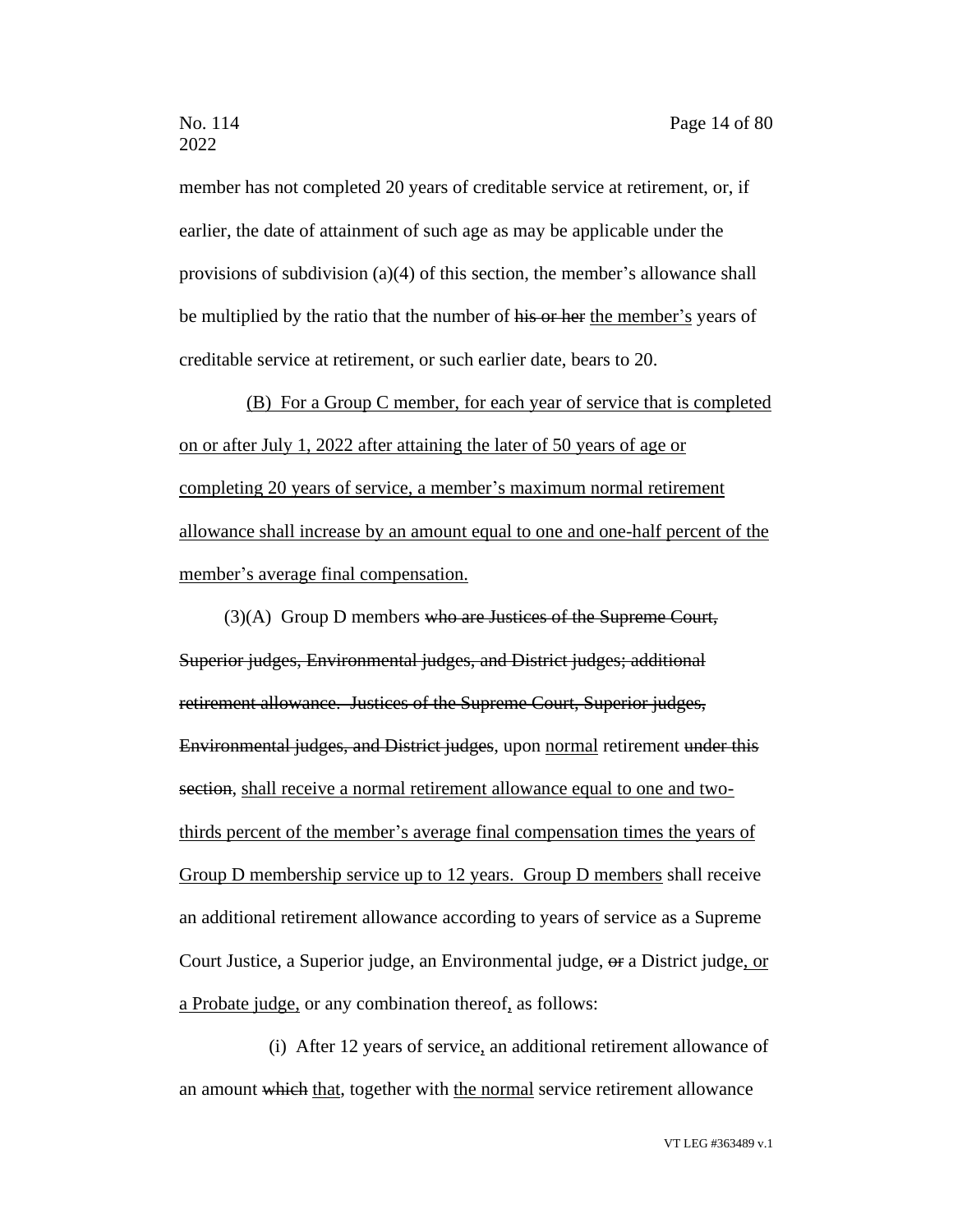for the first 12 years, will make the total equal to two-fifths of their salary at retirement average final compensation.

(ii) For each year of service in excess of 12 years, an amount equal to  $\frac{3 + 7}{3}$  three and one-third percent of their salary at retirement average final compensation shall be added to the retirement allowance as computed in subsection (a) subdivision (i) of this section subdivision (b)(3)(A). However, at no time shall the total retirement allowance exceed their salary at retirement. Such In addition to the normal retirement allowance, such additional retirement allowance shall be treated as the normal retirement allowance for all purposes of the retirement act.

(B) In order to qualify for the benefits provided by this title each Justice or judge shall have the maximum employee contribution in accordance with the requirements of the State Employees' Retirement System. These provisions shall apply to surviving Justices and judges retired before its enactment, but only from the effective date of its enactment, and not retroactively. The total retirement allowance for Group D members shall be as follows:

(i) For a Group D member who retires on or before June 30, 2022, the total retirement allowance shall not exceed the member's salary at retirement.

(ii) For a Group D member who, on or before June 30, 2022, has five years or more of service as a Supreme Court Justice, a Superior judge, an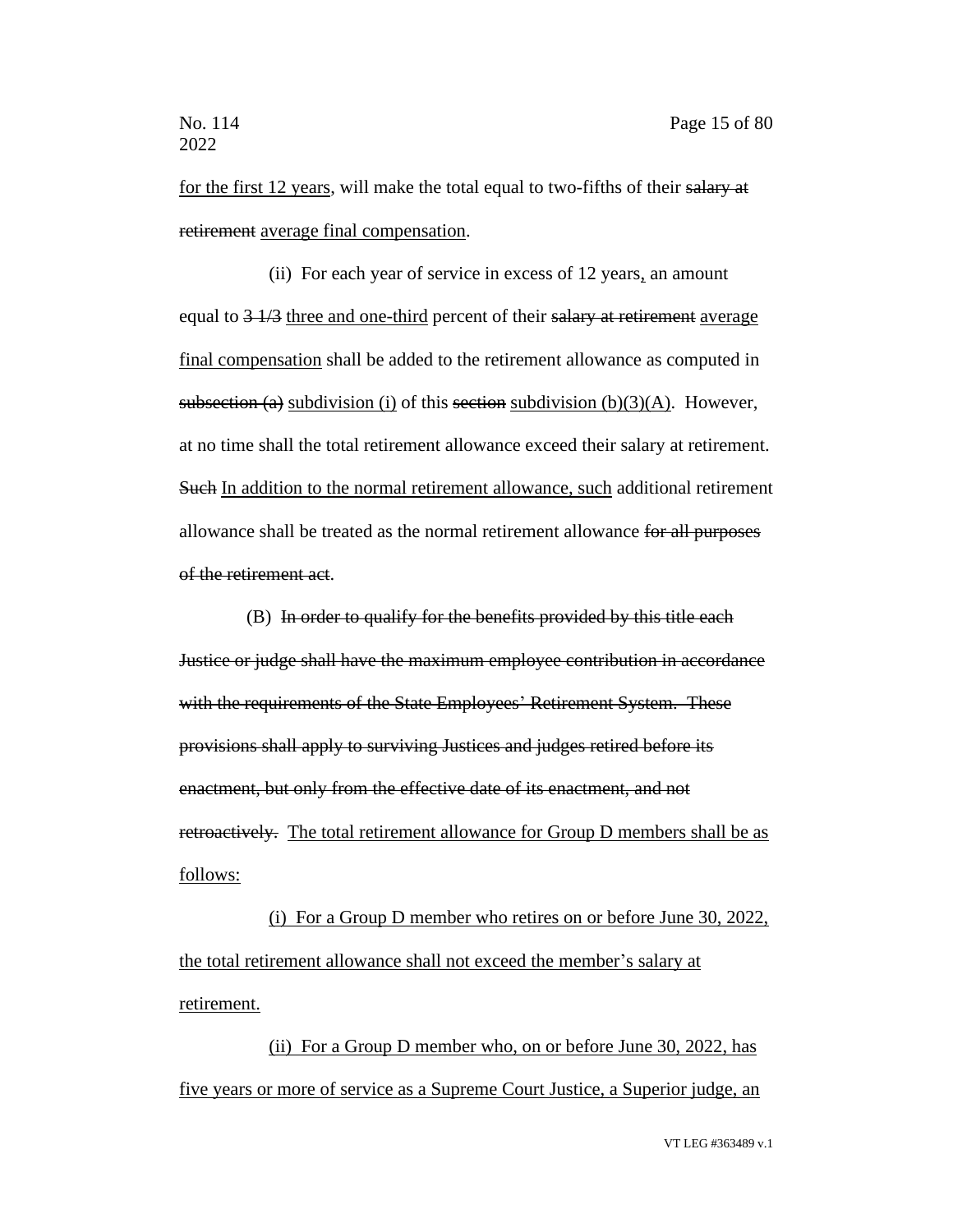Environmental judge, a District judge, or a Probate judge, or any combination thereof, and has attained 57 years of age or older, or is a Group D member on or before June 30, 2022 and has 15 years or more of creditable service, the total retirement allowance shall not exceed the member's salary at retirement.

(iii) For a Group D member who retires on or after July 1, 2022, and who does not meet the requirements set forth in subdivision (i) or (ii) of this subdivision (B), the member's total retirement allowance shall not exceed 80 percent of the member's average final compensation.

(C) For the purposes of this section, years of service as a municipal judge are to be counted as years of service in determining the additional retirement allowance, insofar as they represent years of membership service. [Repealed.]

(4) Group D members who are Probate judges; additional retirement allowance. Probate judges, having retired under this section, shall be entitled to an additional retirement allowance according to their years in service as follows:

(A) Upon completion of 12 years of service an amount which with service retirement allowance will equal two-fifths of the salary at retirement.

(B) For each additional year of service, an amount equal to 3 1/3 percent of the salary at retirement shall be added to the retirement allowance as computed in subsection (a) of this section. Such additional retirement

VT LEG #363489 v.1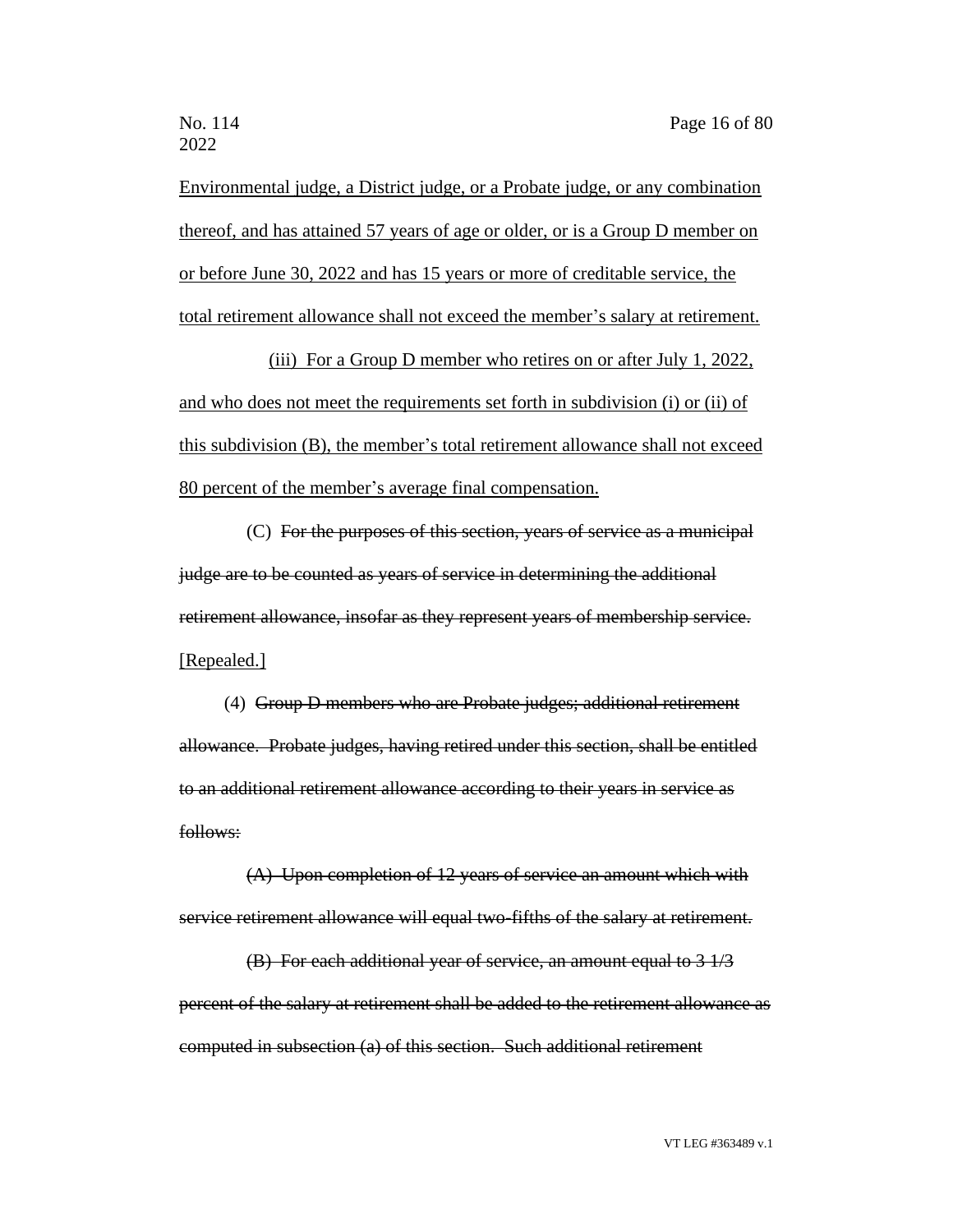allowance shall be treated as the normal retirement allowance for all purposes of the retirement act. [Repealed.]

\* \* \*

(6)(A) Upon normal retirement pursuant to subdivisions  $455(a)(13)(E)(i)$  and (iii) of this chapter, a group G member shall receive a normal retirement allowance equal to two and one-half of a percent of the member's average final compensation times years of membership service in Group G. The maximum retirement allowance shall be 50 percent of average final compensation.

(B) Upon normal retirement pursuant to subdivision  $455(a)(13)(E)(ii)$ of this chapter, a Group G member shall receive a normal retirement allowance equal to two and one-half of a percent of the member's average final compensation times years of membership service in Group G. The maximum retirement allowance shall be 60 percent of average final compensation.

(c) Early retirement.

\* \* \*

(4) Group G members. Any Group G member who has attained 55 years of age and has completed five years of creditable service may retire on an early retirement allowance.

(d) Early retirement allowance.

\* \* \*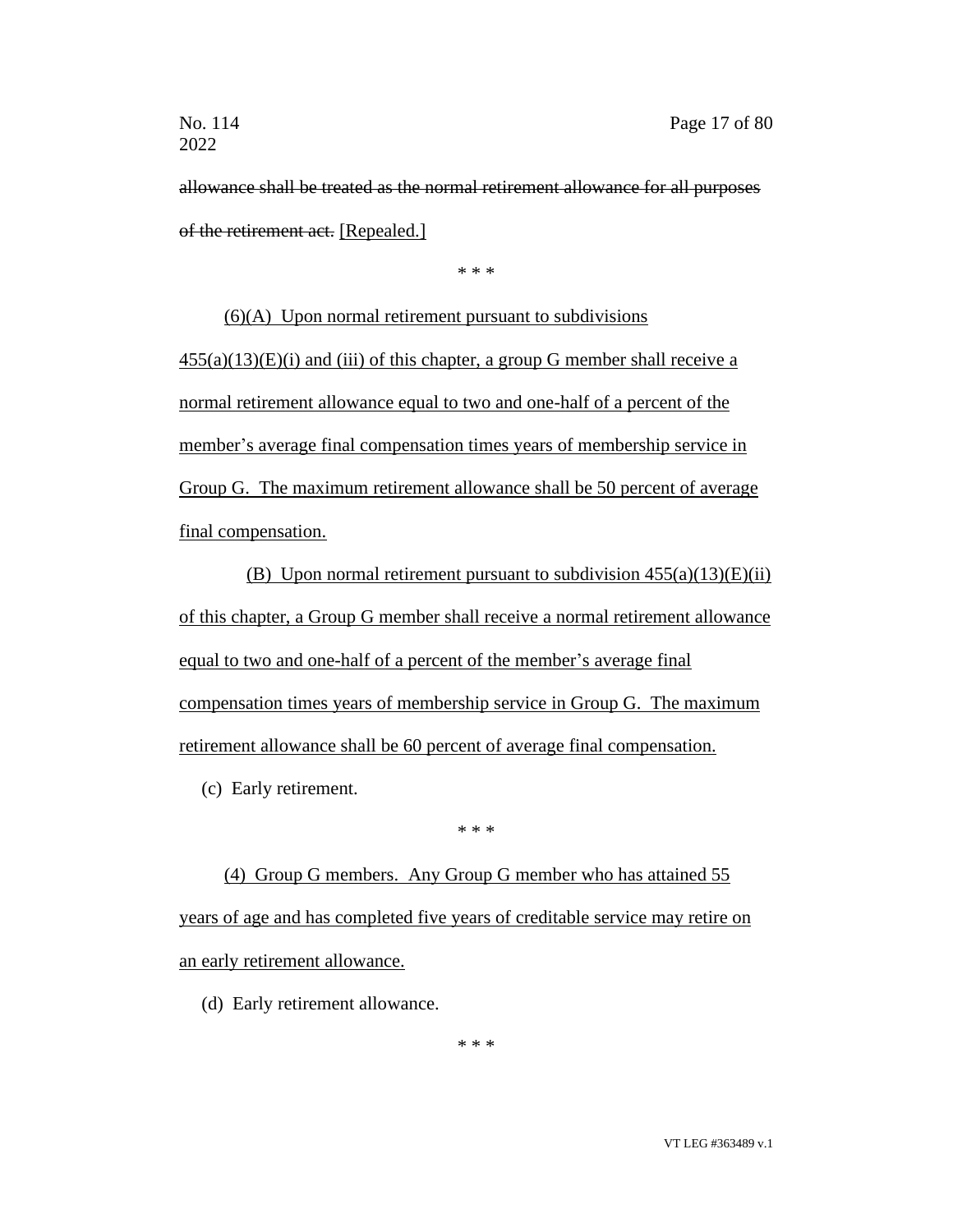(3) Upon early retirement, a group Group D member shall receive an early retirement allowance which that shall be equal to the normal retirement allowance reduced by one-quarter of one percent for each month the member is under age 62 the member's normal retirement date at the time of early retirement.

(4)(A) Upon early retirement, a Group G member who was previously a Group F member first included in the membership of the System on or before June 30, 2008, and who elected to transfer into Group G on July 1, 2023 pursuant to the terms set by the Board, shall receive an early retirement allowance that shall be equal to the normal retirement allowance reduced by the lesser of (i) one-half of one percent for each month equal to the difference between the 240 months and the member's months of creditable service, or (ii) an amount that shall be the actuarial equivalent of the normal retirement allowance computed under subsection (b) of this section.

(B) Upon early retirement, a Group G member who was previously a Group F member first included in the membership of the System on or after July 1, 2008, and who elected to transfer into Group G on July 1, 2023 pursuant to the terms set by the Board, shall receive an early retirement allowance that shall be equal to the normal retirement allowance reduced by the lesser of (i) five-ninths of one percent for each month equal to the difference between the 240 months and the member's months of creditable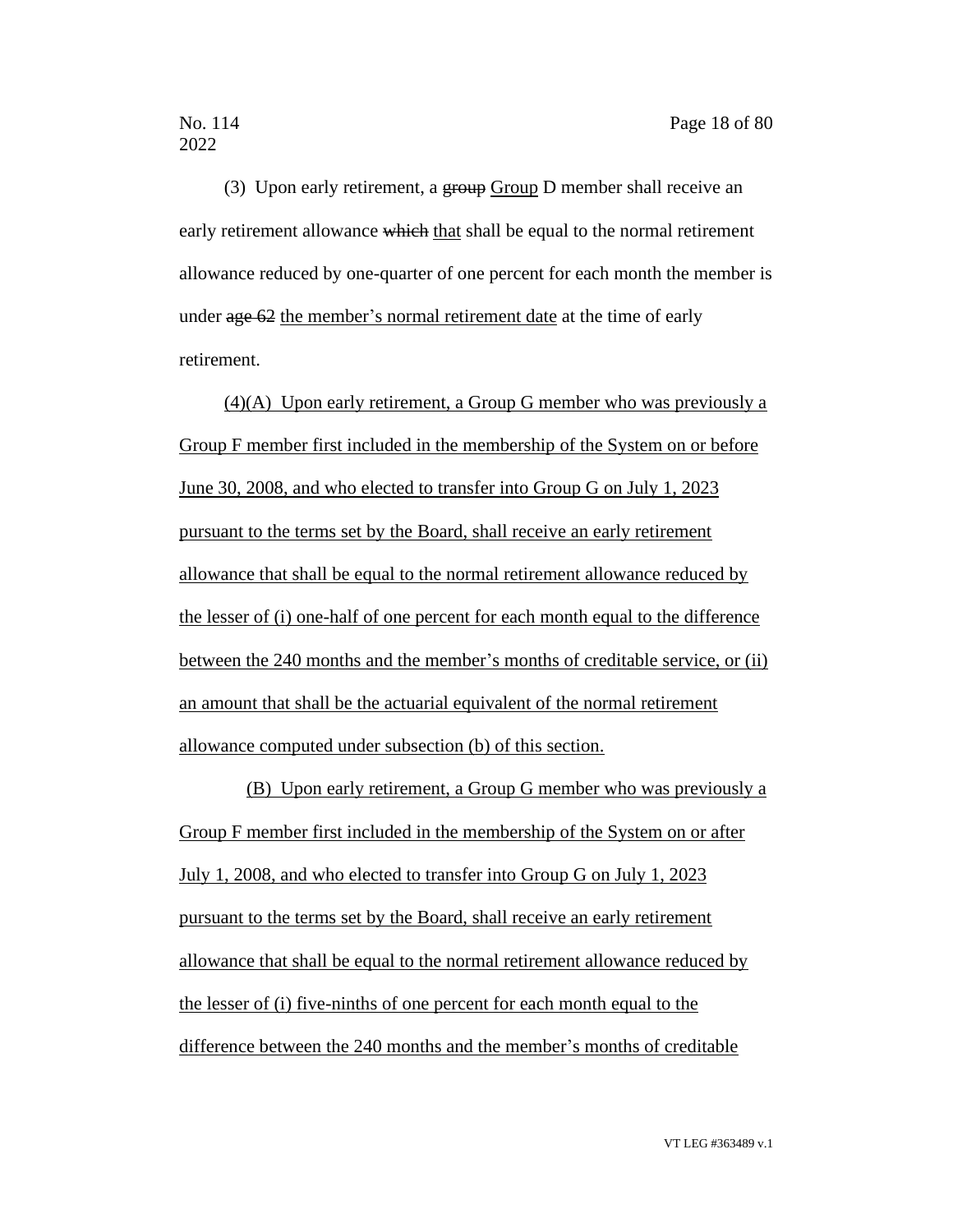service, or (ii) an amount that shall be the actuarial equivalent of the normal retirement allowance computed under subsection (b) of this section.

(C) Upon early retirement, all Group G members other than those specified in subdivision  $(d)(4)(A)$  of this section shall receive an early retirement allowance that shall be equal to the normal retirement allowance reduced by an amount that shall be the actuarial equivalent of the normal retirement allowance computed under subsection (b) of this section.

 $(4)(5)$  Notwithstanding subdivisions (1) and (2) of this subsection, an employee of the Department of Fish and Wildlife assigned to law enforcement duties, an employee of the Military Department assigned to airport firefighting duties, or a group Group C member shall, upon early retirement, receive an early retirement allowance which that shall be equal to his or her the normal retirement allowance computed under subsection (b) of this section.

 $\left(\frac{5}{6}\right)$  Notwithstanding subdivisions (1) and (2) of this subsection, a State's Attorney, the Defender General, or sheriff who has completed 20 years of creditable service, of which 15 years has been as a State's Attorney, the Defender General, or sheriff, shall receive an early retirement allowance equal to the normal retirement allowance, at age 55 years of age, without reductions.

\* \* \*

Sec. 6. 3 V.S.A. § 459a is amended to read:

§ 459a. RESTORATION OF SERVICE

\* \* \*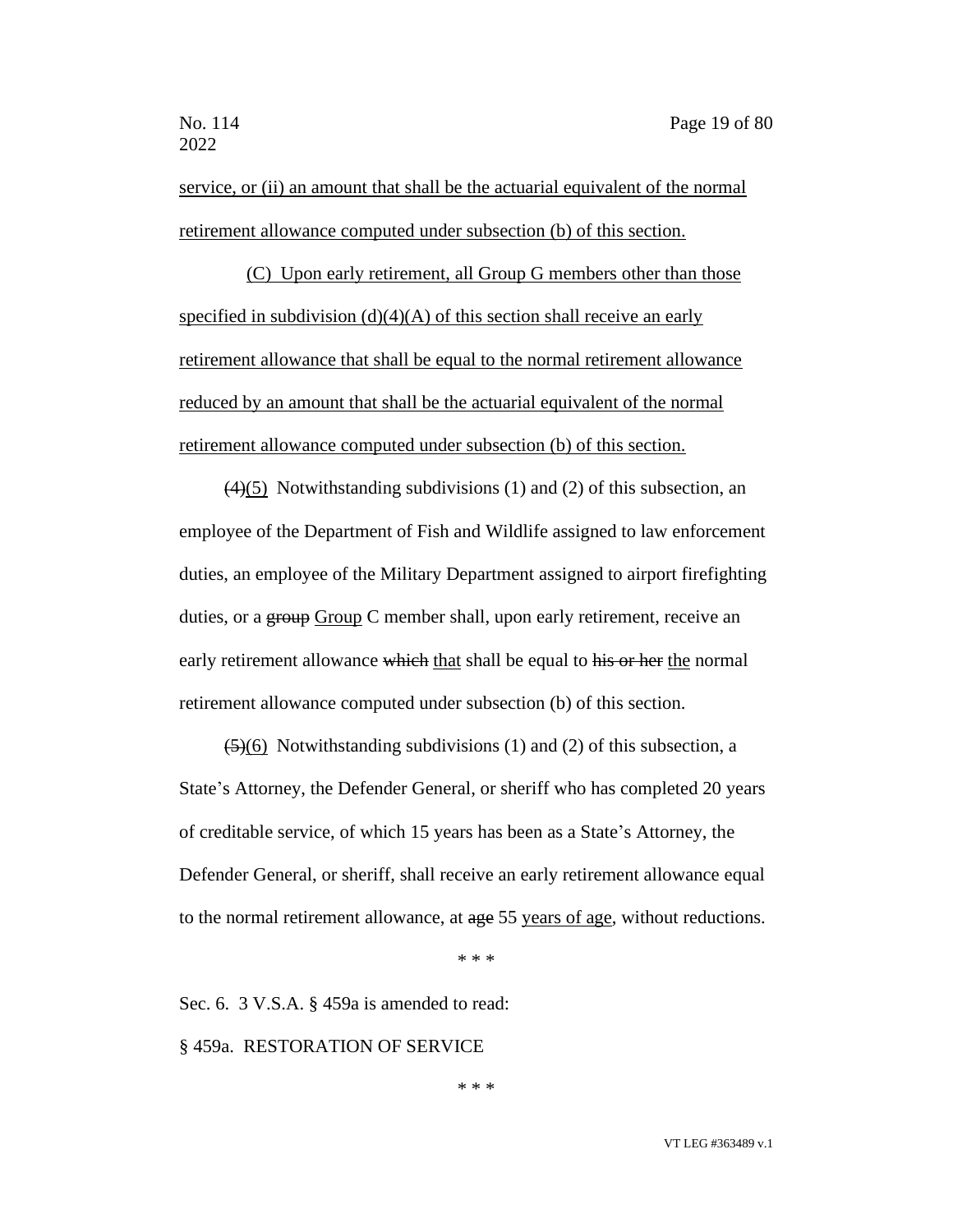(b)(1) Upon the subsequent retirement of an employee who once again became a member under subsection (a) of this section, the employee shall once again become a beneficiary whose former retirement allowance shall be restored under the same plan provisions applicable at the time of the initial retirement, but the beneficiary shall not be entitled to cost of living adjustments for the period during which he or she the beneficiary was restored to service. In addition to the former retirement allowance, a beneficiary shall be entitled to a retirement allowance separately computed for the period beginning with his or her the beneficiary's last restoration to service for which the member has made a contribution. If the beneficiary is not vested in the system since he or she the beneficiary was last restored to service, the member's contributions plus accumulated interest shall be returned to him or her the beneficiary.

(2) Notwithstanding subdivision (1) of this subsection, for a Group C member who has attained the later of 50 years of age and has completed 20 or more years of service, in no event shall the member's separately computed retirement allowance increase by an amount equal to more than one and onehalf percent of the member's average final compensation per year of service actually performed during the period beginning with the member's last restoration to service.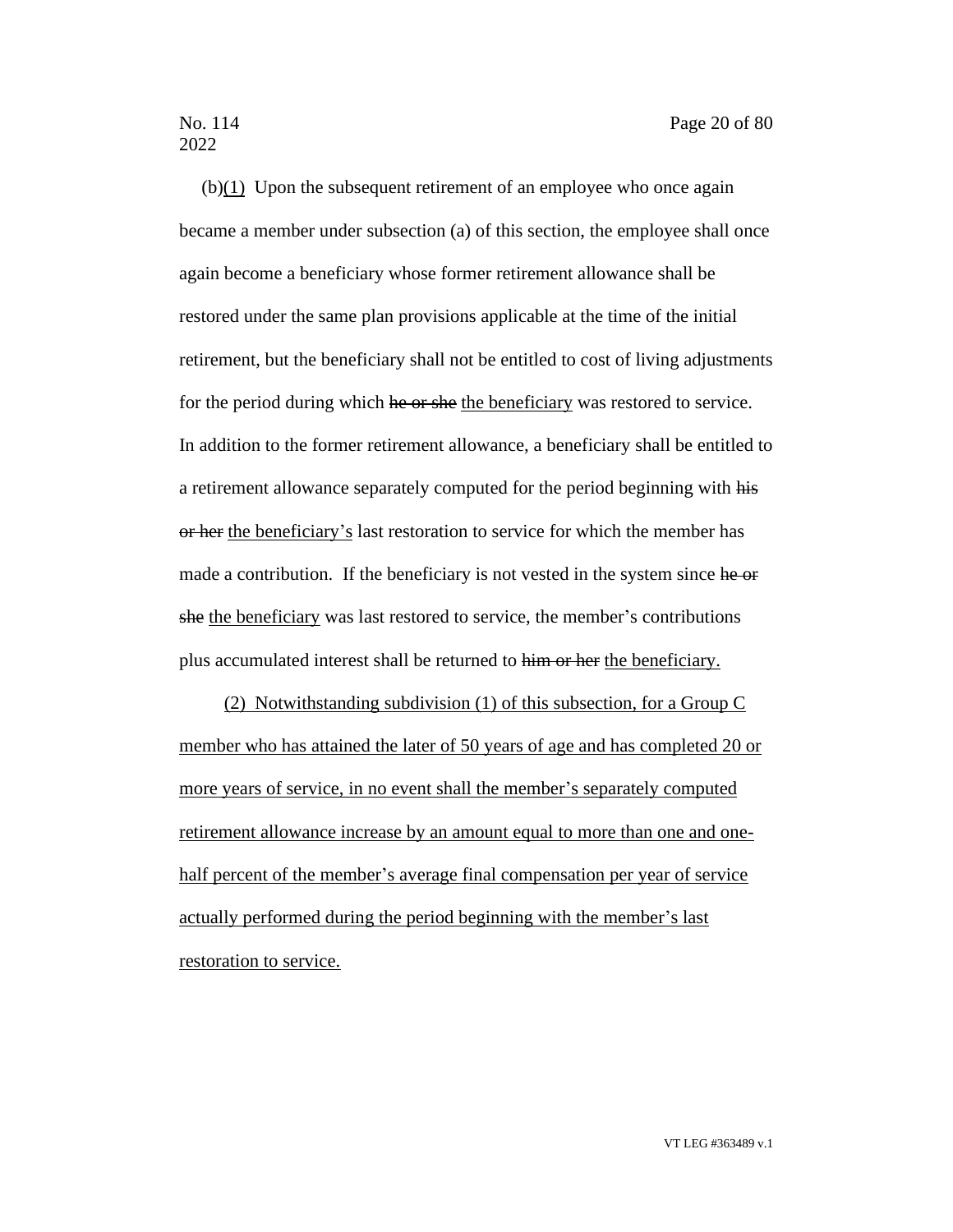Sec. 7. 3 V.S.A. § 460 is amended to read:

### § 460. ORDINARY DISABILITY RETIREMENT

(a) Upon the application of a member or of his or her the member's department head not later than 90 days, or longer for cause shown, after the date the member may have separated from service, any group Group A, group Group C, group Group D, or group Group F, or Group G member who has had five or more years of creditable service may be retired by the retirement board on an ordinary disability retirement allowance, not less than 30 nor more than 90 days after filing such application; provided he or she the member is not eligible for accidental disability retirement; provided he or she the member has requested application prior to death; and provided that the Medical Board, after a medical examination of such member, shall certify that the member is mentally or physically incapacitated for the further performance of duty, that such incapacity has existed since the time of the member's separation from service and is likely to be permanent, and that he or she should be retired. The Retirement Board may consider, or may ask the Medical Board or a certified vocational rehabilitation counselor to consider whether the individual is disabled from performing other types of suitable work. However, if disability is denied because the individual is found to be suitable for other work, the member shall be advised at the time of denial of the following provisions which that shall apply: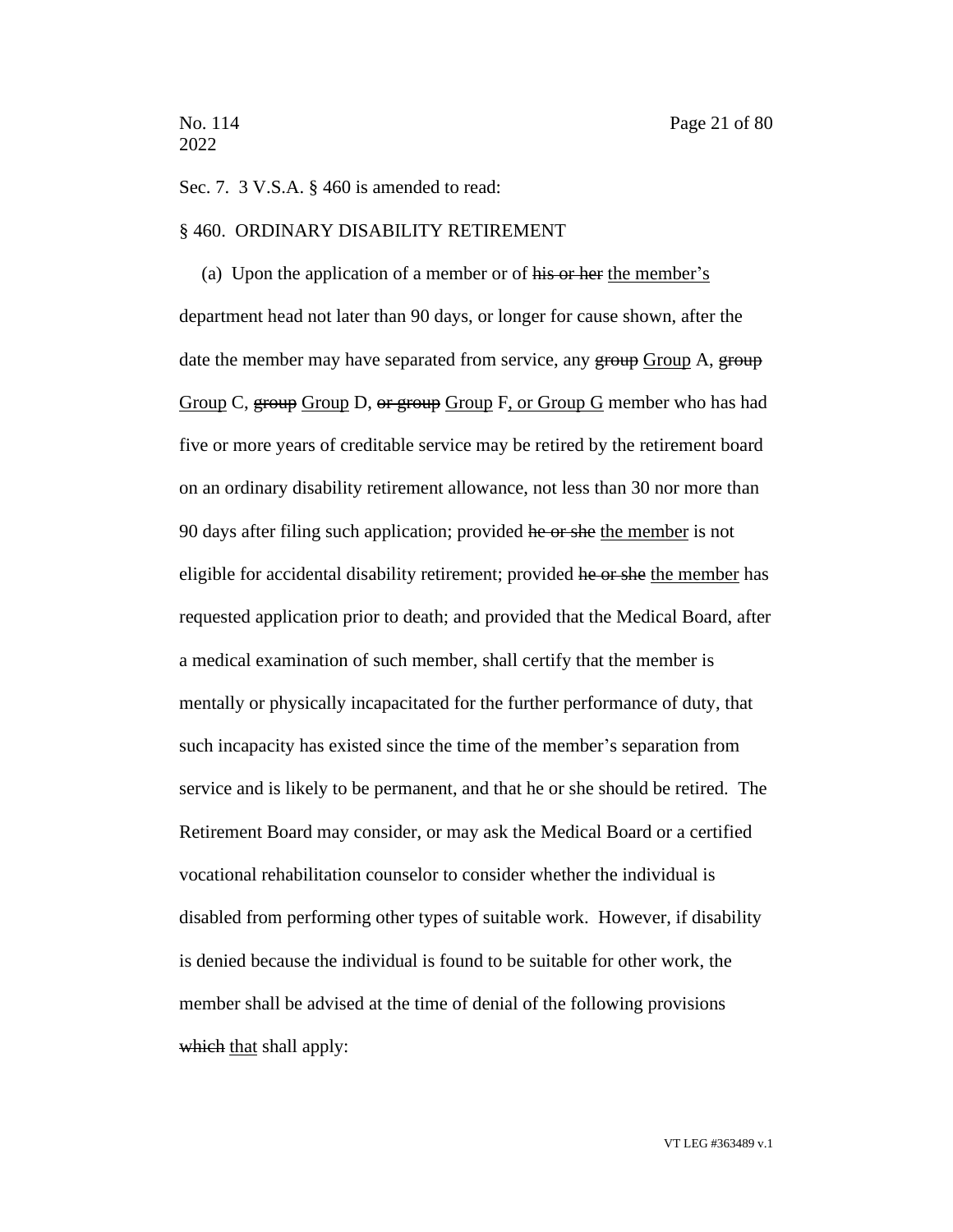(1) the individual will retain  $\overline{his}$  or her the individual's existing retirement accrual status;

(2) the State shall provide any necessary retraining;

(3) there shall be no loss in pay;

(4) involuntary geographical moves beyond normal commuting distance are not permitted; and

(5) before any individual who is reassigned to another position rather than retired on disability may be terminated for performance reasons, the individual must first be reconsidered for disability retirement by the Retirement Board.

(b) $(1)$  Upon ordinary disability retirement, a group Group A, group Group D, or group Group F, or Group G member shall receive a normal retirement allowance equal to the normal retirement benefit accrued to the effective date of the disability retirement; provided, however, that such allowance shall not be less than 25 percent of his or her the member's average final compensation at the time of his or her the member's disability retirement.

(2) Employees who are not eligible for representation by the Vermont State Employees' Association, including managerial, confidential, elected, and appointed officials, judicial, legislative, and exempt employees, who are employed on February 1, 1997, and whose application for the State's long-term disability plan is denied solely because of a preexisting condition, shall, if they are otherwise eligible for ordinary disability retirement, be entitled to a

VT LEG #363489 v.1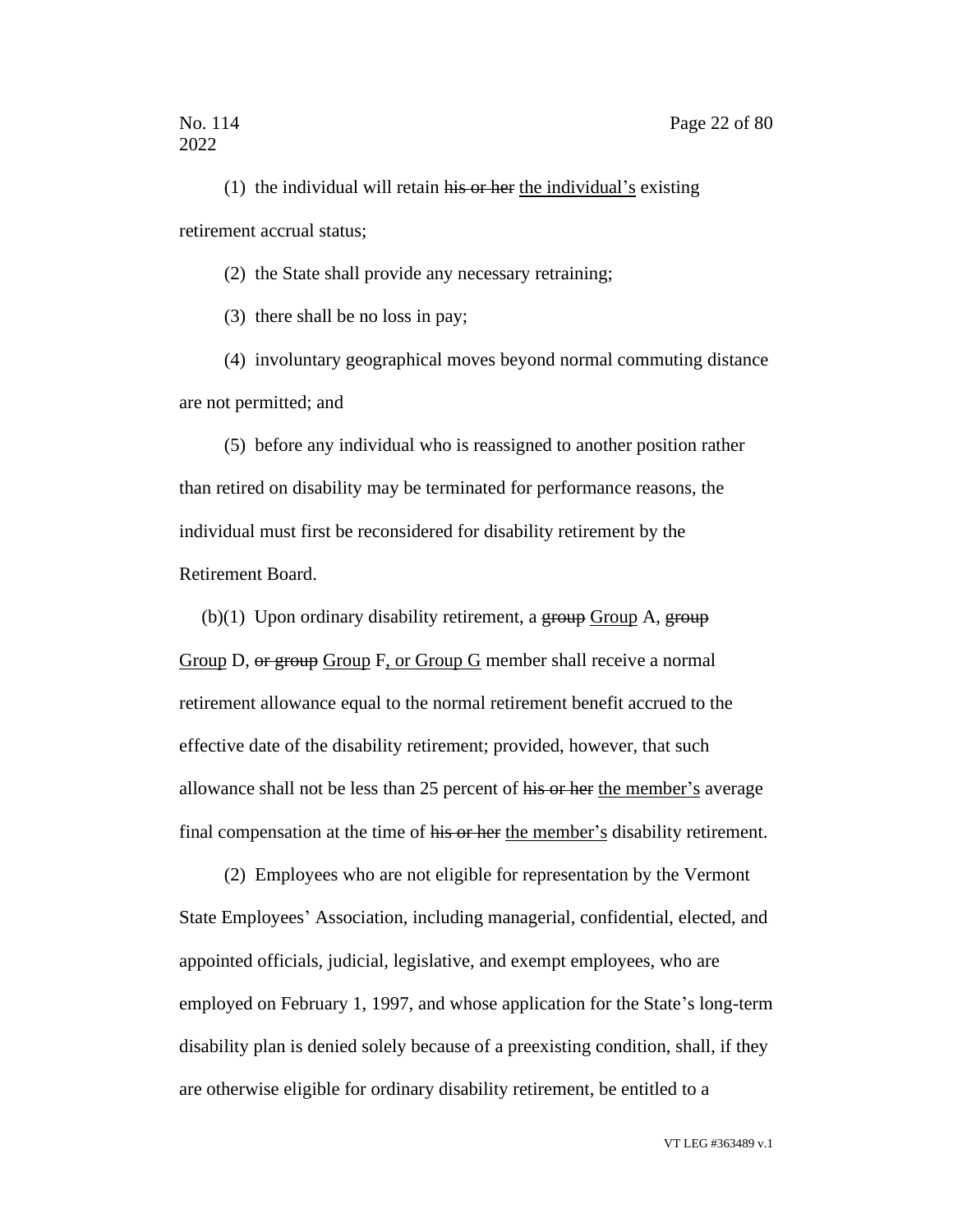retirement allowance which, when added to Social Security and/or other disability payments, equals 662/3 percent of his or her the employee's final average compensation at the time of the disability retirement.

\* \* \*

Sec. 8. 3 V.S.A. § 464 is amended to read:

# § 464. ACCIDENTAL AND OCCUPATIONALLY RELATED DEATH **BENEFIT**

(a) If the Retirement Board shall find on the basis of such evidence as may come before it that a group Group A, group Group D, or group Group F, or group G member in service died prior to his or her retirement under the system as the natural and proximate result of an accident occurring at a definite time and place during the course of his or her performance of duty as an employee and that such accident was not the result of the member's own gross negligence or willful misconduct, a retirement allowance shall be paid to his or her the member's designated dependent beneficiary during his or her the member's life.

\* \* \*

Sec. 9. 3 V.S.A. § 465 is amended to read:

#### § 465. TERMINATION OF SERVICE; ORDINARY DEATH BENEFIT

\* \* \*

(c) If a Group A, Group D, or Group F, or Group G member dies in service after becoming eligible for early retirement or after completing 10 years of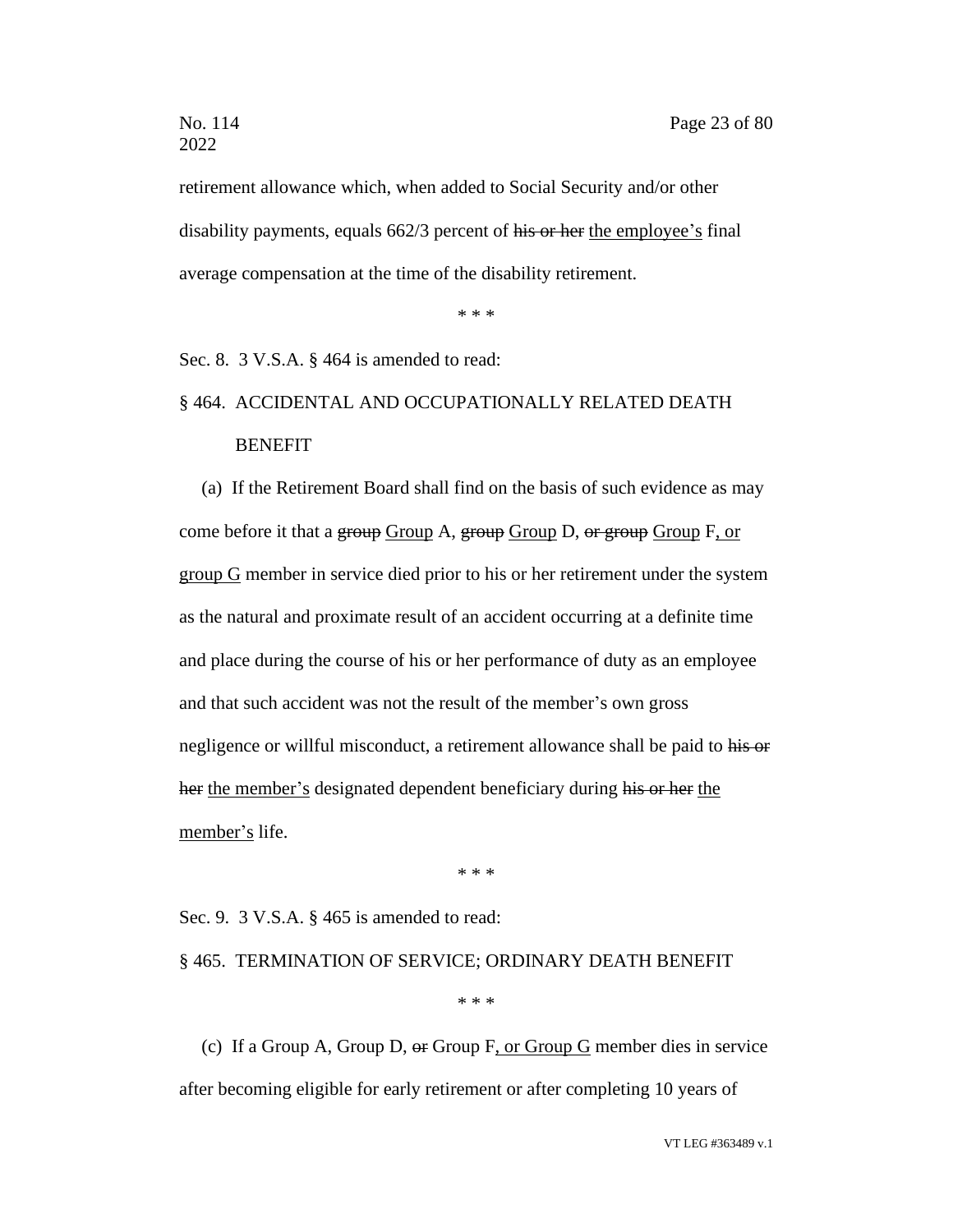creditable service, a retirement allowance will be payable to the member's designated dependent beneficiary during his or her the member's life. If the designated dependent beneficiary so elects, however, the return of the member's accumulated contributions shall be made in lieu thereof.

\* \* \*

Sec. 10. 3 V.S.A. § 470 is amended to read:

### § 470. POSTRETIREMENT ADJUSTMENTS TO RETIREMENT

### ALLOWANCES

(a) For Group A, Group C, and Group D members, as of June 30th in each year, commencing June 30, 1972, a determination shall be made of any increase or decrease, to the nearest one-tenth of a percent, in the ratio of the average of the Consumer Price Index for the month ending on that date to the average of said index for the month ending on June 30, 1971, or the month ending on June 30th of the most recent year subsequent thereto. In the event of an increase, and provided that the net increase following the application of any offset as provided in this subsection equals or exceeds one percent, the retirement allowance of each beneficiary in receipt of an allowance for at least one year on the next following December 31st shall be increased by an equal percentage. Such increase shall commence on the January 1st immediately following such December 31st. Such percentage increase shall also be made in the retirement allowance payable to a beneficiary in receipt of an allowance under an optional election, provided the member on whose account the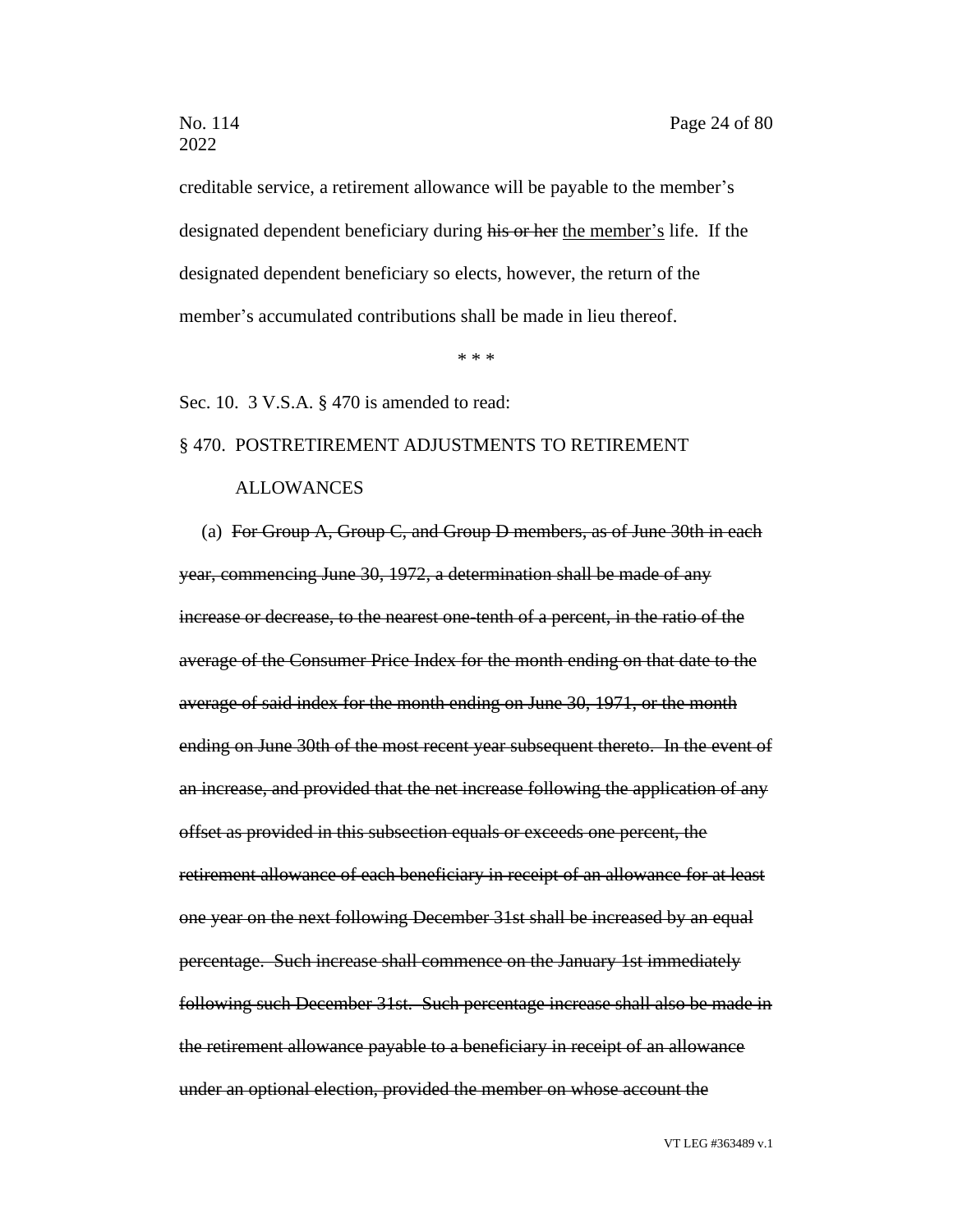allowance is payable and such other person shall have received a total of at least 12 monthly payments by such December 31st. In the event of a decrease of the Consumer Price Index as of June 30th for the preceding year, the retirement allowance of a beneficiary shall not be subject to any adjustment on the next following January 1st; provided, however, that:

(1) such decrease shall be applied as an offset against the first subsequent year's increase of the Consumer Price Index when such increase equals or exceeds one percent, up to the full amount of such increase; and

(2) to the extent that such decrease is greater than such subsequent year's increase, such decrease shall be offset in the same manner against two or more years of such increases, for up to but not exceeding five subsequent years of such increases, until fully offset. Postretirement adjustments to retirement allowance. Beginning January 1, 2023 and each year thereafter, the retirement allowance of each beneficiary of the System who is in receipt of a retirement allowance and who meets the eligibility criteria set forth in this section shall be adjusted by the amount described in subsection (d) of this section. In no event shall a beneficiary receive a negative adjustment to the beneficiary's retirement allowance.

(b) For Group F members, as of June 30th in each year, commencing January 1, 1991, a determination shall be made of any increase or decrease, to the nearest one-tenth of a percent of the Consumer Price Index for the preceding fiscal year. In the event of an increase, and provided that there

VT LEG #363489 v.1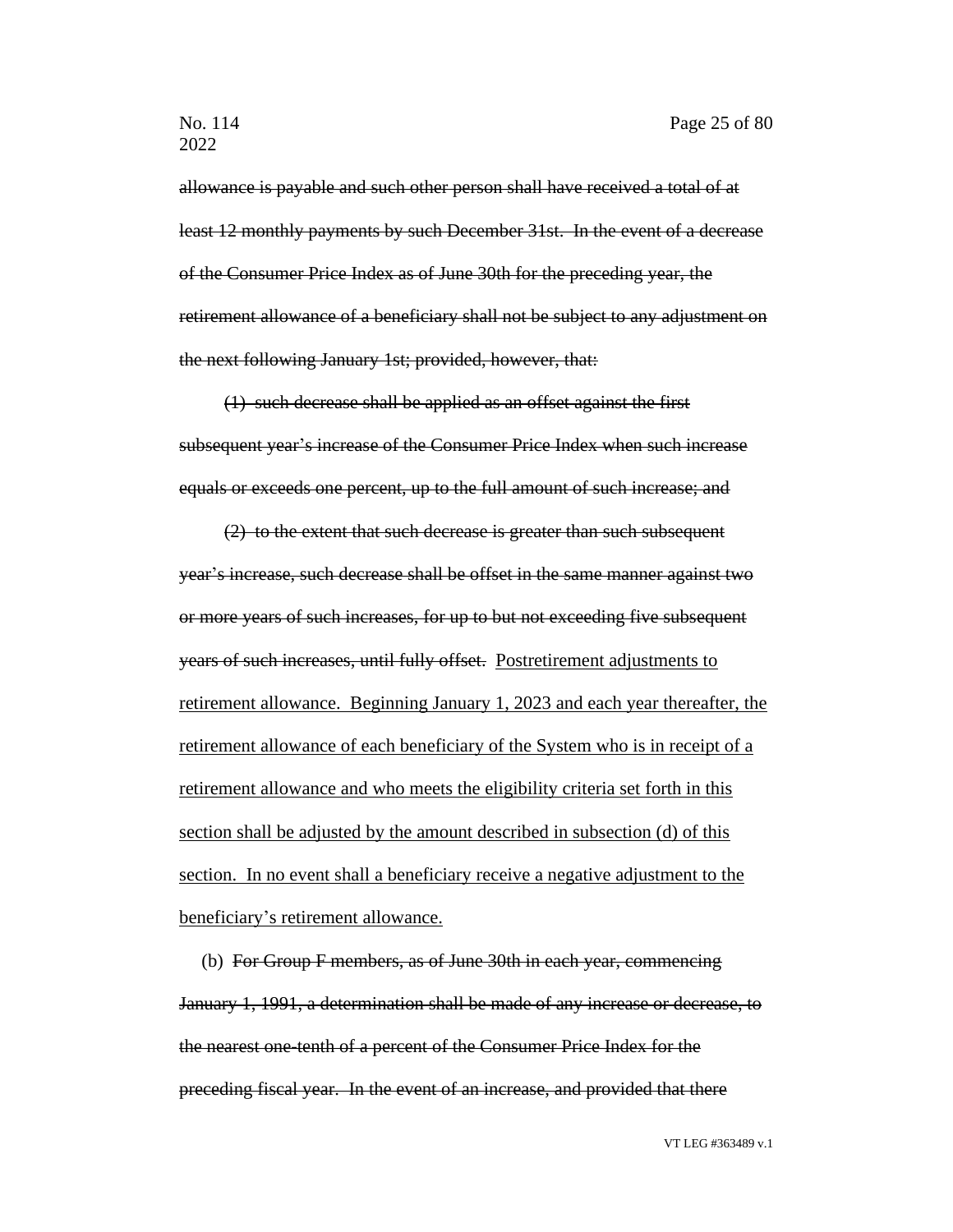exists a net increase following the application of any offset as provided in this subsection, the retirement allowance of each beneficiary in receipt of an allowance for at least one year on the next following December 31st shall be increased by an amount equal to one-half of the net percentage increase. Commencing January 1, 2014, the retirement allowance of each beneficiary who was an active contributing member of the Group F plan on or after June 30, 2008, and who retires on or after July 1, 2008, shall be increased by an amount equal to the net percentage increase. The increase shall commence on the January 1st immediately following such December 31st. The increase shall apply to Group F members receiving an early retirement allowance only in the year following attainment of normal retirement age, provided the member has received benefits for at least 12 months as of December 31st of the year preceding any January adjustment. In the event of a decrease of the Consumer Price Index as of June 30th for the preceding year, the retirement allowance of a beneficiary shall not be subject to any adjustment on the next following January 1st; provided, however, that:

(1) such decrease shall be applied as an offset against the first subsequent year's increase of the Consumer Price Index, up to the full amount of such increase; and

(2) to the extent that such decrease is greater than such subsequent year's increase, such decrease shall be offset in the same manner against two or more years of such increases, for up to but not exceeding five subsequent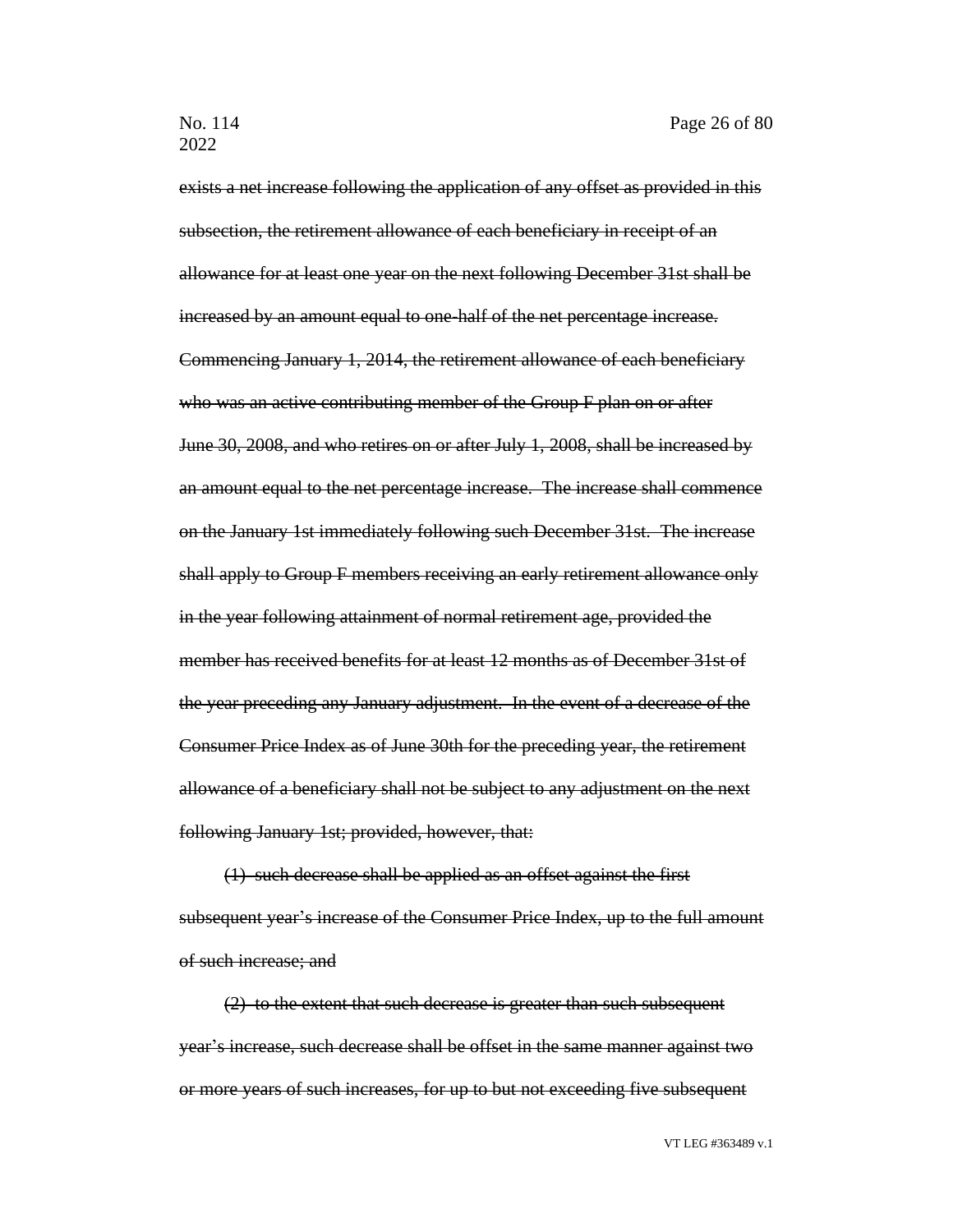years of such increases, until fully offset. Calculation of net percentage increase.

(1) Consumer Price Index; maximum and minimum amounts. Prior to October 1 of each year, a determination shall be made of any increase or decrease, to the nearest one-tenth of a percent, in the Consumer Price Index for the month ending on June 30 of that year to the average of said index for the month ending on June 30 of the previous year. Any increase or decrease in the Consumer Price Index shall be subject to adjustment so as to remain within the following maximum and minimum amounts:

(A) For Group A members, the maximum amount of any increase or decrease used to determine the net percentage increase shall be five percent.

(B) For Group C members who are first eligible for normal retirement or unreduced early retirement on or before June 30, 2022, or who are vested deferred members as of June 30, 2022, the maximum amount of any increase or decrease used to determine the net percentage increase shall be five percent.

(C) For Group C members who are first eligible for normal retirement or unreduced early retirement on or after July 1, 2022, the maximum amount of any increase or decrease used to determine the net percentage increase shall be four percent.

(D) For Group D members, the maximum amount of any increase or decrease used to determine the net percentage increase shall be five percent.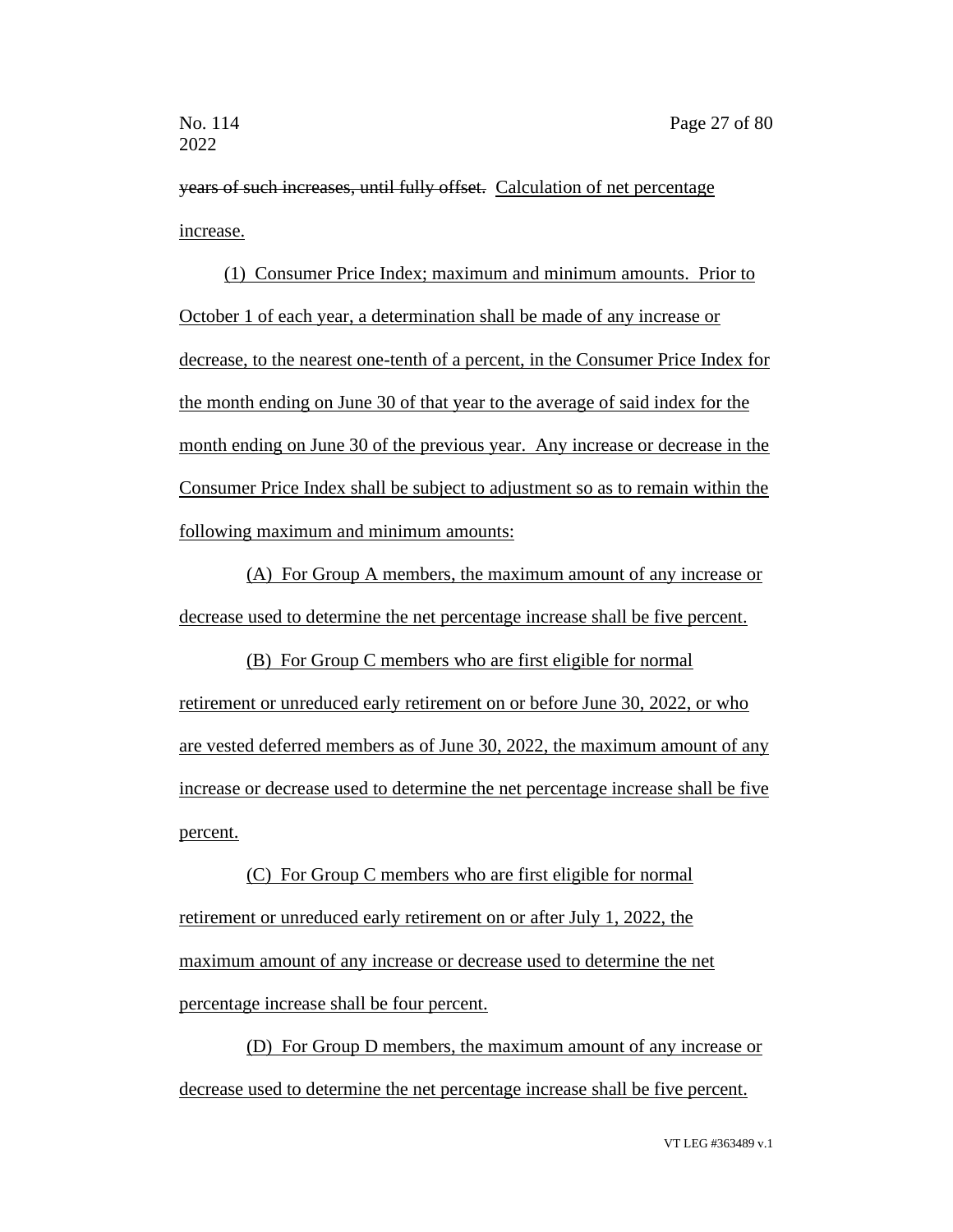(E) For Group F members who are first eligible for normal retirement or unreduced early retirement on or before June 30, 2022, or who are vested deferred members as of June 30, 2022, the maximum amount of any increase or decrease used to determine the net percentage increase shall be five percent. In the event that there is an increase or decrease of less than one percent, the net percentage increase shall be assigned a value of one percent and shall not be subject to further adjustment pursuant to subsection (d) of this section.

(F) For Group F and Group G members who are first eligible for normal retirement or unreduced early retirement on or after July 1, 2022, the maximum amount of any increase or decrease used to determine the net percentage increase shall be four percent.

(2) Consumer Price Index; decreases. In the event of a decrease in the Consumer Price Index, there shall be no adjustment to retirement allowances for the subsequent year beginning January 1; provided, however, that:

(A) such decrease shall be applied as an offset against the first subsequent year's increase of the Consumer Price Index, up to the full amount of such increase; and

(B) to the extent that such decrease is greater than such subsequent year's increase, such decrease shall be offset in the same manner against two or more years of such increases, for up to but not exceeding five subsequent years of such increases, until fully offset.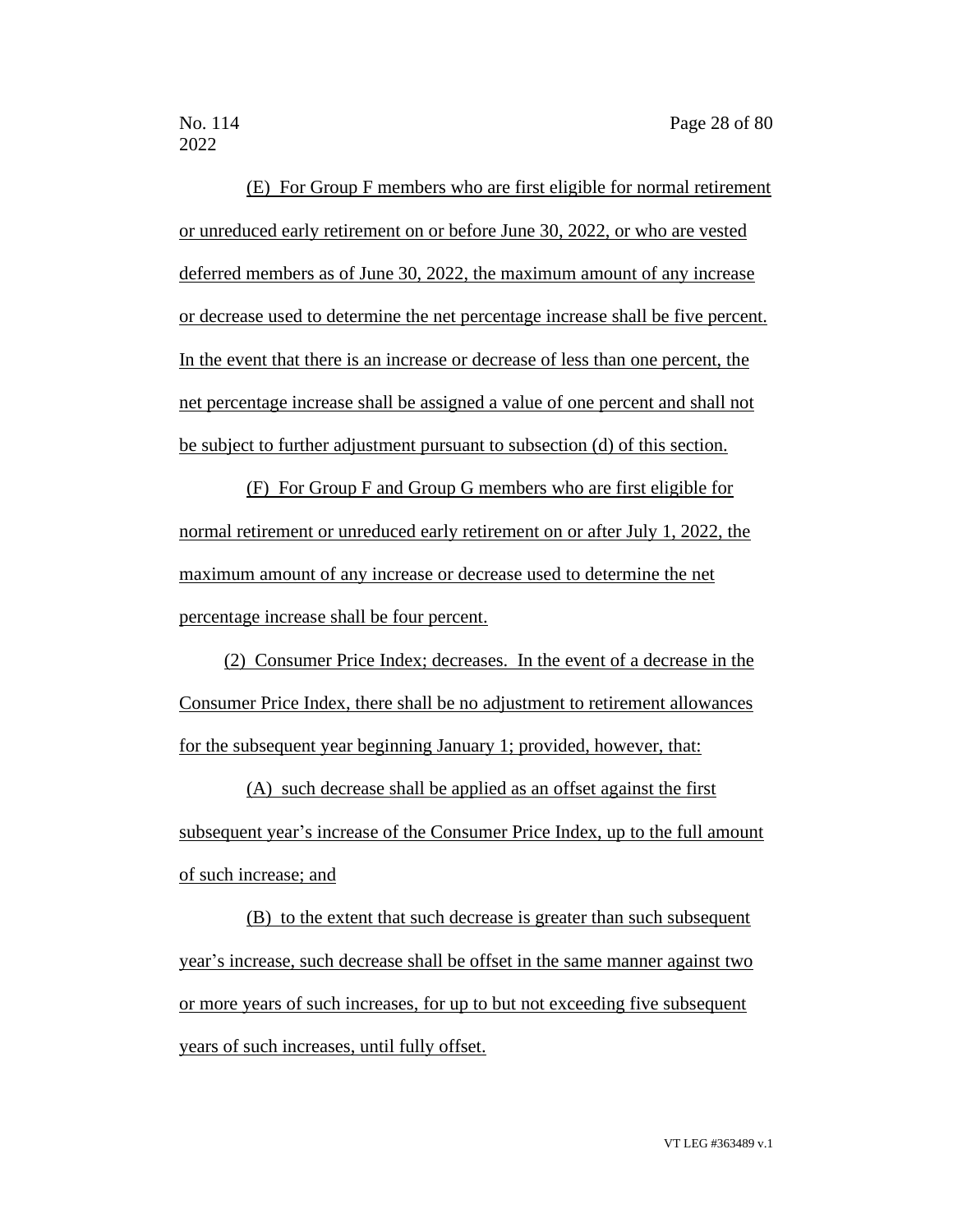(3) Consumer Price Index; increases. In the event of an increase in the Consumer Price Index, and provided there remains an increase following the application of any offset as in subdivision (2) of this subsection, that amount shall be identified as the net percentage increase and used to determine the members' postretirement adjustment as described herein.

(c) For purposes of subsection (a) of this section, the maximum amount of any increase or decrease utilized to determine the net percentage increase shall be five percent. For purposes of subsection (b) of this section, the maximum amount of any increase or decrease utilized to determine the net percentage increase shall be five percent, and any increase or decrease of less than one percent shall be assigned a value of one percent. Eligibility for postretirement adjustment. In order for a beneficiary to receive a postretirement adjustment to the beneficiary's retirement allowance, the beneficiary must meet the following eligibility requirements:

(1) Retired and vested deferred on or before June 30, 2022. For all members who are retired or vested deferred on or before June 30, 2022, other than those Group F members on an early retirement allowance who have not reached normal retirement age, as specified in subdivision (4) of this subsection, the member must be in receipt of a retirement allowance for at least 12 months prior to the January 1 effective date of any postretirement adjustment.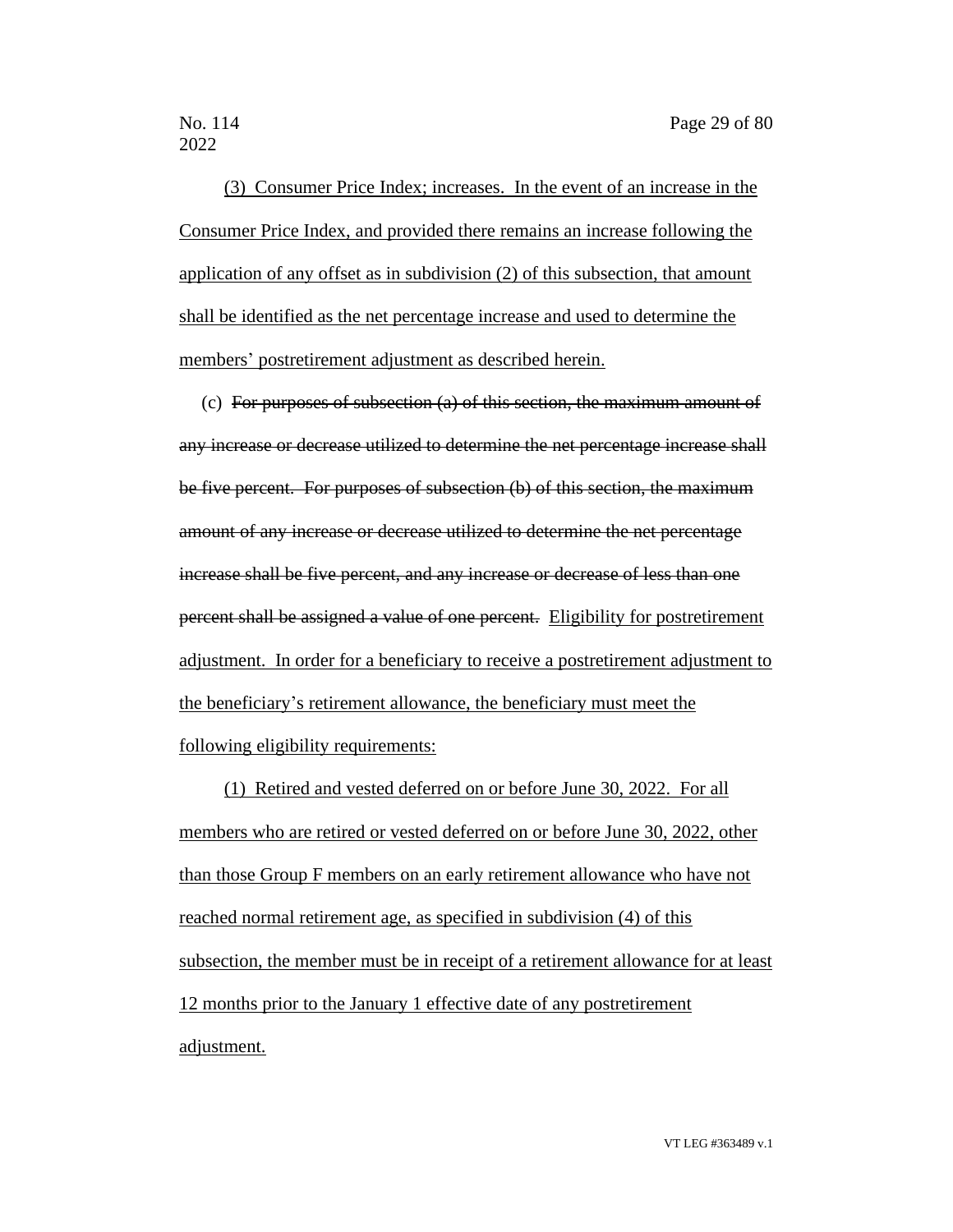(2) In service on or before June 30, 2022. For all Group A, C, and F members who are first eligible for normal retirement or unreduced early retirement on or before June 30, 2022, and for Group D members first appointed or elected on or before June 30, 2022, the member must be in receipt of a retirement allowance for at least 12 months prior to the January 1 effective date of any postretirement adjustment.

(3) In service on or after July 1, 2022. For all Group A, C, F, and G members who are first eligible for normal retirement or unreduced early retirement on or after July 1, 2022, and for Group D members first appointed or elected on or after July 1, 2022, the member must be in receipt of a retirement allowance for at least 24 months prior to the January 1 effective date of any postretirement adjustment.

(4) Special rule for Group F and Group G early retirement. A Group F or Group G member in receipt of an early retirement allowance shall not receive a postretirement adjustment to the member's retirement allowance until such time as the member has reached normal retirement age, provided the member has also met the other eligibility criteria set forth in this subsection.

(d) For purposed of this section, Consumer Price Index shall mean the Northeast Region Consumer Price Index for all urban consumers, designated as "CPI-U," in the northeast region, as published by the U.S. Department of Labor, Bureau of Labor Statistics. Amount of postretirement adjustment. The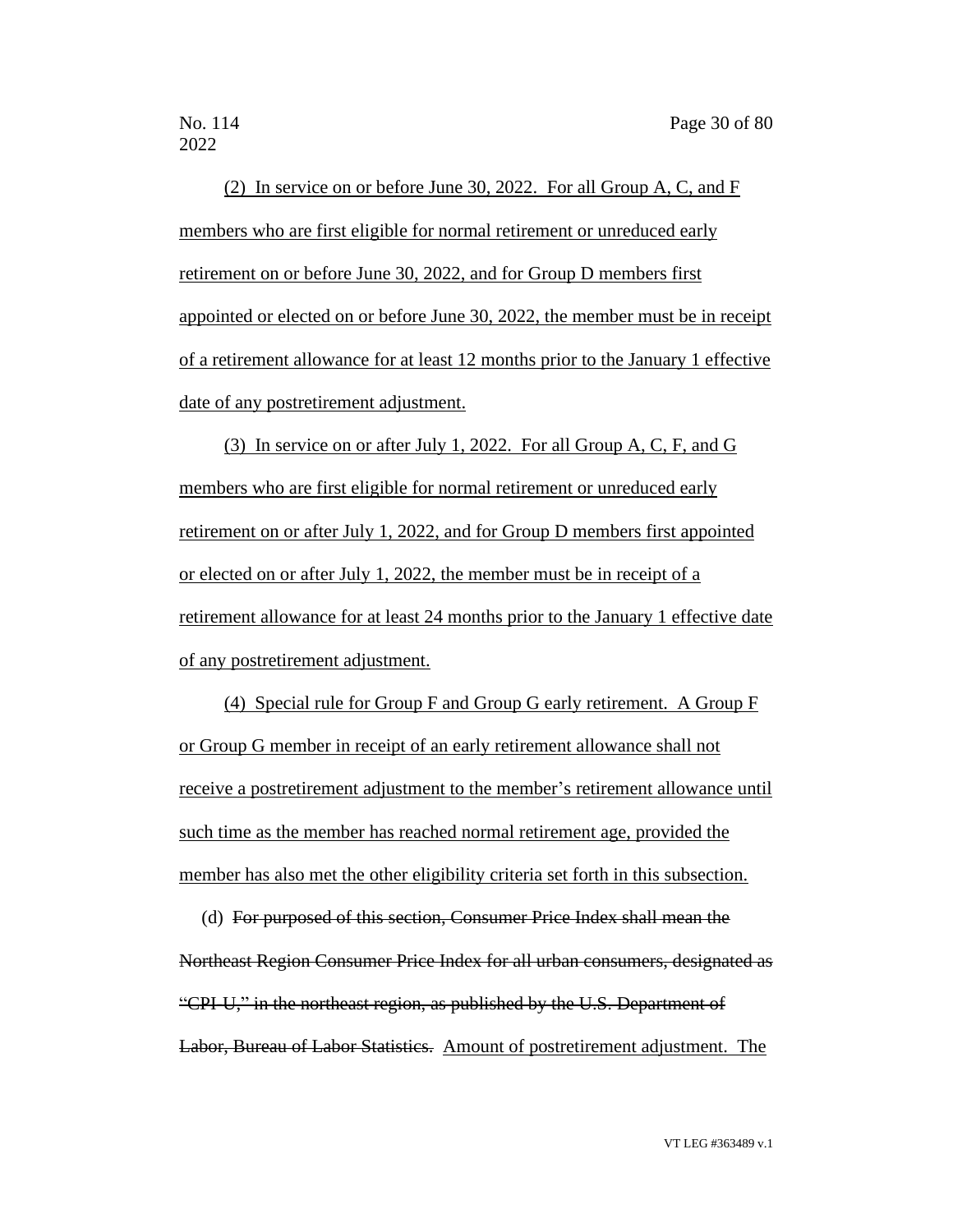postretirement adjustment for each member who meets the eligibility criteria set forth in subsection (c) of this section shall be as follows:

(1) the full amount of the net percentage increase calculated in subsection (b) of this section for the following:

(A) Group A and C members, provided that the net increase following the application of any offset as provided in this section equals or exceeds one percent;

(B) Group D members first appointed or elected on or before June 30, 2022, provided that the net increase following the application of any offset as provided in this section equals or exceeds one percent; and

(C) commencing January 1, 2014, any active contributing member of the Group F or Group G plan on or after June 30, 2008, and who retires as a Group F or Group G member on or after July 1, 2008;

(2) one-half of the net percentage increase calculated in subsection (b) of this section for Group F members who retired on or before June 30, 2008;

(3) for Group D members first appointed or elected on or after

July 1, 2022, provided that the net increase following the application of any offset as provided in this section equals or exceeds one percent, the full amount of the net percentage increase calculated in subsection (b) of this section for amounts equal to or less than \$75,000.00 of annual retirement allowance and one-half the net percentage increase calculated in subsection (b) of this section for amounts \$75,000.01 or greater of annual retirement allowance.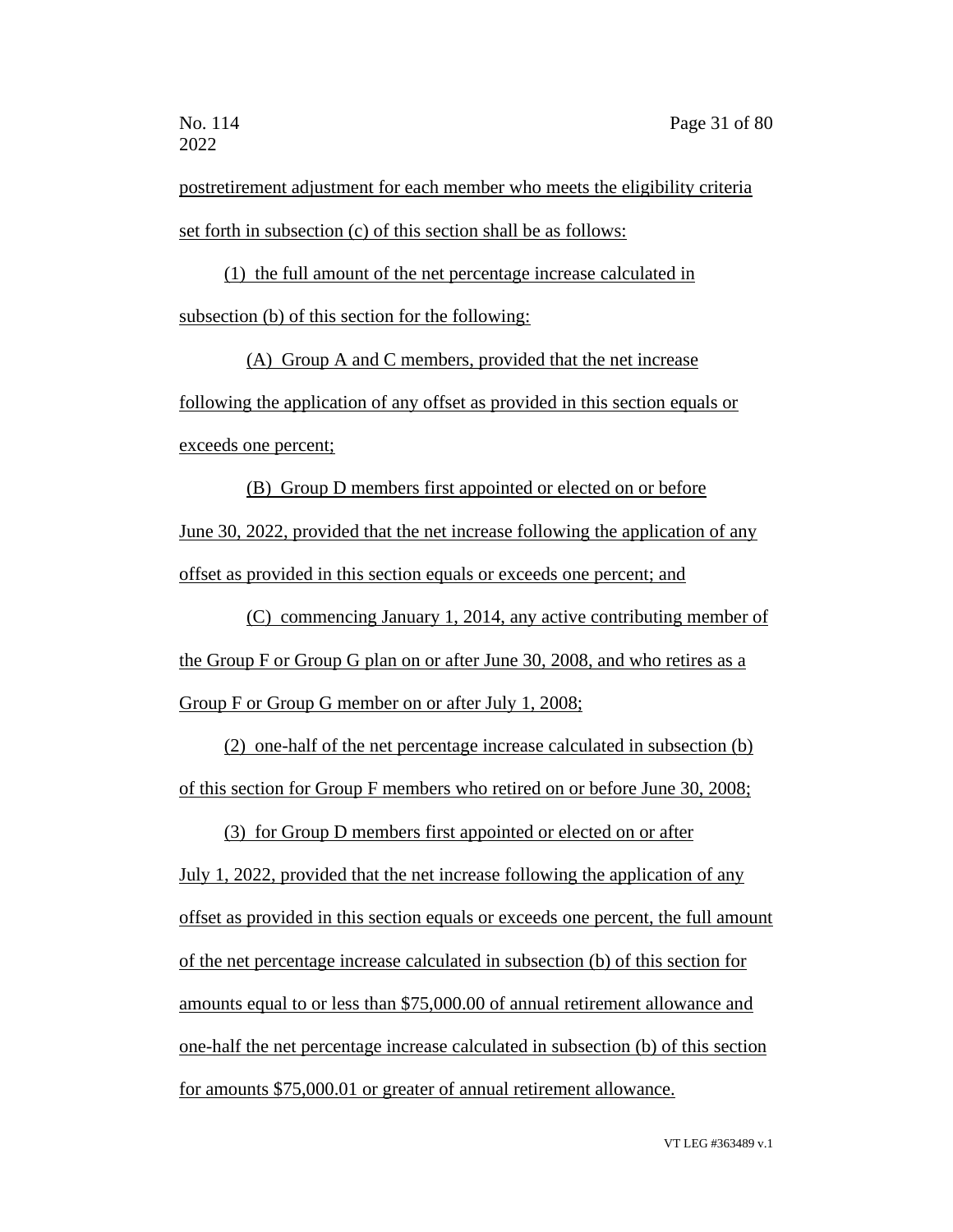### (e) Definition. For purposes of this section:

(1) "Consumer Price Index" means the Northeast Region Consumer Price Index for all urban consumers, designated as "CPI-U," in the northeast region, as published by the U.S. Department of Labor, Bureau of Labor Statistics.

(2) "Vested deferred" means a member who receives a vested deferred allowance payable pursuant to subsection 465(a) of this title.

(f) Deferred vested allowance. No increase shall be made pursuant to this section in a deferred vested allowance payable pursuant to subsection 465(a) of this title prior to its commencement.

Sec. 11. 3 V.S.A. § 473 is amended to read:

§ 473. FUNDS

(a) Assets. All of the assets of the Retirement System shall be credited to the Vermont State Retirement Fund.

(b) Member contributions.

(1)(A) Allocations. Contributions deducted from the compensation of members together with any member contributions transferred thereto from the predecessor systems shall be accumulated in the Fund and separately recorded for each member. The amounts so transferred on account of Group A members shall be allocated between regular and additional contributions. The amounts so allocated as regular contributions shall be determined as if the rate of contribution of four percent has been continuously in effect in the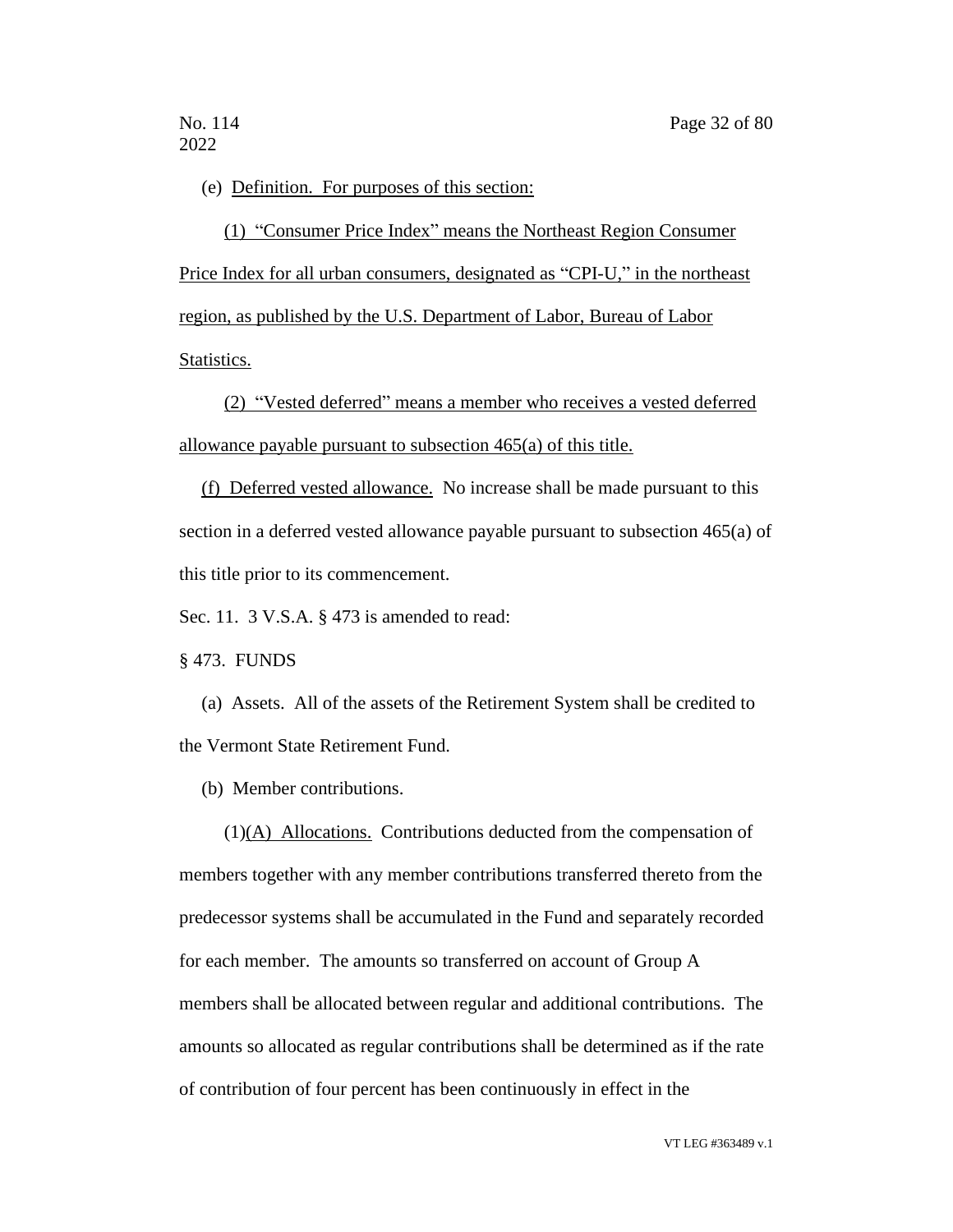predecessor system from which such amounts were transferred and the balance of any amount so transferred on account of any Group A member shall be deemed additional contributions. In the case of Group C members who were members as of the date of establishment and Group D members, all contributions transferred from predecessor systems shall be deemed regular contributions. Those members who, prior to the date of establishment of this system, had been contributing at a rate less than four percent shall have any benefit otherwise payable on their behalf actuarially reduced to reflect such prior contribution rate of less than four percent. Upon a member's retirement or other withdrawal from service on the basis of which a retirement allowance is payable, the member's additional contributions, with interest thereon, shall be paid as an additional allowance equal to an annuity which that is the actuarial equivalent of such amount, in the same manner as the benefit otherwise payable under the System.

(B) Periodic review. When the State Employees' Retirement System has been determined by the actuary to have assets at least equal to its accrued liability, contribution rates will be reevaluated by the actuary with a subsequent recommendation to the General Assembly. In determining the amount earnable by a member in a payroll period, the Retirement Board may consider the annual or other periodic rate of earnable compensation payable to such member on the first day of the payroll period as continuing throughout such payroll period, and it may omit deduction from compensation for any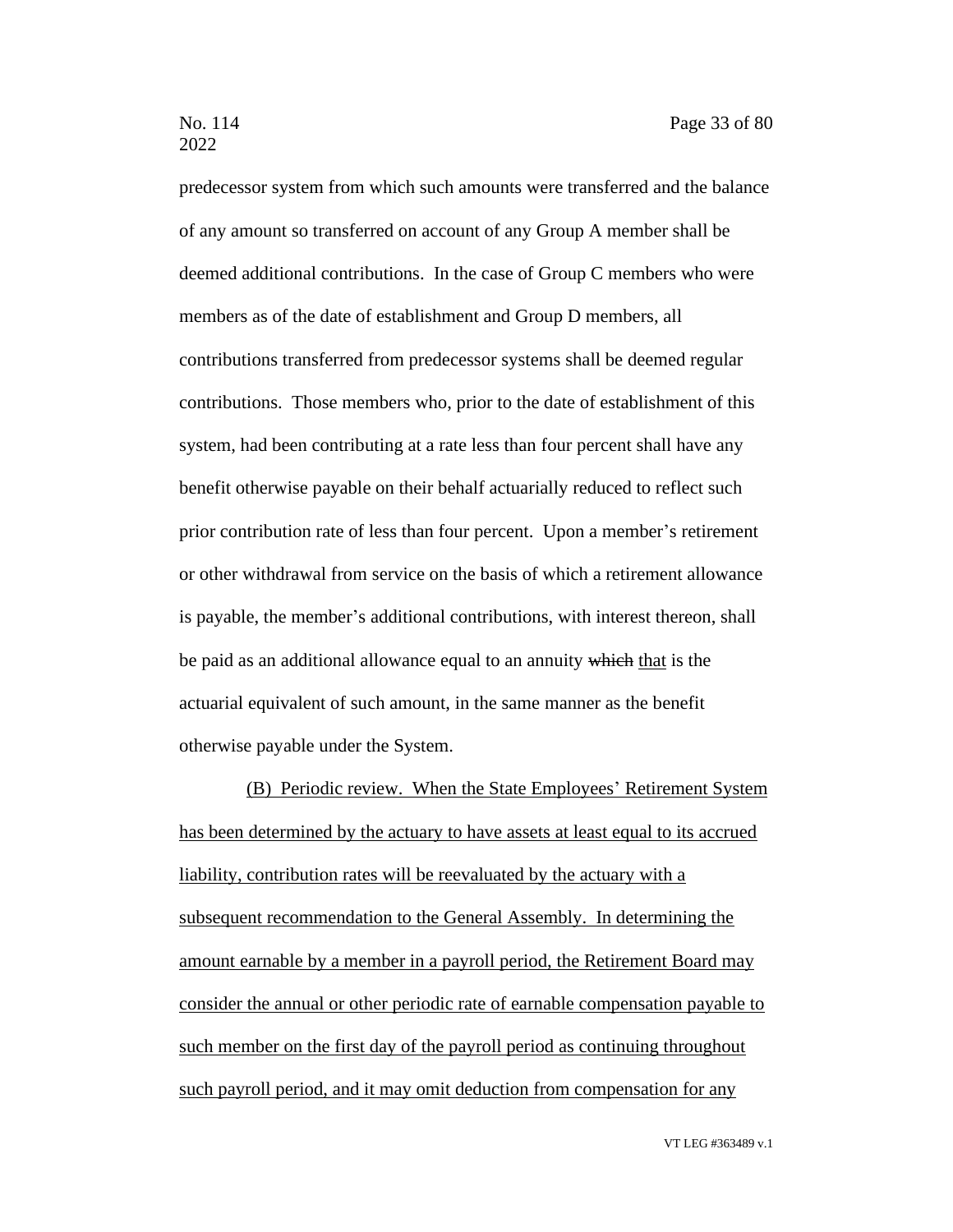period less than a full payroll period if an employee was not a member on the first day of the payroll period, and to facilitate the making of deductions it may modify the deduction required of any member by such an amount as, on an annual basis, shall not exceed one-tenth of one percent of the annual earnable compensation upon the basis of which such deduction is to be made. Each of the amounts shall be deducted until the member retires or otherwise withdraws from service and when deducted shall be paid into the Annuity Savings Fund and shall be credited to the individual account of the member from whose compensation the deduction was made.

(2)(A) Group A members. Commencing on July 1, 2016, contributions shall be 6.55 percent of compensation for Group  $A$ ,  $D$ , and  $F$  members and 8.43 percent of compensation for Group C members. When the State Employees' Retirement System has been determined by the actuary to have assets at least equal to its accrued liability, contribution rates will be reevaluated by the actuary with a subsequent recommendation to the General Assembly. In determining the amount earnable by a member in a payroll period, the Retirement Board may consider the annual or other periodic rate of earnable compensation payable to such member on the first day of the payroll period as continuing throughout such payroll period, and it may omit deduction from compensation for any period less than a full payroll period if an employee was not a member on the first day of the payroll period, and to facilitate the making of deductions it may modify the deduction required of any member by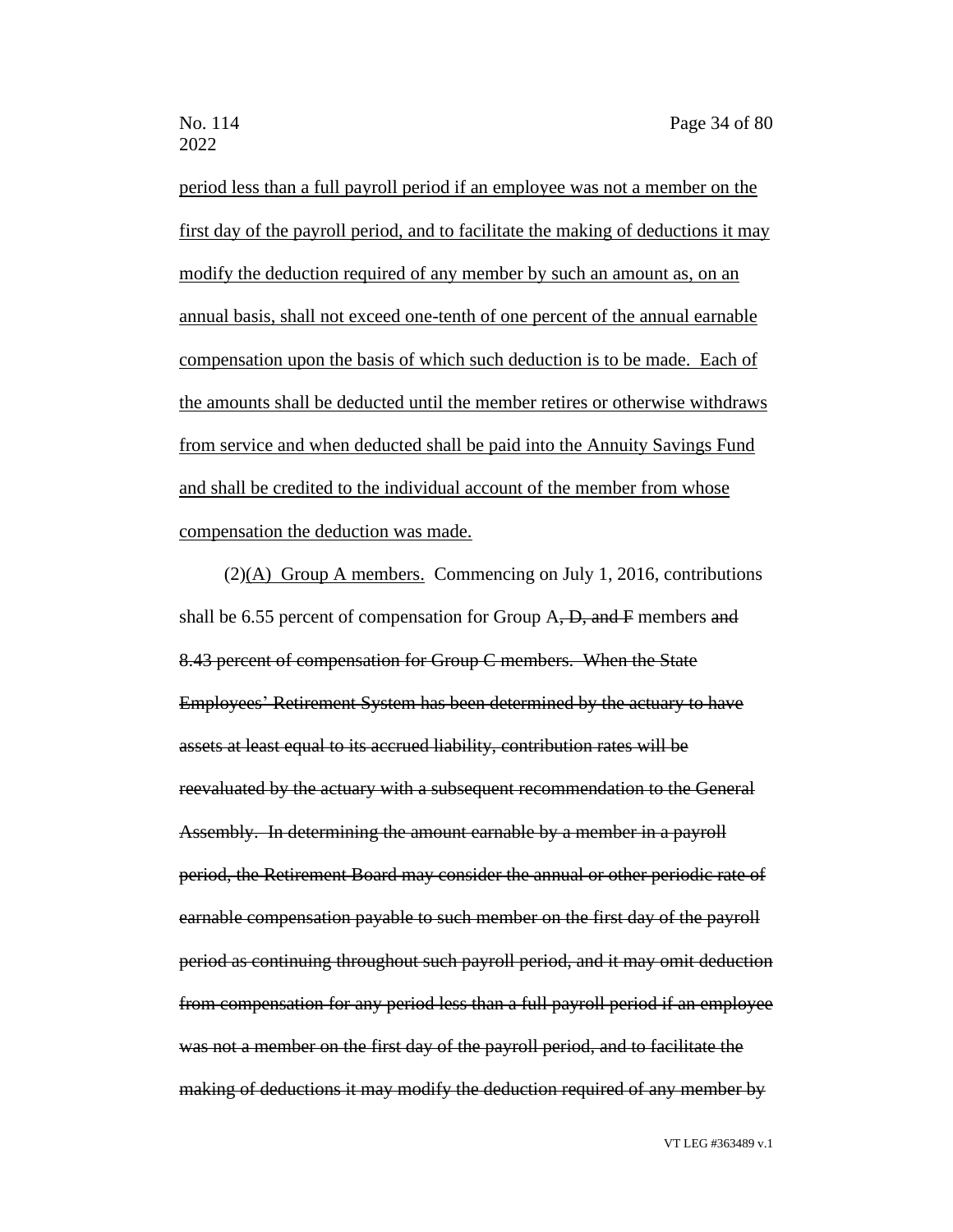such an amount as, on an annual basis, shall not exceed one-tenth of one percent of the annual earnable compensation upon the basis of which such deduction is to be made. Each of the amounts shall be deducted until the member retires or otherwise withdraws from service, and when deducted shall be paid into the Annuity Savings Fund, and shall be credited to the individual account of the member from whose compensation the deduction was made.

(B) Group C members.

(i) Commencing the first full pay period in fiscal year 2023, the contribution rate for Group C members shall be 8.93 percent of compensation.

(ii) Commencing the first full pay period in fiscal year 2024, the contribution rate for Group C members shall be 9.43 percent of compensation.

(iii) Commencing the first full pay period in fiscal year 2025 and annually thereafter, the contribution rate for Group C members shall be 9.93 percent of compensation.

(C) Group D members. Commencing on July 1, 2022, the contribution rate for Group D members shall be based on the quartile in which a member's hourly rate of pay falls. Quartiles shall be determined annually in the first full pay period of each fiscal year by the Department of Human Resources based on the hourly rate of pay by all Group D members. The contribution rates shall be based on the schedule set forth below:

(i) Based on the quartiles for the first full pay period of each fiscal year and effective the first full pay period in that fiscal year, for members who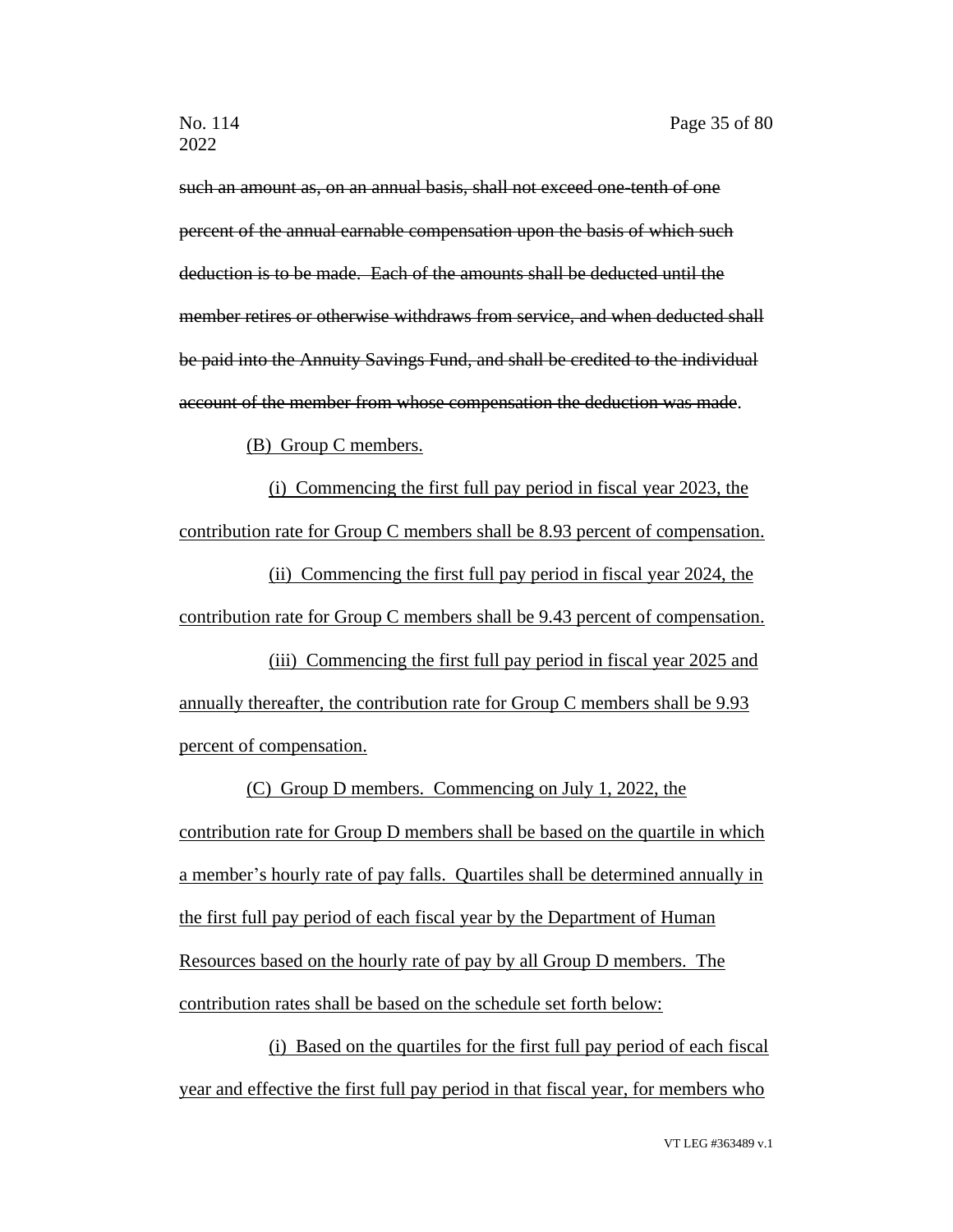have an hourly rate of pay in any pay period below the 25th percentile of Group D member hourly rates of pay, the contribution rate shall be 6.55 percent of compensation.

(ii) Based on the quartiles for the first full pay period of each fiscal year and effective the first full pay period in that fiscal year, for members who have an hourly rate of pay in any pay period at the 25th percentile and below the 50th percentile of Group D member hourly rates of pay, the contribution rate shall be as follows:

(I) commencing in fiscal year 2023, 7.05 percent of compensation;

(II) commencing in fiscal year 2024, 7.55 percent of compensation; and

(III) commencing in fiscal year 2025 and annually thereafter, 8.05 percent of compensation.

(iii) Based on the quartiles for the first full pay period of each fiscal year and effective the first full pay period in that fiscal year, for members who have an hourly rate of pay in any pay period at the 50th percentile and below the 75th percentile of Group D member hourly rates of pay, the contribution rate shall be as follows:

(I) commencing in fiscal year 2023, 7.05 percent of

compensation;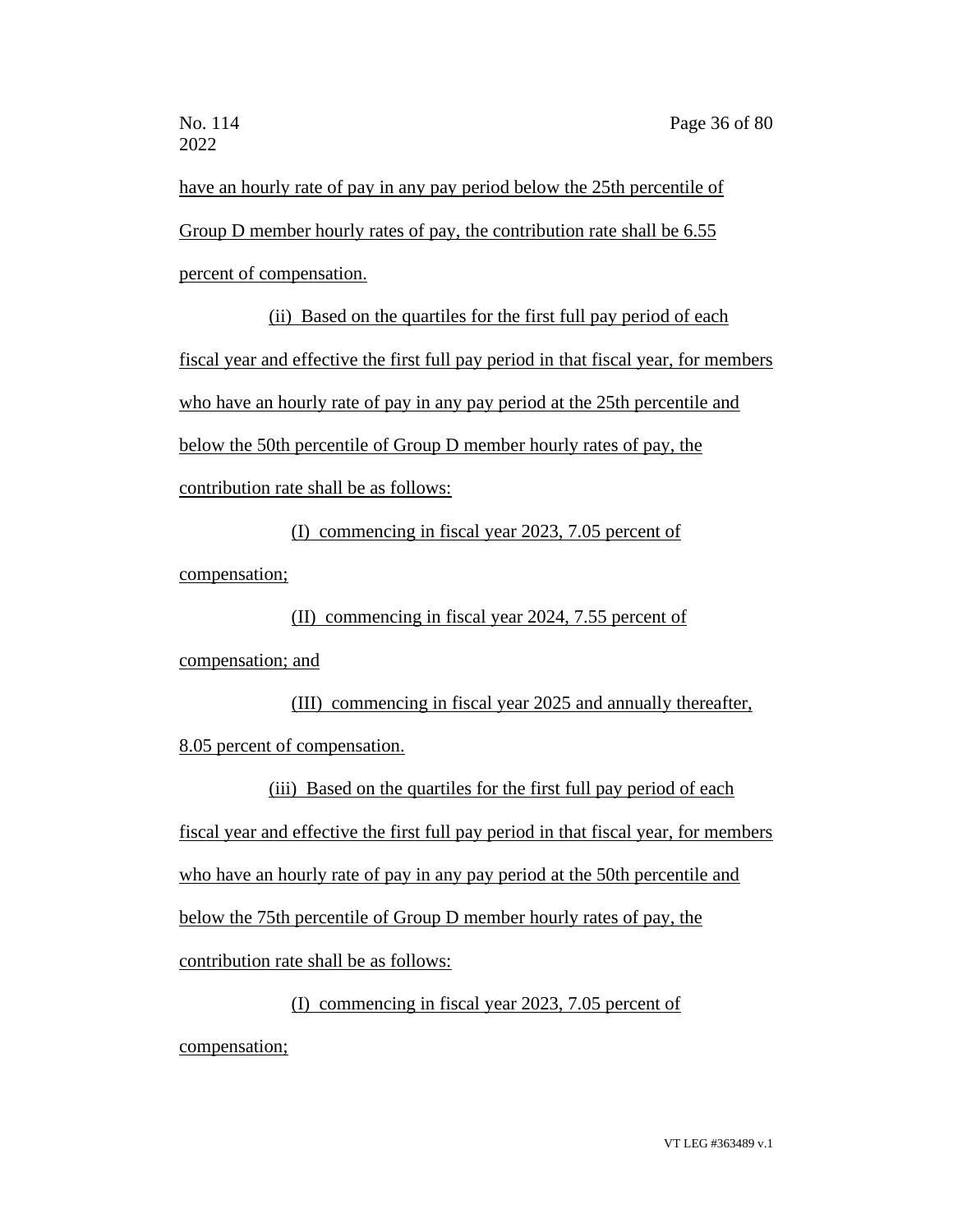### (II) commencing in fiscal year 2024, 7.55 percent of

compensation;

(III) commencing in fiscal year 2025, 8.05 percent of

compensation; and

(IV) commencing in fiscal year 2026 and annually thereafter, 8.55 percent of compensation.

(iv) Based on the quartiles for the first full pay period of each

fiscal year and effective the first full pay period in that fiscal year, for members

who have an hourly rate of pay in any pay period at or above the 75th

percentile of Group D member hourly rates of pay, the contribution rate shall

be as follows:

(I) commencing in fiscal year 2023, 7.05 percent of

compensation;

(II) commencing in fiscal year 2024, 7.55 percent of compensation;

(III) commencing in fiscal year 2025, 8.05 percent of

compensation;

(IV) commencing in fiscal year 2026, 8.55 percent of

compensation; and

(V) commencing in fiscal year 2027 and annually thereafter, 9.05 percent of compensation.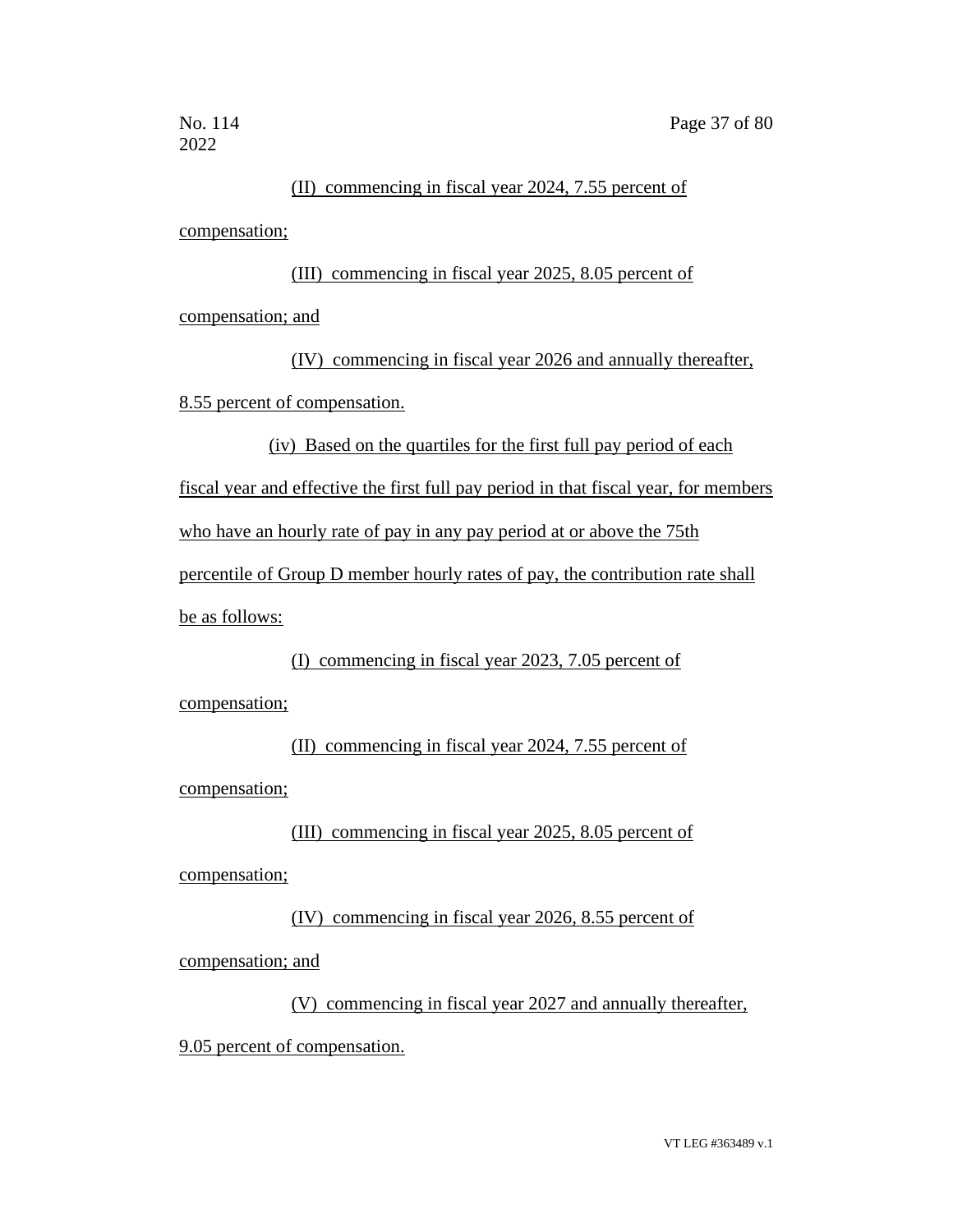(D) Group F members. Commencing on July 1, 2022, the contribution rate for Group F members shall be based on the quartile in which a member's hourly rate of pay falls. Quartiles shall be determined annually in the first full pay period of each fiscal year by the Department of Human Resources based on the hourly rate of pay of all Group F members. The contribution rates shall be based on the schedule set forth below:

(i) Based on the quartiles for the first full pay period of each fiscal year and effective the first full pay period in that fiscal year, for members who have an hourly rate of pay in any pay period below the 25th percentile of Group F member hourly rates of pay, the contribution rate shall be 6.55 percent of compensation.

(ii) Based on the quartiles for the first full pay period of each fiscal year and effective the first full pay period in that fiscal year, for members who have an hourly rate of pay in any pay period at the 25th percentile and below the 50th percentile of Group F member hourly rates of pay, the contribution rate shall be as follows:

(I) commencing in fiscal year 2023, 7.05 percent of compensation;

(II) commencing in fiscal year 2024, 7.55 percent of compensation; and

(III) commencing in fiscal year 2025 and annually thereafter, 8.05 percent of compensation.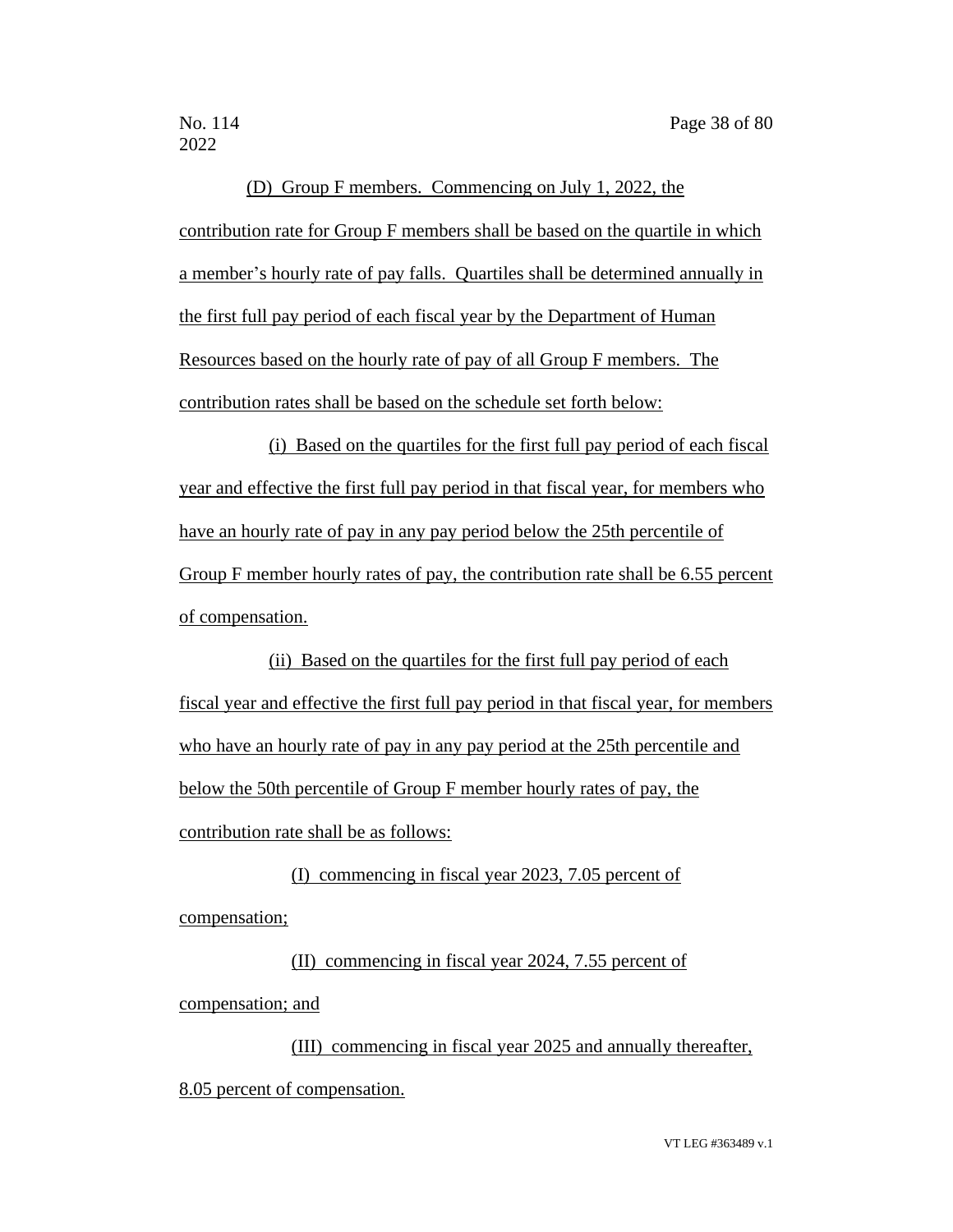### (iii) Based on the quartiles for the first full pay period of each

fiscal year and effective the first full pay period in that fiscal year, for members who have an hourly rate of pay in any pay period at the 50th percentile and below the 75th percentile of Group F member hourly rates of pay, the contribution rate shall be as follows:

(I) commencing in fiscal year 2023, 7.05 percent of

compensation;

(II) commencing in fiscal year 2024, 7.55 percent of compensation;

(III) commencing in fiscal year 2025, 8.05 percent of

compensation; and

(IV) commencing in fiscal year 2026 and annually thereafter,

8.55 percent of compensation.

(iv) Based on the quartiles for the first full pay period of each fiscal year and effective the first full pay period in that fiscal year, for members who have an hourly rate of pay in any pay period at or above the 75th percentile of Group F member hourly rates of pay, the contribution rate shall be as follows:

(I) commencing in fiscal year 2023, 7.05 percent of

compensation;

(II) commencing in fiscal year 2024, 7.55 percent of

compensation;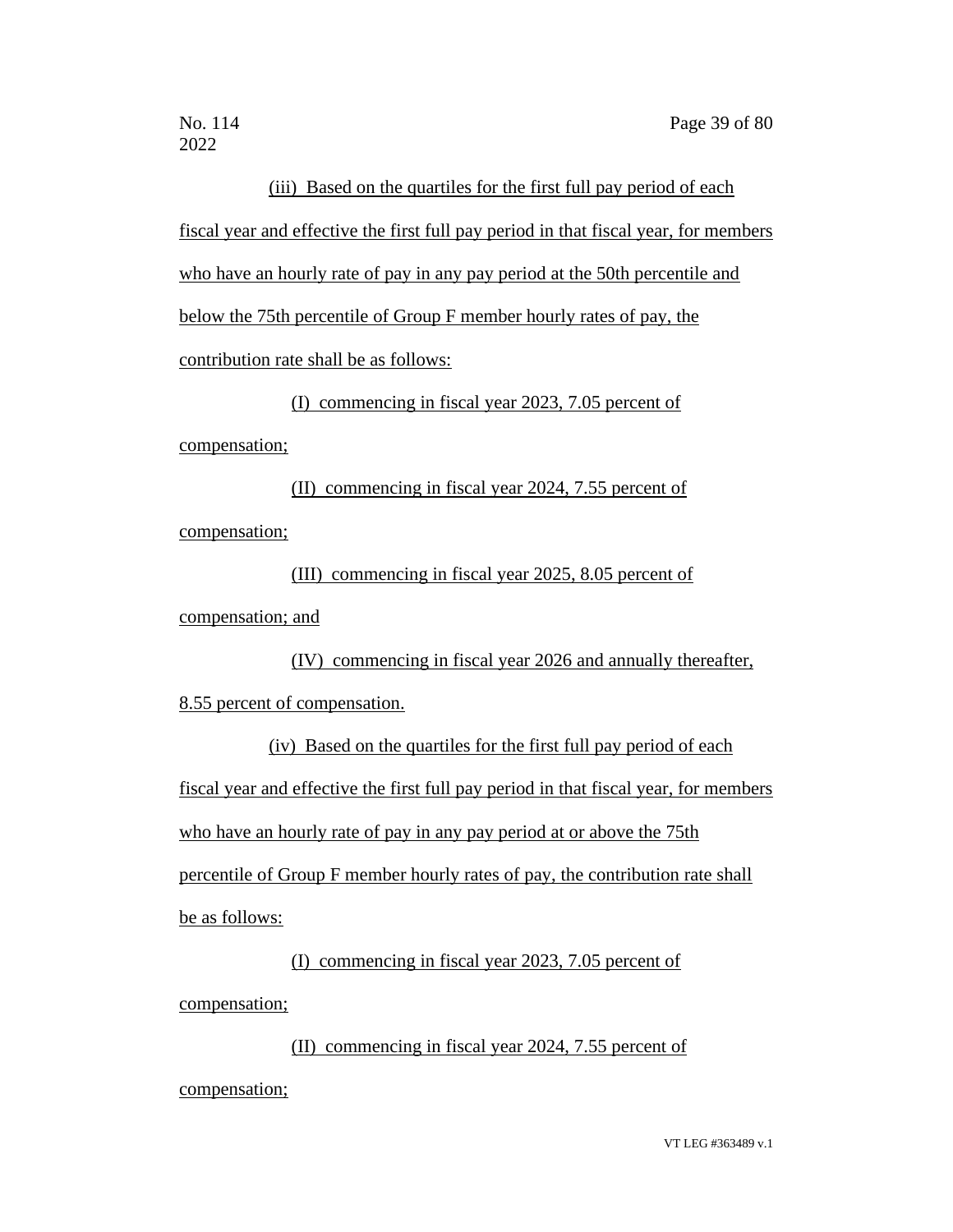### (III) commencing in fiscal year 2025, 8.05 percent of

compensation;

(IV) commencing in fiscal year 2026, 8.55 percent of compensation; and

(V) commencing in fiscal year 2027 and annually thereafter, 9.05 percent of compensation.

(E) Group G members. Commencing on July 1, 2023, the contribution rate for Group G members shall be based on the quartile in which a member's hourly rate of pay falls. Quartiles shall be determined annually in the first full pay period of each fiscal year by the Department of Human Resources based on the hourly rate of pay of all Group G members. The contribution rates shall be based on the schedule set forth below:

(i) Based on the quartiles for the first full pay period of each fiscal year and effective the first full pay period in that fiscal year, for members who have an hourly rate of pay in any pay period below the 25th percentile of Group G member hourly rates of pay, the contribution rate shall be 11.23 percent of compensation.

(ii) Based on the quartiles for the first full pay period of each fiscal year and effective the first full pay period in that fiscal year, for members who have an hourly rate of pay in any pay period at the 25th percentile and below the 50th percentile of Group G member hourly rates of pay, the contribution rate shall be as follows: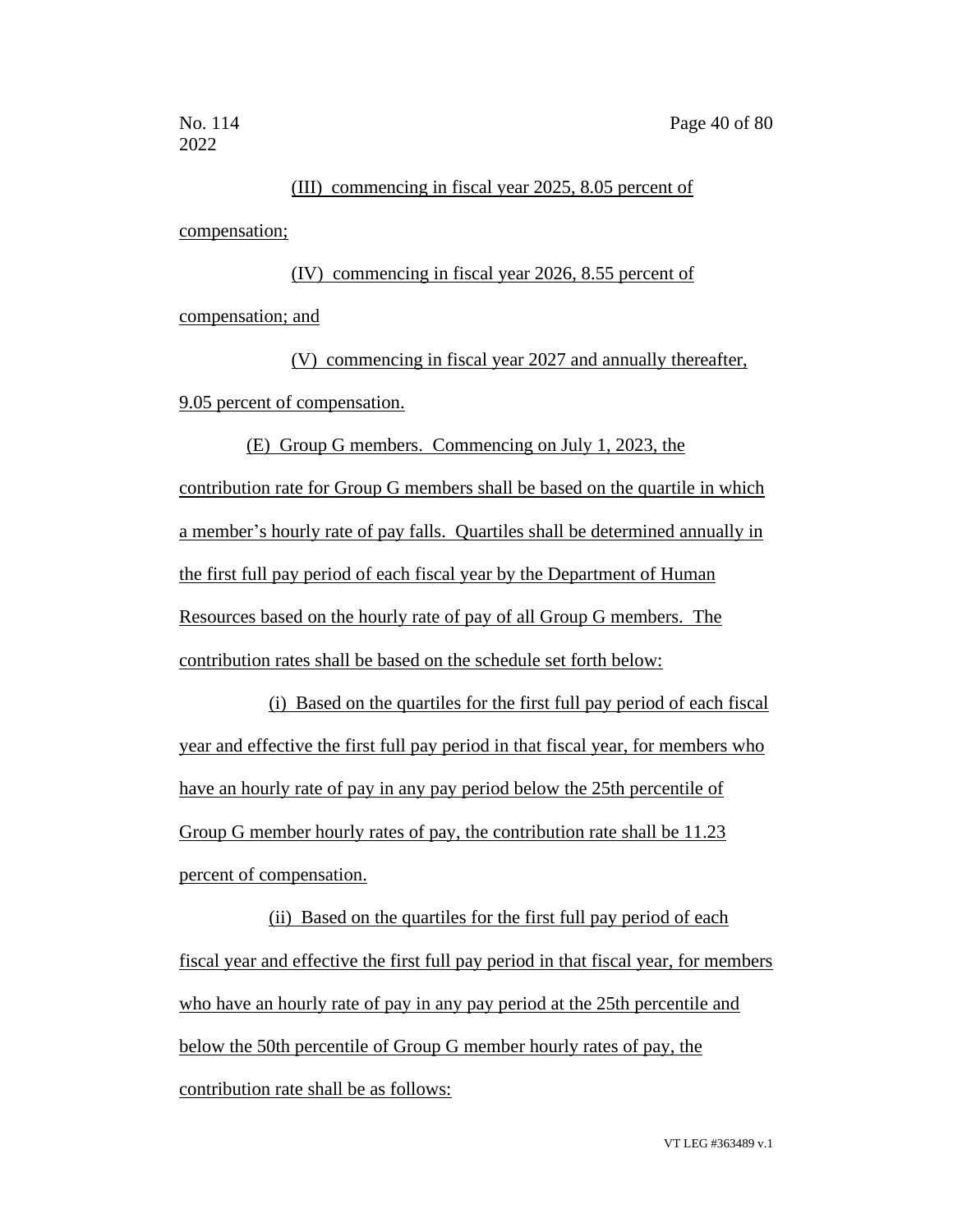### (I) commencing in fiscal year 2024, 12.23 percent of

compensation; and

(II) commencing in fiscal year 2025 and annually thereafter, 12.73 percent of compensation.

(iii) Based on the quartiles for the first full pay period of each fiscal year and effective the first full pay period in that fiscal year, for members who have an hourly rate of pay in any pay period at the 50th percentile and below the 75th percentile of Group G member hourly rates of pay, the contribution rate shall be as follows:

(I) commencing in fiscal year 2024, 12.23 percent of

compensation;

### (II) commencing in fiscal year 2025, 12.73 percent of

compensation; and

(III) commencing in fiscal year 2026 and annually thereafter, 13.23 percent of compensation.

(iv) Based on the quartiles for the first full pay period of each

fiscal year and effective the first full pay period in that fiscal year, for members

who have an hourly rate of pay in any pay period at or above the 75th

percentile of Group G member hourly rates of pay, the contribution rate shall

be as follows:

(I) commencing in fiscal year 2024, 12.23 percent of

compensation;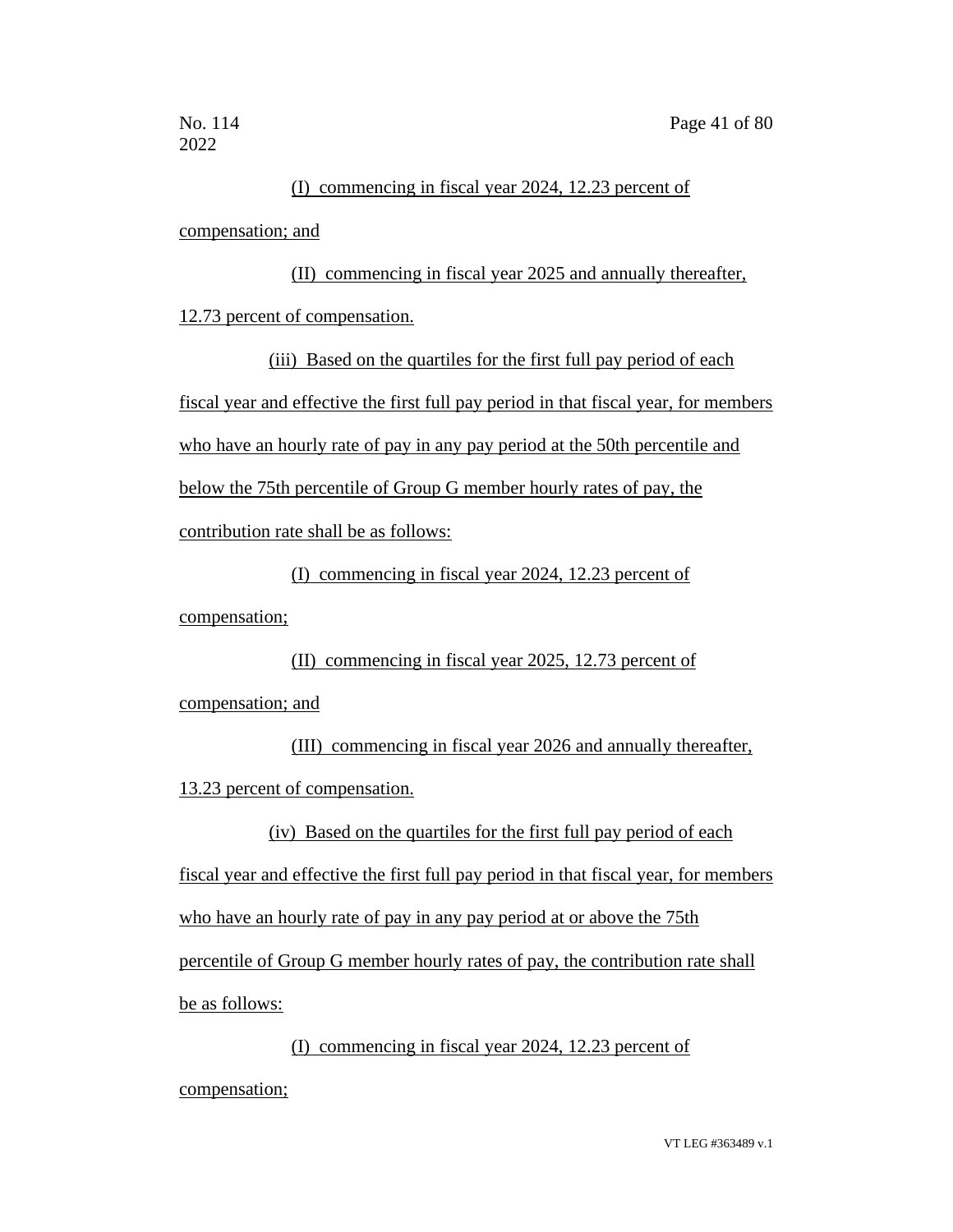### (II) commencing in fiscal year 2025, 12.73 percent of compensation;

(III) commencing in fiscal year 2026, 13.23 percent of compensation; and

(IV) commencing in fiscal year 2027 and annually thereafter, 13.73 percent of compensation.

(3) Deductions. The deductions provided for herein shall be made notwithstanding that the minimum compensation provided for by law for any member shall be reduced thereby. Every member shall be deemed to consent and agree to the deductions made and provided herein and shall receipt for full compensation, and payment of compensation less such deduction shall be a full and complete discharge and acquittance of all claims and demands whatsoever for the services rendered by such person during the period covered by such payment, except as to the benefits provided under this subchapter.

(4) Additional contributions. Subject to the approval of the Retirement Board, in addition to the contributions deducted from compensation as hereinbefore provided, any member may redeposit in the Fund by a single payment or by an increased rate of contribution an amount equal to the total amount which that the member previously withdrew from this System or one of the predecessor systems; or any member may deposit therein by a single payment or by an increased rate of contribution an amount computed to be sufficient to purchase an additional annuity which that, together with

VT LEG #363489 v.1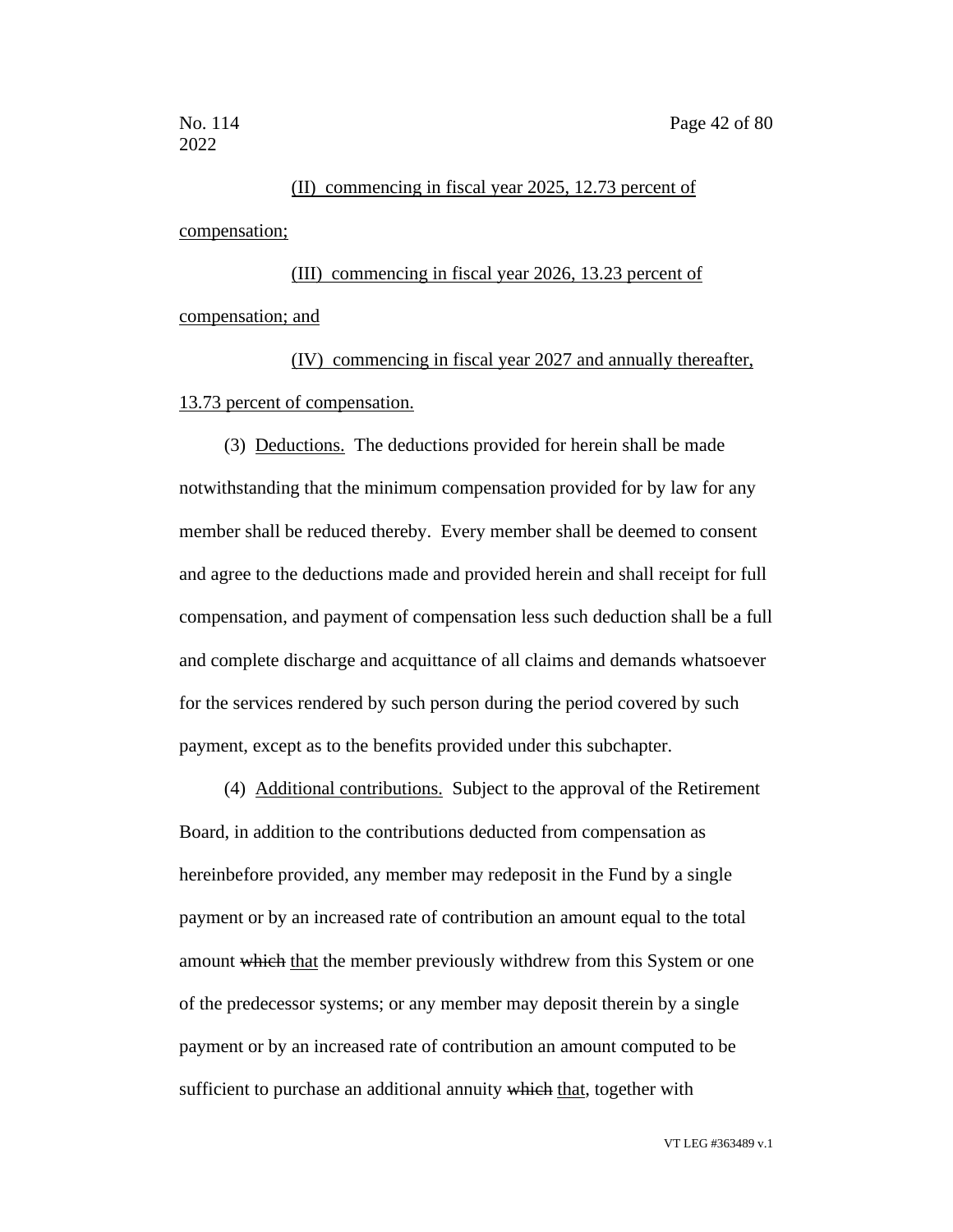prospective retirement allowance, will provide for the member a total retirement allowance not in excess of one-half of average final compensation at normal retirement date, with the exception of Group D members for whom creditable service shall be restored upon redeposits of amounts previously withdrawn from the System, or for whom creditable service shall be granted upon deposit of amounts equal to what would have been paid if payment had been made during any period of service during which such a member did not contribute. Such additional amounts so deposited shall become a part of the member's accumulated contributions as additional contributions.

(5) Beneficiaries. The contributions of a member and such interest as may be allowed thereon which that are withdrawn by the member or paid to the member estate or to a designated beneficiary in event of the member's death, shall be paid from the Fund.

(6) Scope. Contributions required under this subsection shall be limited to contributions from Group A, Group C, Group D, and Group F, and Group G members.

(7) [Repealed.]

(c) Employer contributions, earnings, and payments.

\* \* \*

(8) Annually, the Board shall certify an amount to pay the annual actuarially determined employer contribution, as calculated in this subsection, and additional amounts as follows: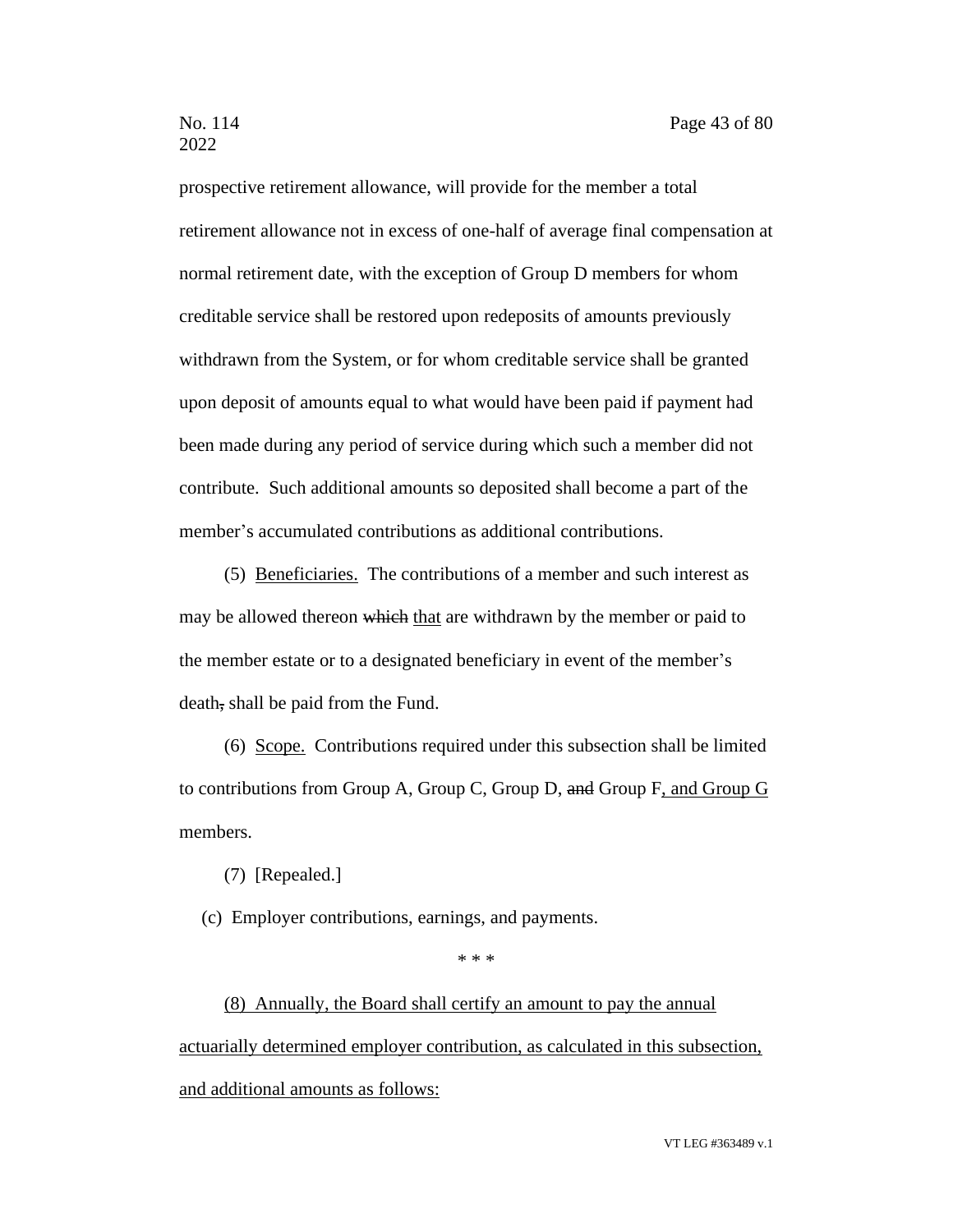# (A) in fiscal year 2024, the amount of \$9,000,000.00; (B) in fiscal year 2025, the amount of \$12,000,000.00; and (C) in fiscal year 2026 and in any year thereafter when the Fund is calculated to have a funded ratio of less than 90 percent, the amount of \$15,000,000.00.

\* \* \*

Sec. 12. 3 V.S.A. § 477a is amended to read:

§ 477a. ELECTIONS

\* \* \*

(h) When a Group F member has a minimum of 25 years of creditable service, he or she the member may elect to purchase up to five years of additional service credit. A member who makes an election under this subsection shall deposit in the fund by a single contribution, an amount computed at regular interest to be sufficient to provide at normal retirement an annuity equal to 1-2/3 percent of the member's average final compensation multiplied by the number of years purchased.

Sec. 13. 3 V.S.A. § 479 is amended to read:

### § 479. GROUP INSURANCE

(a) As provided under section 631 of this title, a member who is insured by the respective group insurance plans immediately preceding the member's effective date of retirement shall be entitled to continuation of group insurance as follows: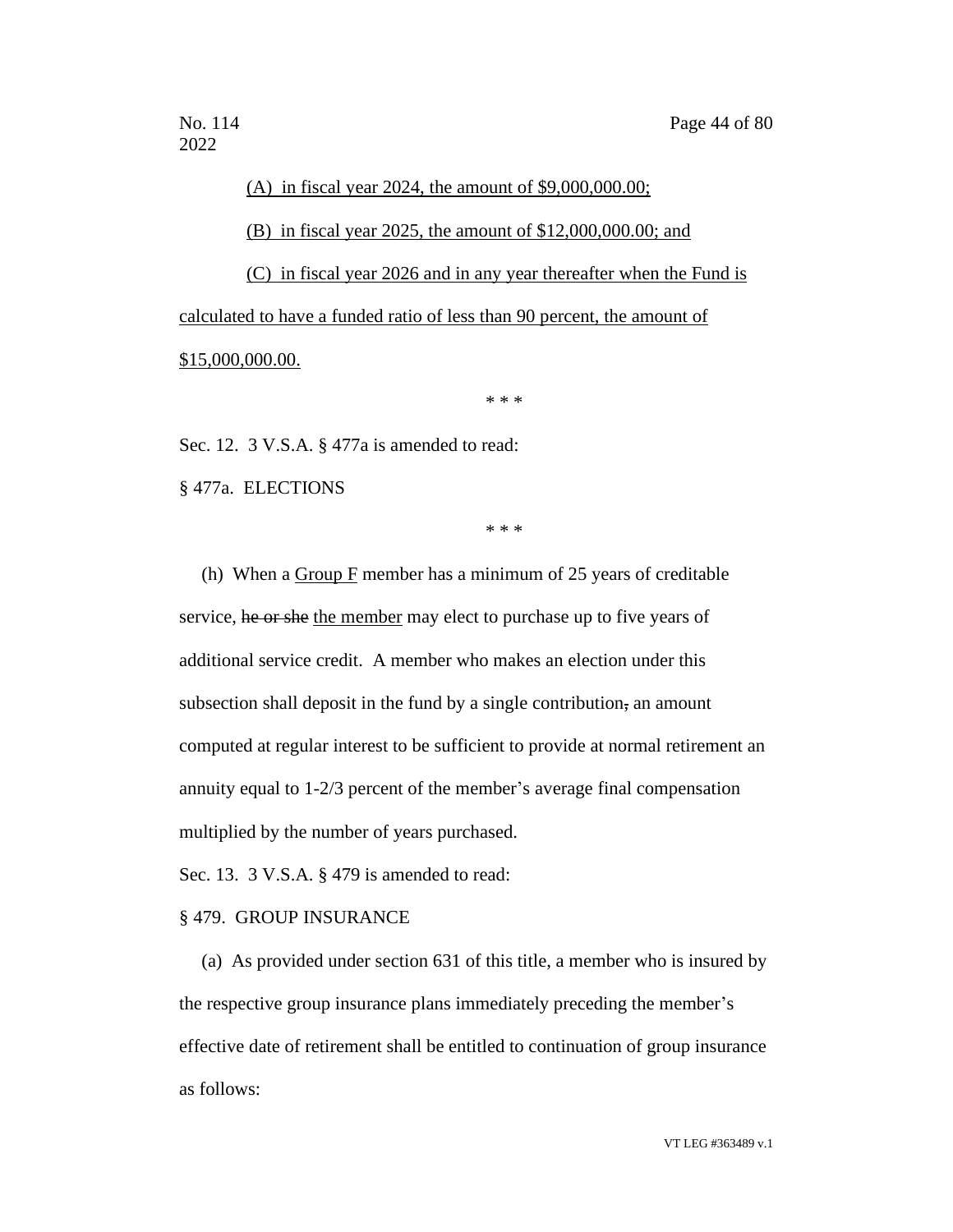(1)(A) coverage in the group medical benefit plan provided by the State of Vermont for active State employees; or

(B) for a Group F and Group G plan member first included in the membership of the system on or after July 1, 2008, coverage in the group medical benefit plan offered by the State of Vermont for active State employees and pursuant to the following, provided:

(i) a member who has completed five years and less than 10 years of creditable service at his or her the member's retirement shall pay the full cost of the premium;

(ii) a member who has completed 10 years and less than 15 years of creditable service at his or her the member's retirement shall pay 60 percent of the cost of the premium;

(iii) a member who has completed 15 years and less than 20 years of creditable service at his or her retirement shall pay 40 percent of the cost of the premium;

(iv) a member who has completed 20 years or more of creditable service at his or her retirement shall pay 20 percent of the cost of the premium; and

(2) members who have completed 20 years of creditable service at their effective date of retirement shall be entitled to the continuation of life insurance in the amount of \$10,000.00.

\* \* \*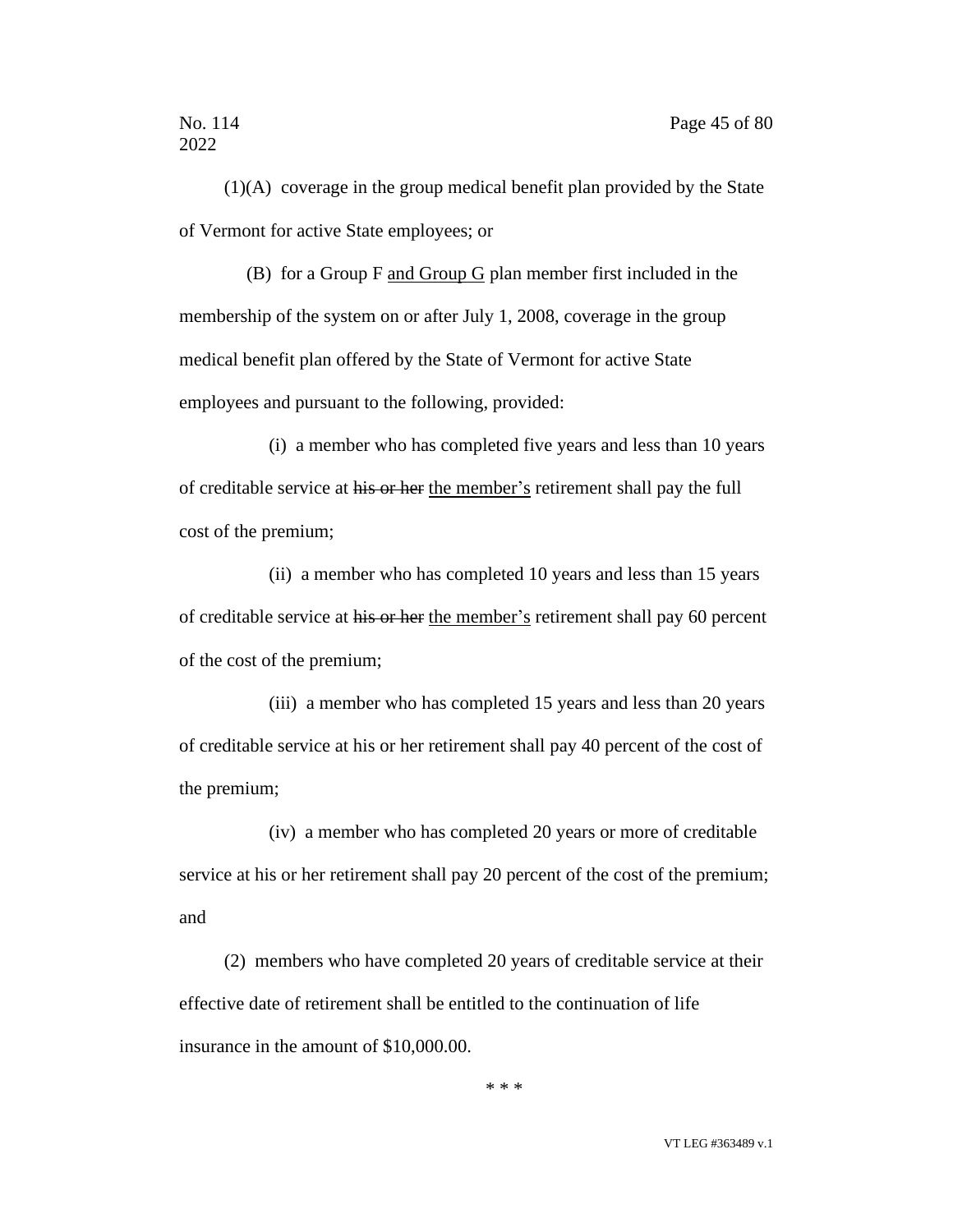(g) A member of the Group F or Group G plan who is first included in the membership of the System on or after July 1, 2008, who separates from service prior to being eligible for retirement benefits under this chapter, who has at least 20 years of creditable service, and who participated in the group medical benefit plan at the time of separation from service shall have a one-time option at the time retirement benefits commence to reinstate the same level of coverage, in the group medical benefit plan provided by the State of Vermont for active State employees, that existed at the date of separation from service. Premiums for the plan shall be prorated between the retired member and the Retirement System pursuant to subsection 479(a) of this title.

#### \* \* \*

### Sec. 14. ONE-TIME IRREVOCABLE ELECTION FOR CERTAIN

### CORRECTIONS WORKERS

(a) On or before September 15, 2022, the Department of Human Resources, in consultation with the State Treasurer's office, shall establish a list of positions eligible for Group G of the Vermont State Employees' Retirement System. The list of Group G-eligible positions shall be limited to the following State employees:

(1) facility employees of the Department of Corrections;

(2) Department of Corrections employees who provide direct security and treatment services to offenders under supervision in the community;

(3) employees of a facility for justice-involved youth; and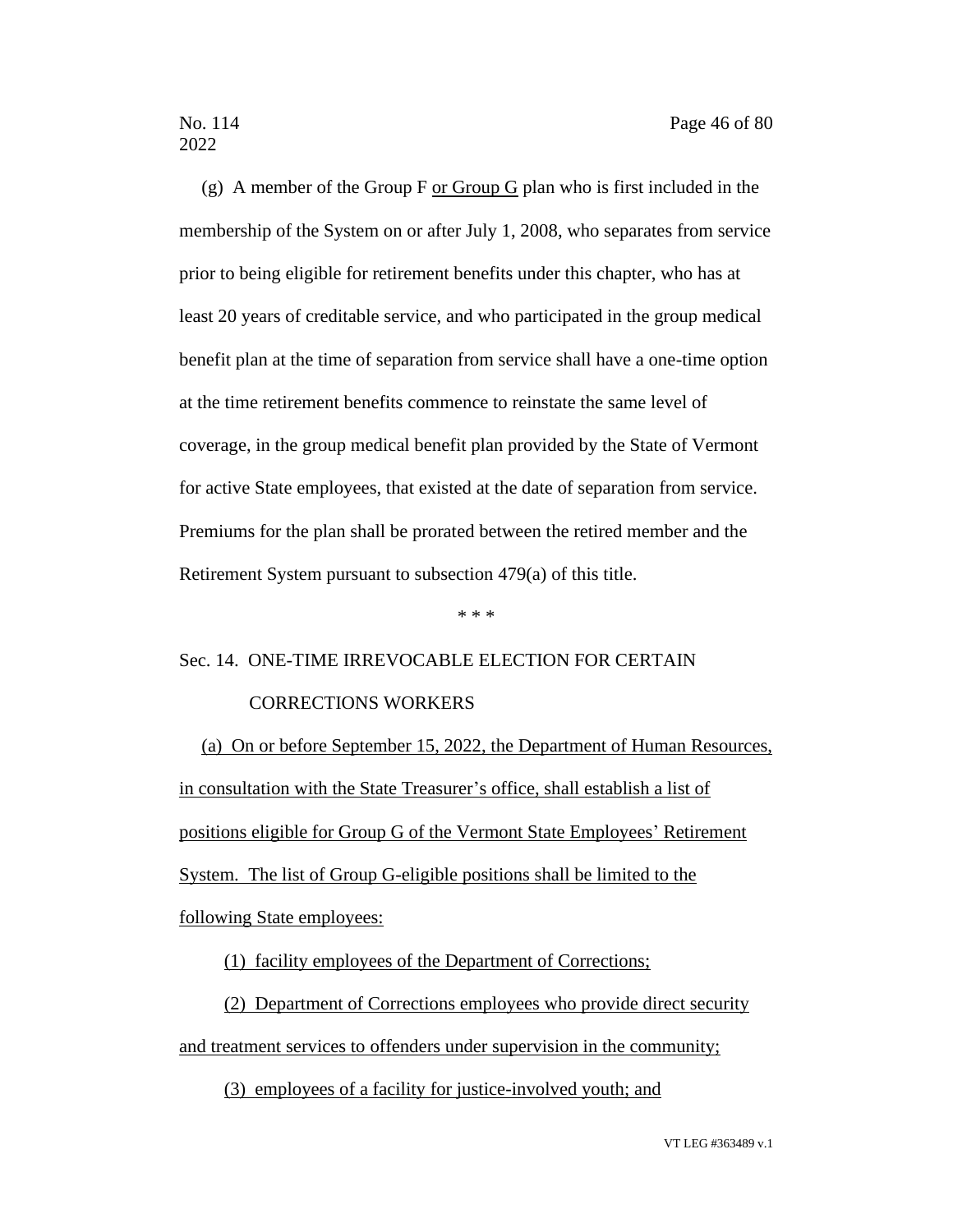(4) employees of the Vermont State Hospital or its successor in interest, who provide direct patient care.

(b) It is the intent of the General Assembly that Group G-eligible positions include those positions that are currently eligible for unreduced early retirement pursuant to 3 V.S.A. § 459(d)(2).

(c) In establishing any new corrections position on and after July 1, 2023, the Department of Human Resources shall identify that position as eligible for either Group G, pursuant to the criteria set forth in subsection (a), or Group F.

(d)(1) Each person employed in a Group G-eligible position on or before June 30, 2023 shall have a one-time option to transfer to the Group G plan pursuant to the following schedule:

(A) For Group G-eligible employees who are employed on or before March 31, 2023, election to join Group G under this subsection (d) shall be made on or before June 1, 2023.

(B) For Group G-eligible employees who are first employed on or after April 1, 2023, election to join Group G under this subsection (d) shall be made not more than 60 days from the employee's date of hire.

(2) Election to join the Group G plan under this subsection shall be irrevocable.

(e) The effective date of participation in a new group plan for those employees covered under this section and who elect to transfer shall be the first full pay period in fiscal year 2024. All past service accrued through the date of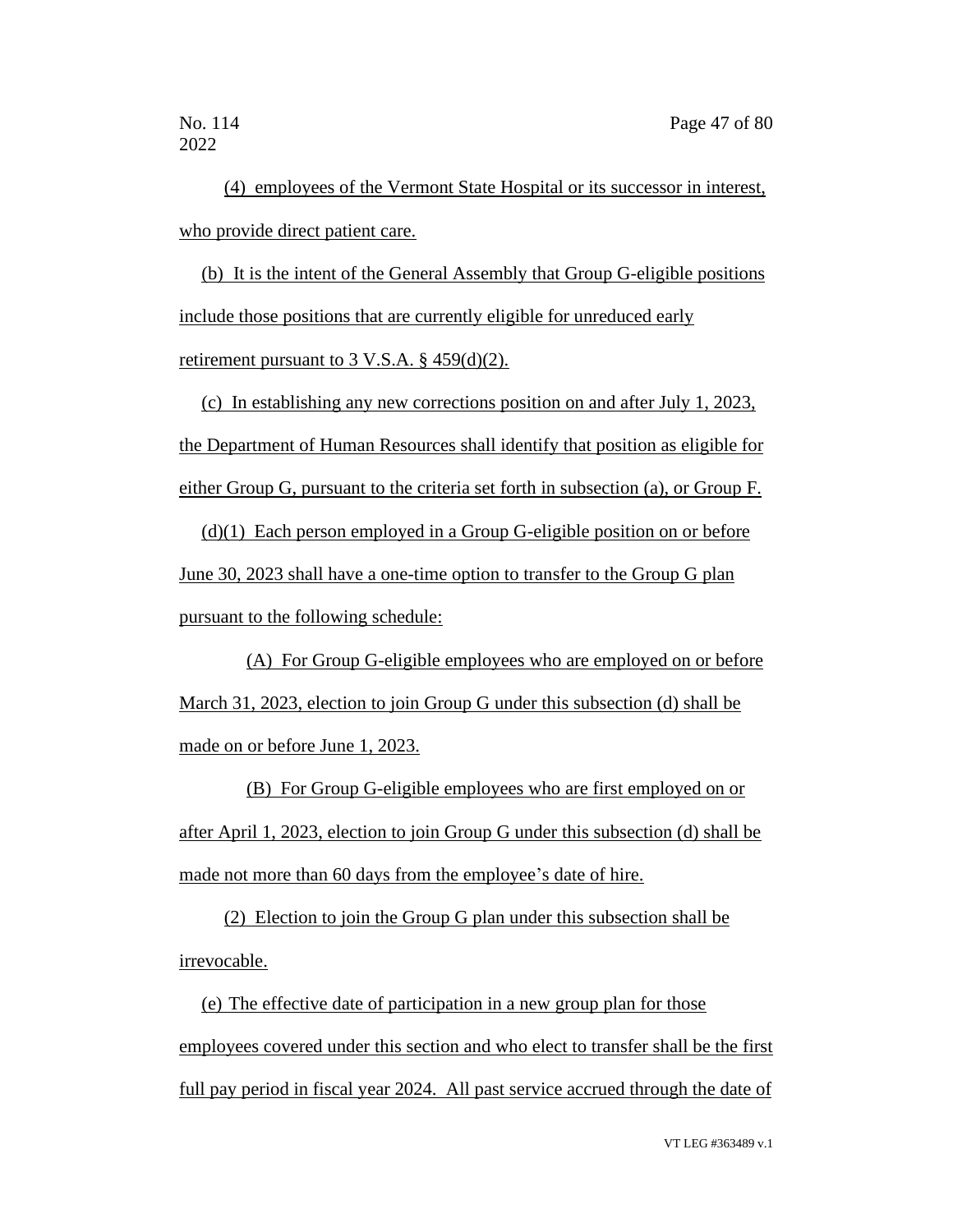transfer shall be calculated based upon the plan in which it was accrued, with all provisions and penalties, if applicable, applied.

\* \* \* Other Postemployment Benefits \* \* \*

Sec. 15. 3 V.S.A. § 479a is amended to read:

§ 479a. STATE EMPLOYEES' POSTEMPLOYMENT BENEFITS TRUST FUND

\* \* \*

(b) Into the Benefits Fund shall be deposited:

(1) all assets remitted to the State as a subsidy on behalf of the members of the Vermont State Employees' Retirement System for employer-sponsored qualified prescription drug plans pursuant to the Medicare Prescription Drug Improvement and Modernization Act of 2003, except that any subsidy received from an Employer Group Waiver Program is not subject to this requirement;

(2) any appropriations by the General Assembly for the purposes of paying current and future retiree postemployment benefits for members of the Vermont State Employees' Retirement System; and

(3) amounts contributed or otherwise made available by members of the System or their beneficiaries for the purpose of paying current or future postemployment benefits costs; and

(4) any monies pursuant to subsection (e) of this section.

(c) The Benefits Fund shall be administered by the State Treasurer. The Treasurer may invest monies in the Benefits Fund in accordance with the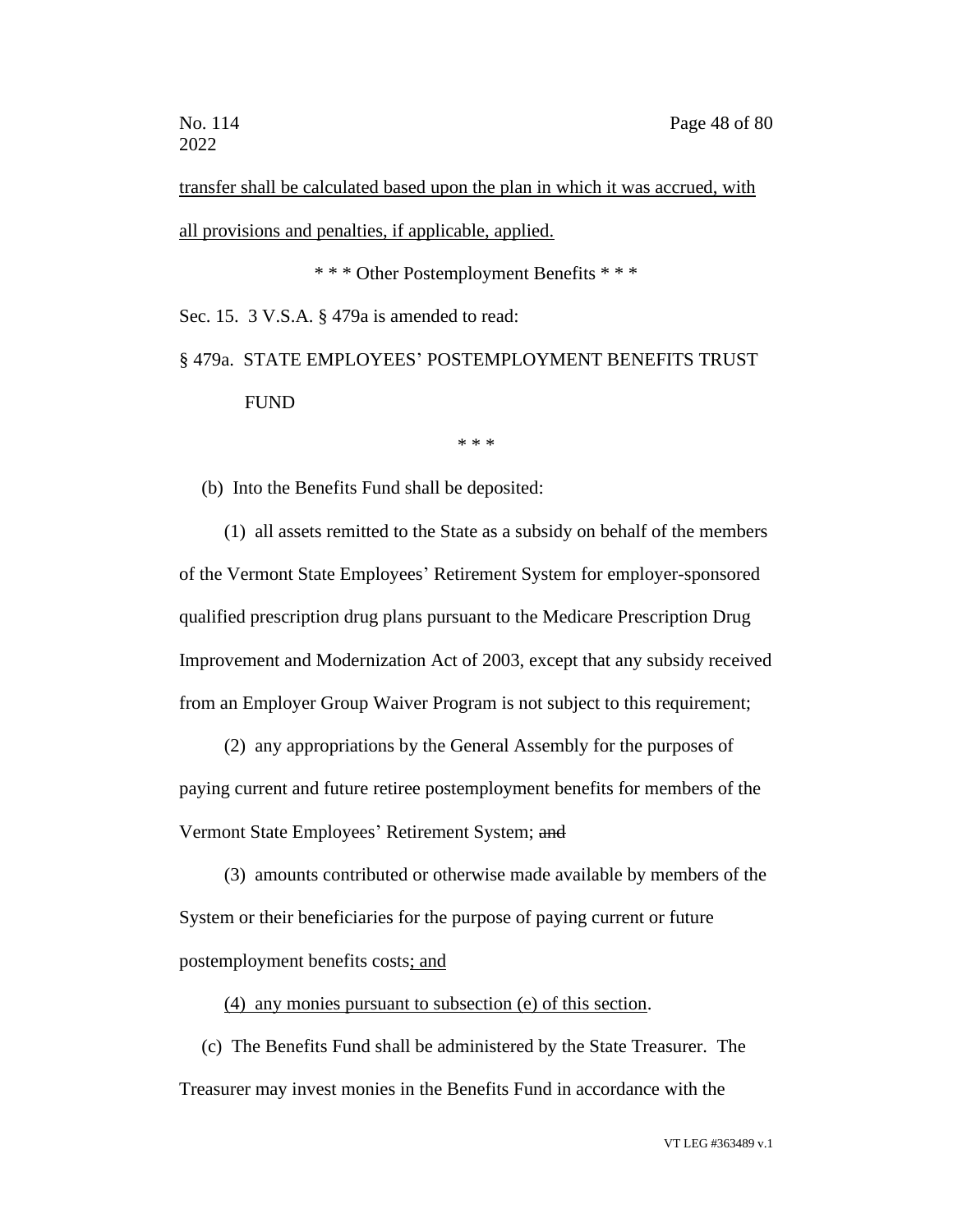provisions of 32 V.S.A. § 434 or, in the alternative, may enter into an agreement with the Commission to invest such monies in accordance with the standards of care established by the prudent investor rule under 14A V.S.A. § 902, in a manner similar to the Committee's Commission's investment of retirements retirement system monies. All balances in the Benefits Fund at the end of the fiscal year shall be carried forward. Interest earned shall remain in the Benefits Fund. The Treasurer's annual financial report to the Governor and the General Assembly shall contain an accounting of receipts, disbursements, and earnings of the Benefits Fund.

\* \* \*

(e) State Contribution.

(1) Beginning on July 1, 2022 and annually thereafter, the State shall make annual contributions to the Benefits Fund known as the "normal contribution" and the "accrued liability contribution," each of which shall be fixed on the basis of the liabilities of the System as shown by the most recent actuarial valuation and made by the payroll assessment included in annual agency and department budgets:

(A) The "normal contribution" shall be the amount that, if contributed over each member's prospective period of service, will be sufficient to provide for the payment of all future retiree postemployment benefits after subtracting the unfunded actuarial liability and the total assets of the Benefits Fund. The "normal contribution" shall be identified using the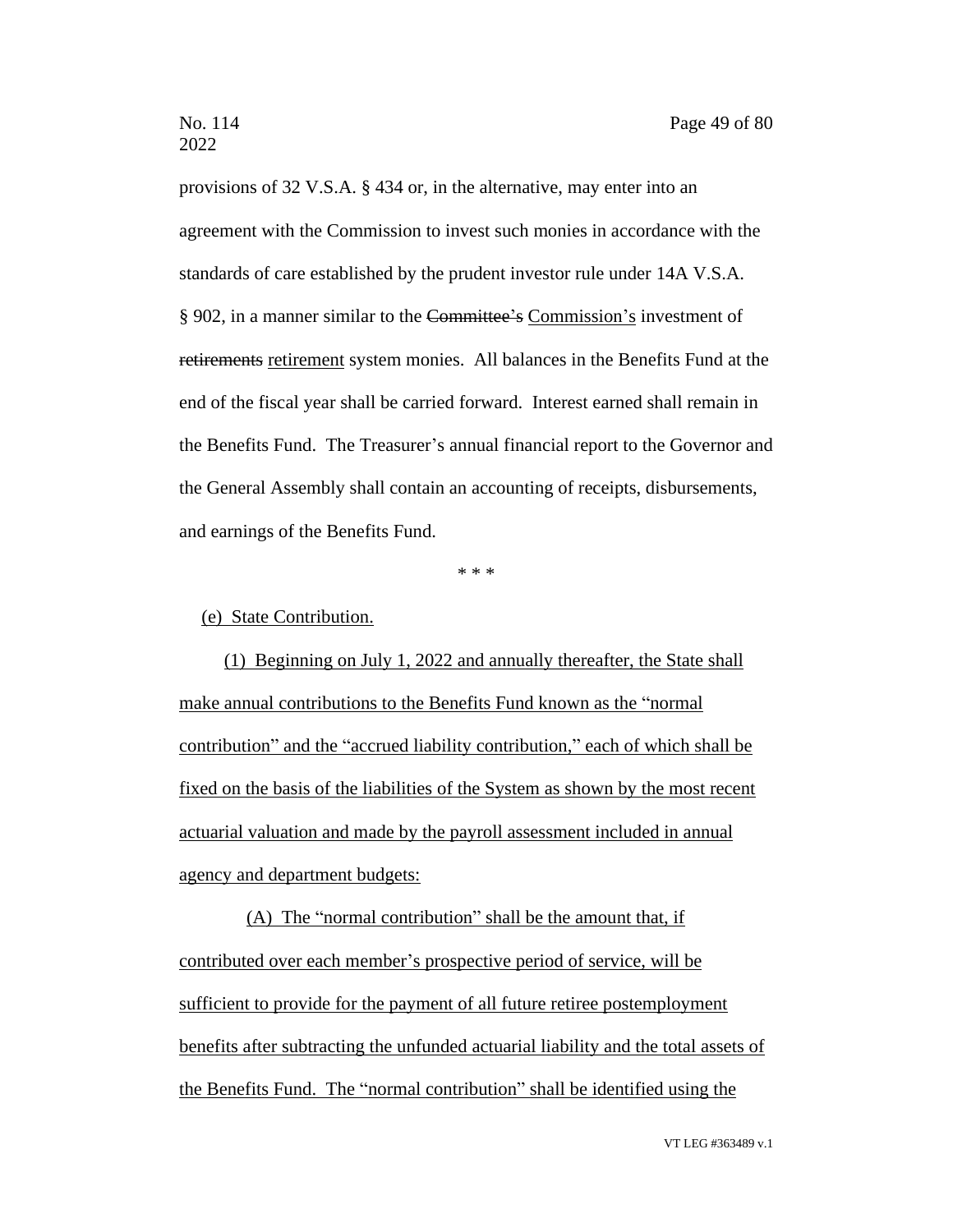actuarial cost method known as "projected unit credit" and applying a rate of return equal to the most recently adopted actuarial rate of return pursuant to section 523 of this title.

(B) The "accrued liability contribution" shall be the annual payment set forth in the most recent actuarial valuation that is necessary to liquidate the unfunded accrued liability over a closed period of 26 years and determined based on the funding schedule set forth in this section.

(i) It is the policy of the State of Vermont to liquidate fully the unfunded accrued liability for the payment of retiree health and medical benefits.

(ii) Beginning on July 1, 2022, until the unfunded accrued liability is liquidated, the accrued liability contribution shall be the annual payment required to liquidate the unfunded accrued liability over a closed period of 26 years ending on June 30, 2048, provided that the amount of each annual basic accrued liability contribution shall be determined by amortization of the unfunded liability over the remainder of the closed 26-year period in installments.

(2) Any variation in the contribution of normal or accrued liability contributions from those recommended by the actuary and any actuarial gains and losses shall be added or subtracted to the unfunded accrued liability and amortized over the remainder of the closed 26-year period.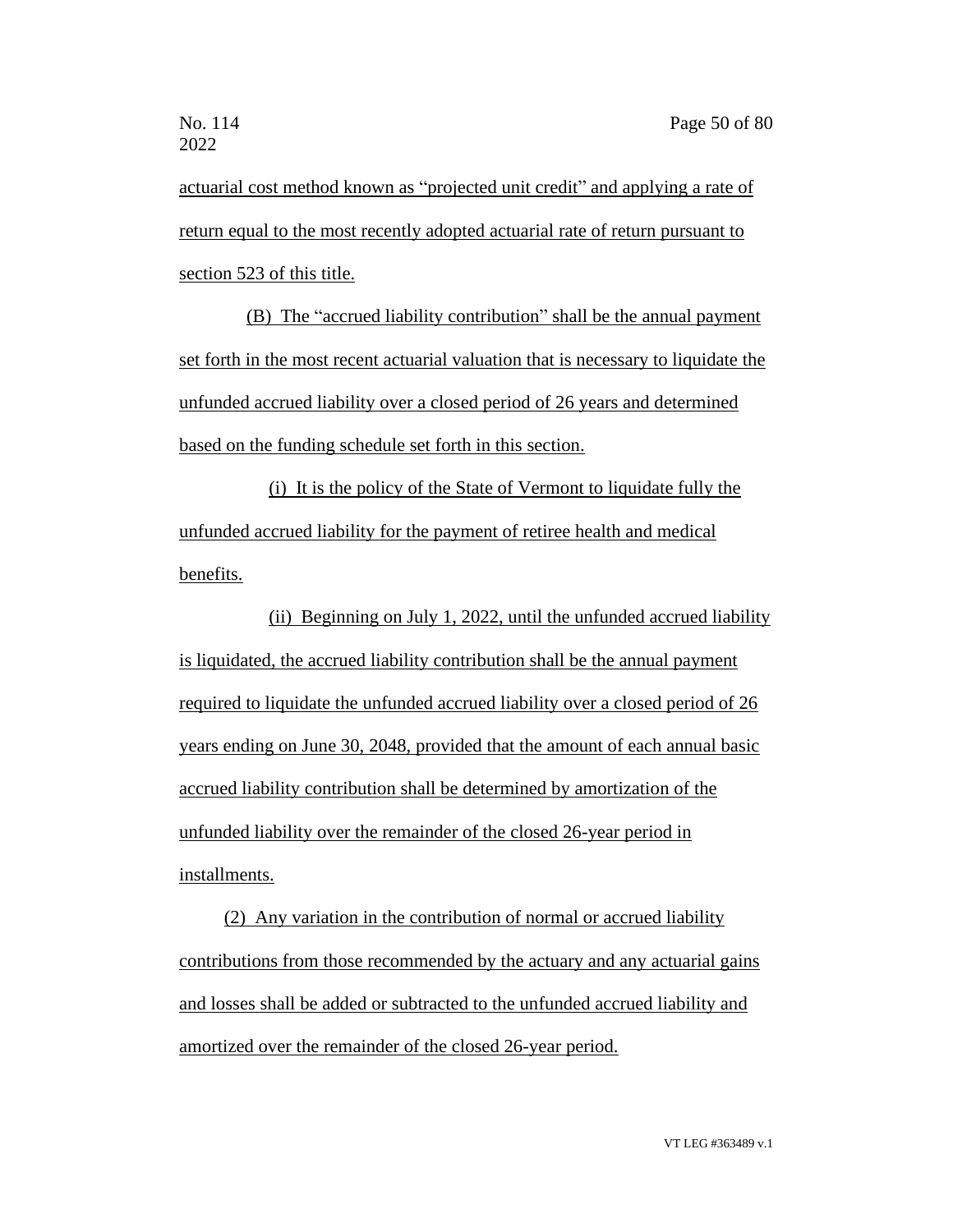(3) The Board shall review annually the amount of State contributions recommended by the actuary. Based on this review, the Board shall determine the amount of State contribution necessary for the next fiscal year to achieve and preserve the financial integrity of the funds and certify a statement of the percentage of the payroll of all members sufficient to fund the normal cost and the accrued liability contribution. On or before December 15 of each year, the Board shall inform the Governor and the House and Senate Committees on Government Operations and on Appropriations in writing about the amount needed. The provisions of 2 V.S.A. § 20(d) (expiration of required reports) shall not apply to the report to be made under this subsection.

\* \* \* VSERS Actuarial Studies \* \* \*

Sec. 16. 3 V.S.A. § 523 is amended to read:

§ 523. VERMONT PENSION INVESTMENT COMMISSION; DUTIES

\* \* \*

(f) Asset and liability study. Beginning on July 1, 2022 2023, and every three years thereafter, based on the most recent actuarial valuations of each Plan, the Commission shall study the assets and liabilities of each Plan over a 20-year period. The study shall:

(1) project the expected path of the key indicators of each Plan's financial health based on all current actuarial and investment assumptions; current contribution and benefit policies, including the Plans' mark-to-market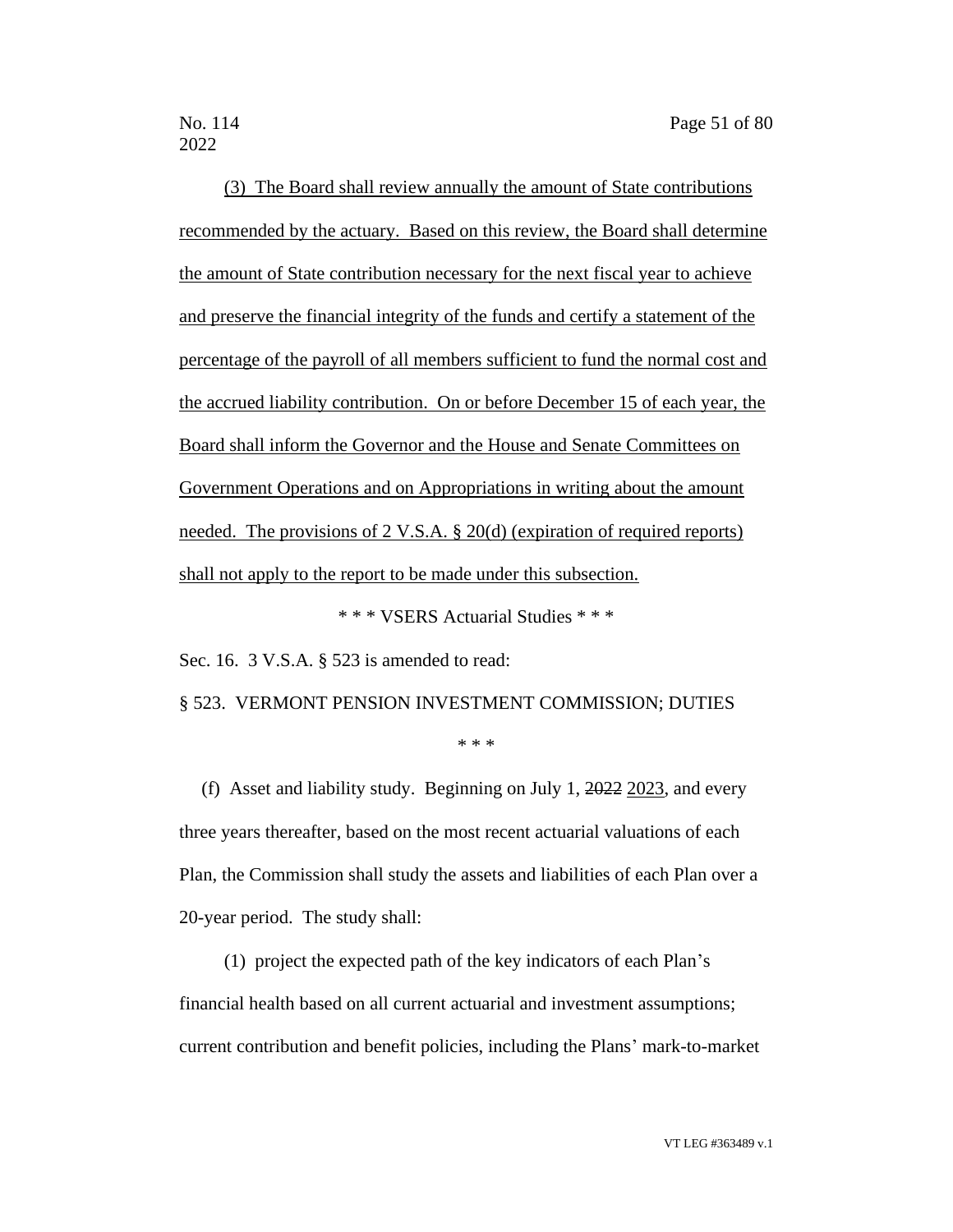funded ratio; actuarially required contributions by source; payout ratio; and related liquidity obligations; and

(2) project the effect on each Plan's financial health resulting from:

(A) possible material deviations from Plan assumptions in investment assumptions, including returns versus those expected and embedded in the actuary's estimate of actuarially required contributions and any material changes in capital markets volatility; and

(B) possible material deviations from key plan actuarial assumptions, including retiree longevity, potential benefit increases, and inflation.

\* \* \*

Sec. 17. 3 V.S.A. § 471 is amended to read:

### § 471. RETIREMENT BOARD; MEDICAL BOARD; ACTUARY; RATES OF CONTRIBUTION; SAFEKEEPING OF SECURITIES

\* \* \*

(j) The Retirement Board shall designate an actuary who shall be the technical advisor of the Board on matters regarding the operation of the Fund of the Retirement System, and shall perform such other duties as are required in connection therewith. Immediately after the establishment of the Retirement System, the Retirement Board shall adopt for the Retirement System such mortality and service tables as shall be deemed necessary and shall certify the rates of contribution payable under the provisions of this subchapter. At Beginning July 1, 2023, at least once in each three-year period every three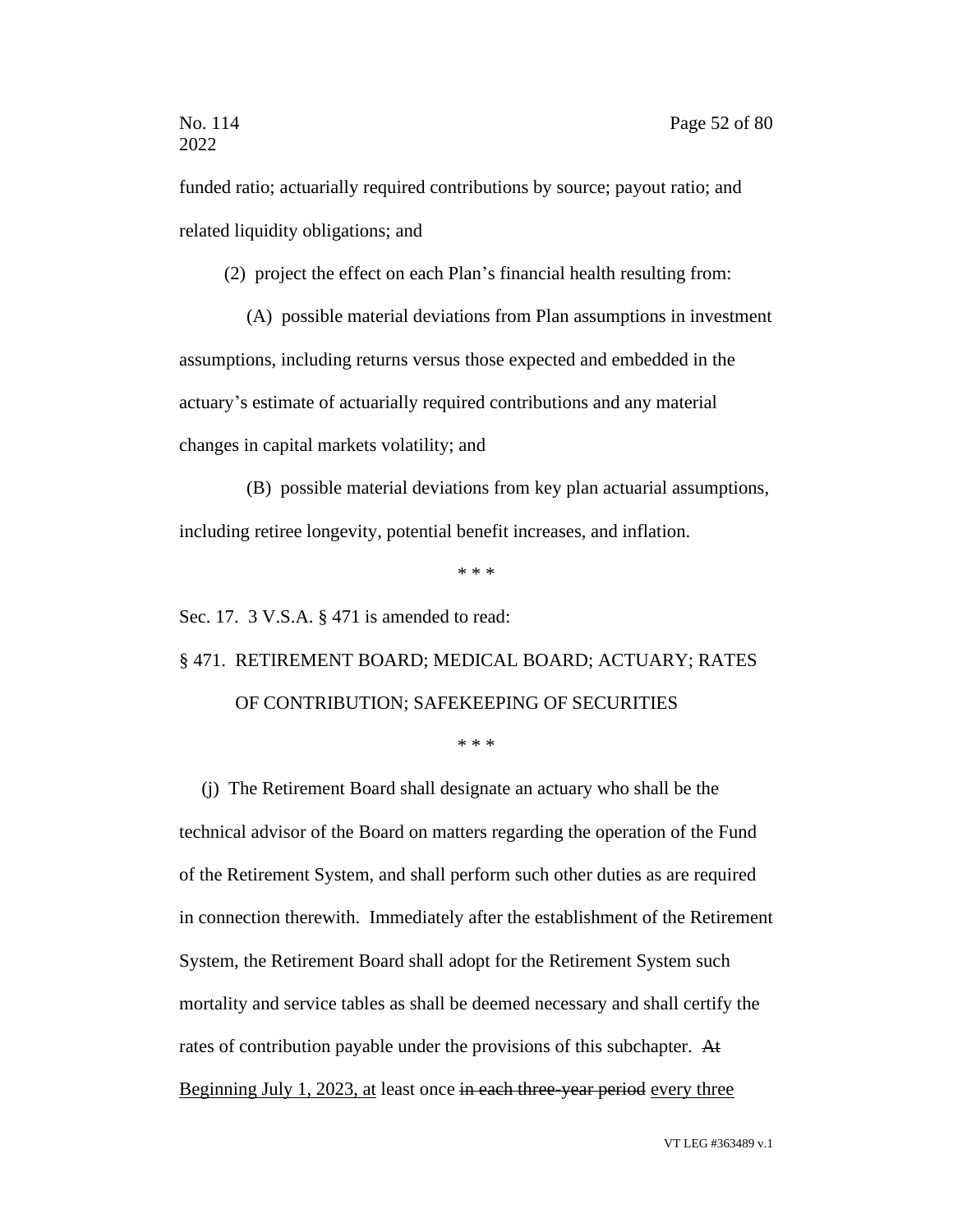fiscal years following the establishment of the System, the actuary shall make an actuarial investigation into the mortality, service, and compensation experience of the members and beneficiaries of the Retirement System, and taking into account the results of such investigation, the Retirement Board shall adopt for the Retirement System such mortality, service, and other tables as shall be deemed necessary and shall certify the rates of contribution payable under the provisions of this subchapter.

\* \* \*

\* \* \* Vermont State Teachers' Retirement System \* \* \* \* \* \* VSTRS Actuarial Studies \* \* \*

Sec. 18. 16 V.S.A. § 1942 is amended to read:

## § 1942. BOARD OF TRUSTEES; MEDICAL BOARD; ACTUARY; RATE OF CONTRIBUTION; SAFEKEEPING OF SECURITIES

\* \* \*

(m) Immediately after the establishment of the System, the actuary shall make such investigation of the mortality, service, and compensation experience of the members of the System, as the actuary shall recommend and the Board shall authorize, for the purpose of determining the proper mortality and service tables to be prepared and submitted to the Board for adoption. Having regard to such investigation and recommendation, the Board shall adopt for the System such mortality and service tables as shall be deemed necessary and shall certify the rates of contribution payable under the provisions of this

VT LEG #363489 v.1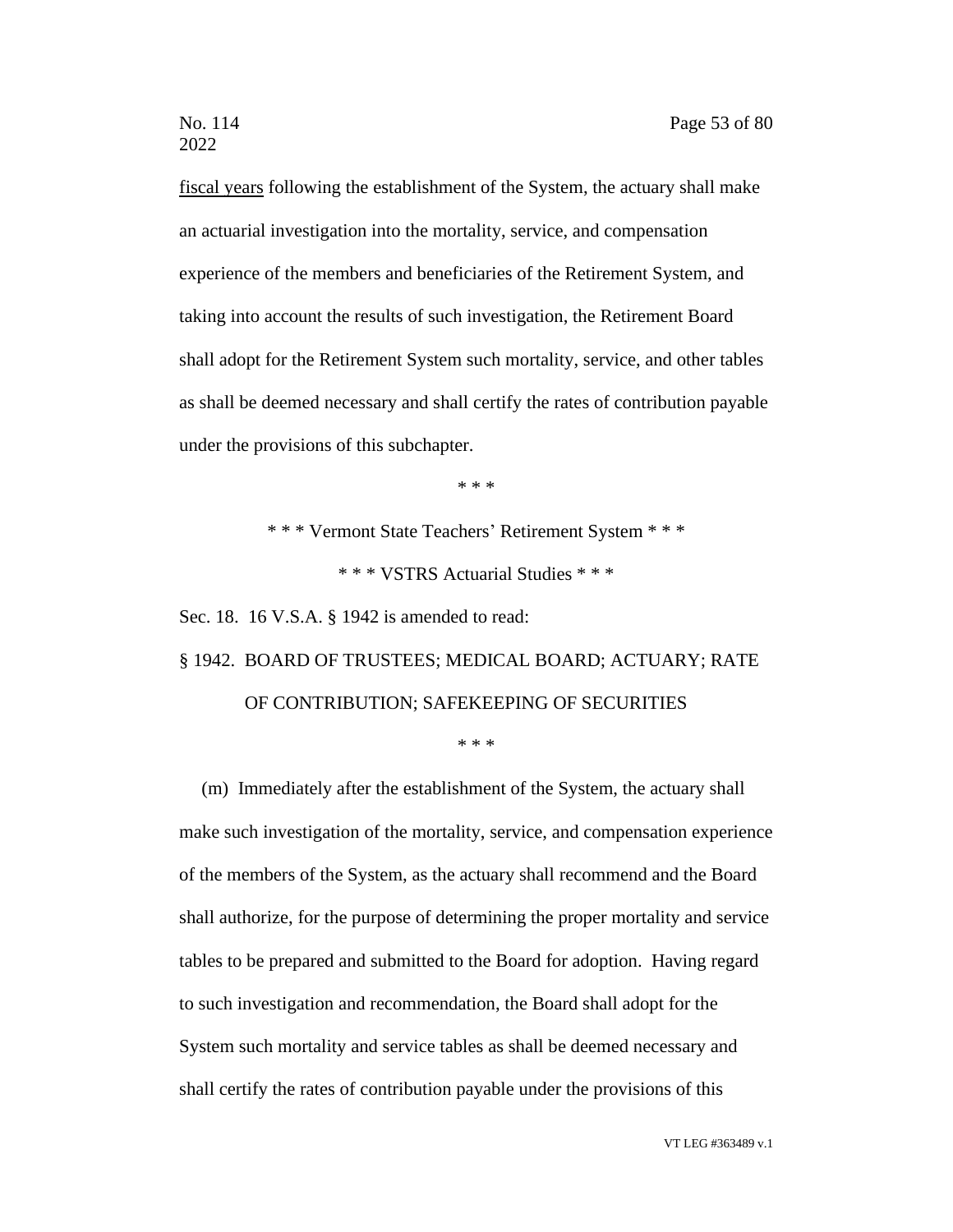chapter. At least once in each three-year period Beginning July 1, 2023, at least once every three fiscal years following the establishment of the System, the actuary shall make an actuarial investigation into the mortality, service, and compensation experience of the members and beneficiaries of the System, and taking into account the results of such investigation, the Board shall adopt for the System such mortality, service, and other tables as shall be deemed necessary and shall certify the rates of contribution payable under the provisions of this chapter.

\* \* \*

\* \* \* Pension Benefits \* \* \*

\* \* \*

Sec. 19. 16 V.S.A. § 1944 is amended to read:

### § 1944. VERMONT TEACHERS' RETIREMENT FUND

(a) Pension Fund. All of the assets of the System shall be credited to the Vermont Teachers' Retirement Fund.

(b) Member contributions.

- (1) Contributions deducted from the compensation of members shall be accumulated in the Pension Fund and separately recorded for each member.
	- (2) The proper authority or officer responsible for making up each

employer payroll shall cause to be deducted from the compensation: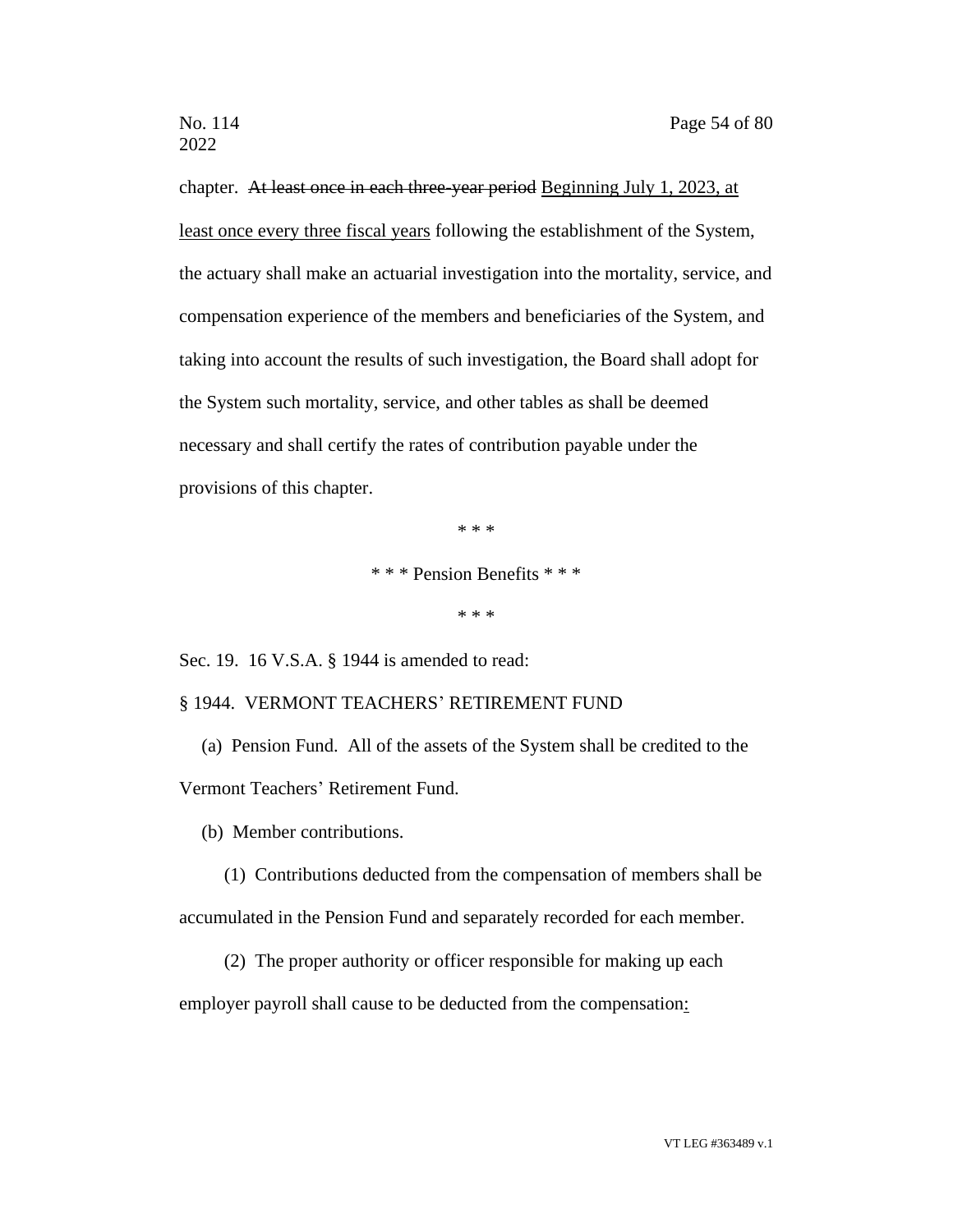(A) of Of each Group A member, five and one-half percent of the member's total earnable compensation; including compensation paid for absence as provided by subsection 1933(d) of this title.

(B) from Of each Group C member with at least five years of membership service as of July 1, 2014, five percent of the member's earnable compensation; and from each Group C member with less than five years of membership service as of July 1, 2014, six percent of the member's earnable compensation, including the following shall apply:

(i) Beginning on July 1, 2022, a Group C member shall have the rate set forth in this subdivision  $(b)(2)(B)(i)$  applied to the member's total earnable compensation for the fiscal year, which shall include compensation paid for absence as provided by subsection 1933(d) of this title, and any additional stipends identified as of July 1. A member's rate shall not be adjusted during the fiscal year. For a member who works a part-time equivalency status, the rate shall apply to the member's total earnable compensation and not to an amount equal to an annualized base salary. If a member is employed on a part-time equivalency status with two or more employers, the highest rate shall be applied to the amounts deducted from each employer. A member's rate shall be calculated according to the following rates and income brackets:

(I) If a member's base salary is at or below \$40,000.00, the rate is 6.0 percent.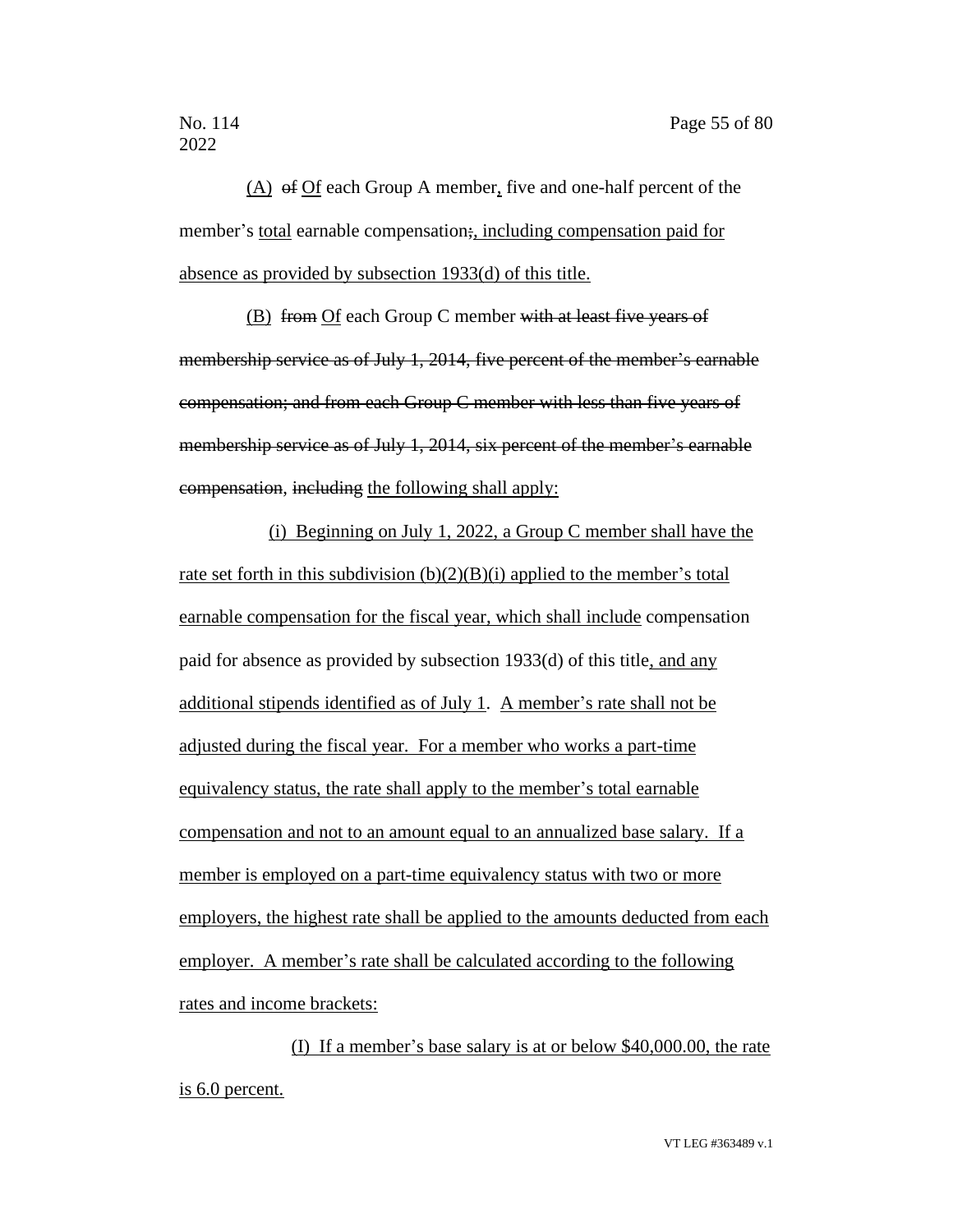### (II) If a member's base salary is \$40,000.01 or more but not more than \$50,000.00, the rate is 6.05 percent.

(III) If a member's base salary is \$50,000.01 or more but not more than \$60,000.00, the rate is 6.10 percent.

(IV) If a member's base salary is \$60,000.01 or more but not more than \$70,000.00, the rate is 6.20 percent.

(V) If a member's base salary is \$70,000.01 or more but not more than \$80,000.00, the rate is 6.25 percent.

(VI) If a member's base salary is \$80,000.01 or more but not more than \$90,000.00, the rate is 6.35 percent.

(VII) If a member's base salary is \$90,000.01 or more but not more than \$100,000.00, the rate is 6.50 percent.

(VIII) If a member's base salary is \$100,000.01 or more, the rate is 6.65 percent.

(ii) Beginning on July 1, 2023, a Group C member shall have the rate set forth in this subdivision  $(b)(2)(B)(ii)$  applied to the member's total earnable compensation for the fiscal year, which shall include compensation paid for absence as provided by subsection 1933(d) of this title, and any additional stipends identified as of July 1. A member's rate shall not be adjusted during the fiscal year unless the member's full-time equivalency status changes, which shall require that the member's rate be recalculated and the new rate applied for the remainder of that fiscal year. For a member who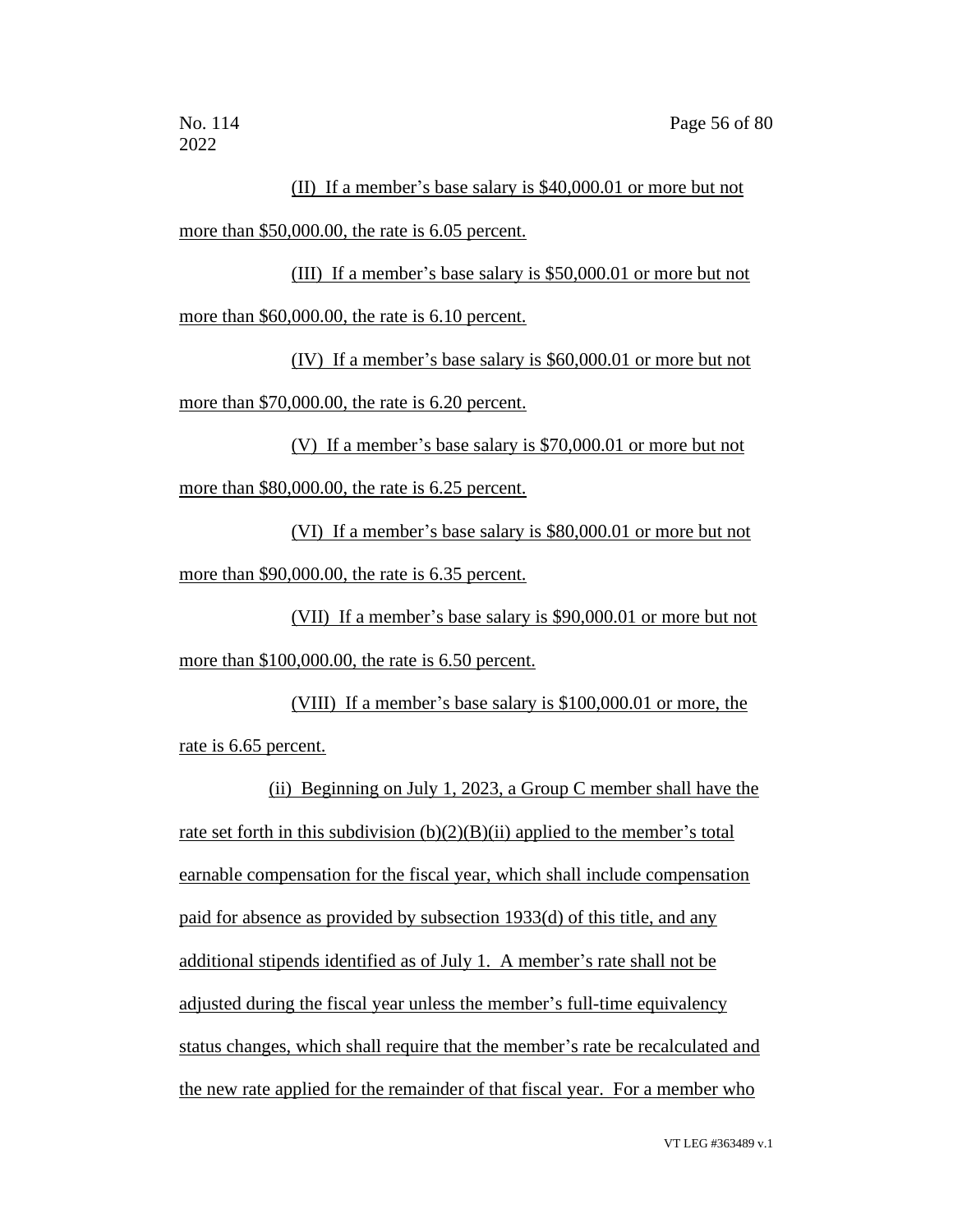works a part-time equivalency status, the rate shall apply to the member's total earnable compensation and not to an amount equal to an annualized base salary. If a member is employed on a part-time equivalency status with two or more employers, the highest rate shall be applied to the amounts deducted from each employer. A member's rate shall be calculated according to the following rates and income brackets:

(I) If a member's base salary is at or below \$40,000.00, the rate is 6.10 percent.

(II) If a member's base salary is \$40,000.01 or more but not more than \$50,000.00, the rate is 6.15 percent.

(III) If a member's base salary is \$50,000.01 or more but not more than \$60,000.00, the rate is 6.25 percent.

(IV) If a member's base salary is \$60,000.01 or more but not more than \$70,000.00, the rate is 6.35 percent.

(V) If a member's base salary is \$70,000.01 or more but not more than \$80,000.00, the rate is 6.50 percent.

(VI) If a member's base salary is \$80,000.01 or more but not

more than \$90,000.00, the rate is 6.75 percent.

(VII) If a member's base salary is \$90,000.01 or more but not more than \$100,000.00, the rate is 7.0 percent.

(VIII) If a member's base salary is \$100,000.01 or more, the

rate is 7.25 percent.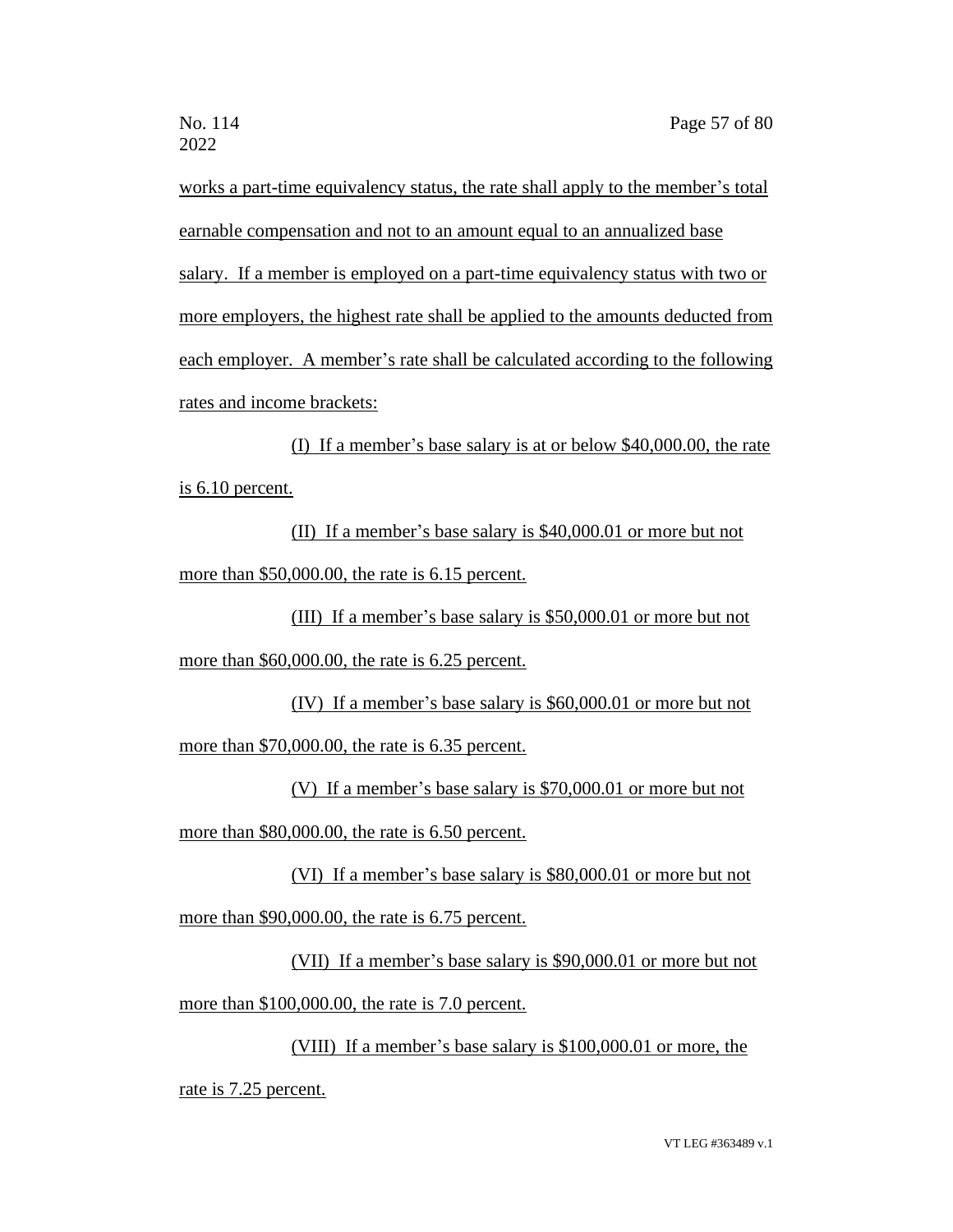(iii) Beginning on July 1, 2024 and annually thereafter, a Group C member shall have an effective rate, rounded to the nearest hundredth of a percent, that is calculated based on the member's base salary as of July 1 each year, which equals the member's total earnable compensation, including compensation paid for absence as provided by subsection 1933(d) of this title, and any additional stipends identified as of July 1 for the next fiscal year. A member's effective rate shall not be adjusted during any fiscal year unless the member's full-time equivalency status changes, which shall require that the member's effective rate be recalculated and the new rate applied for the remainder of that fiscal year. For a member who works a part-time equivalency status, the effective rate shall apply to the member's total earnable compensation and not to an amount equal to an annualized base salary. If a member is employed on a part-time equivalency status with two or more employers, the highest effective rate shall be applied to the amounts deducted from each employer. A member's effective rate shall be calculated according to the following marginal rates and income brackets:

(I) if a member's base salary is at or below \$40,000.00, the rate is 6.25 percent;

(II) if a member's base salary is \$40,000.01 or more but not more than \$60,000.00, the rate is the equivalent of \$2,900.00 on \$40,000.00 and 6.75 percent of the member's salary that is \$40,000.01 or more;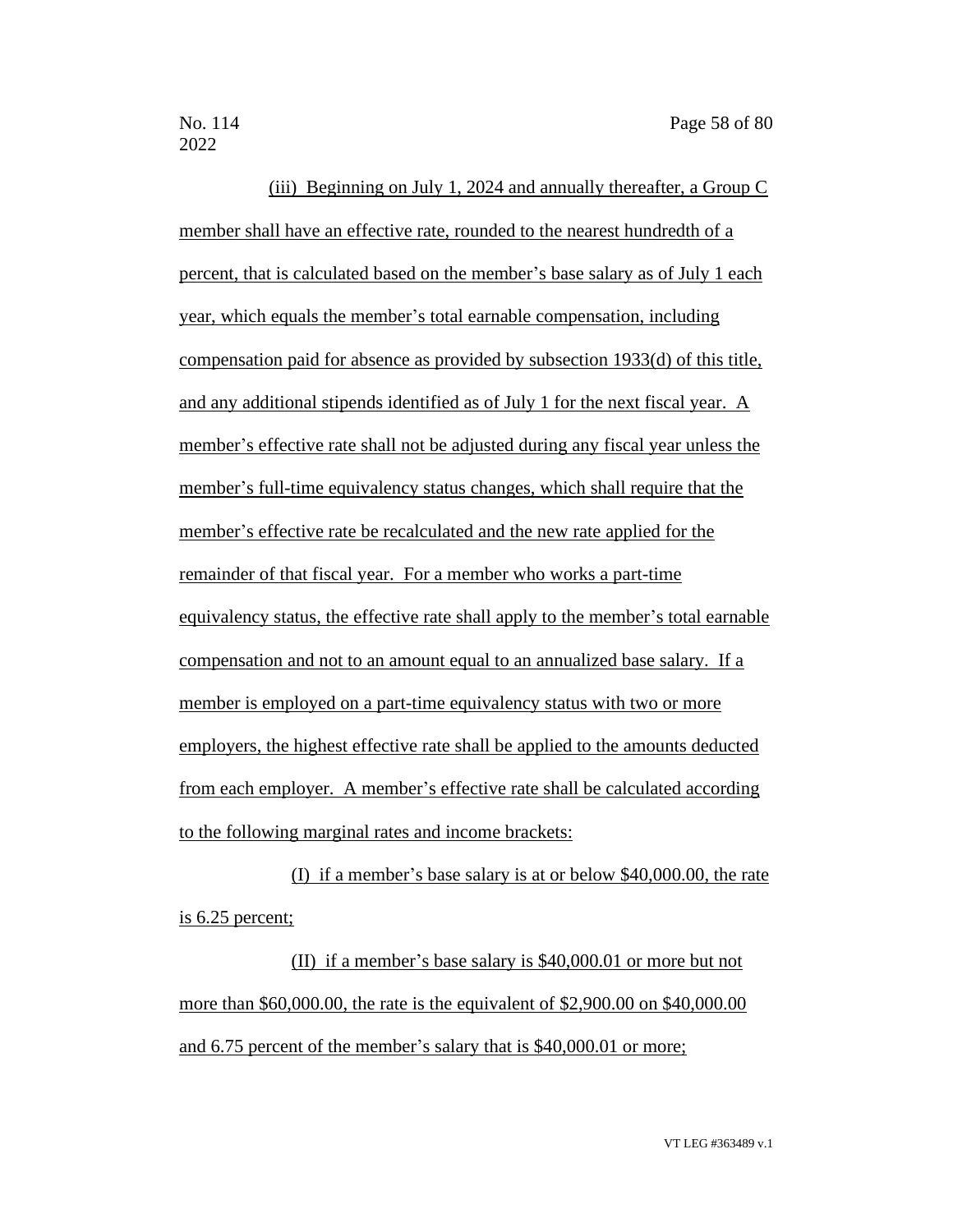(III) if a member's base salary is \$60,000.01 or more but not more than \$80,000.00, the rate is the equivalent of \$3,850.00 on \$60,000.00 and 7.5 percent of the member's salary that is \$60,000.01 or more;

(IV) if a member's base salary is \$80,000.01 or more but not more than \$100,000.00, the rate is the equivalent of \$5,350.00 on \$80,000.00 and 8.25 percent of the member's salary that is \$80,000.01 or more; and

(V) if a member's base salary is \$100,000.01 or more, the rate is the equivalent of \$7,000.00 on \$100,000.00 and 9.0 percent of the member's salary that is \$100,000.01 or more.

(C) In determining the amount earnable by a member set forth in this subdivision (2) in a payroll period, the Board may consider the rate of compensation payable to such member on the first day of a payroll period as continuing throughout the payroll period, and it may omit deduction from compensation for any period less than a full payroll period if a teacher was not a member on the first day of the payroll period, and to facilitate the making of deductions it may modify the deduction required of any member by such an amount as shall not exceed one-tenth of one percent of the annual earnable compensation upon the basis of which such deduction is made. The actuary shall make annual valuations of the reduction to the recommended State contribution attributable to the increase from five to six percent, and the Board shall include the amount of this reduction in its written report pursuant to subsection 1942(r) of this title.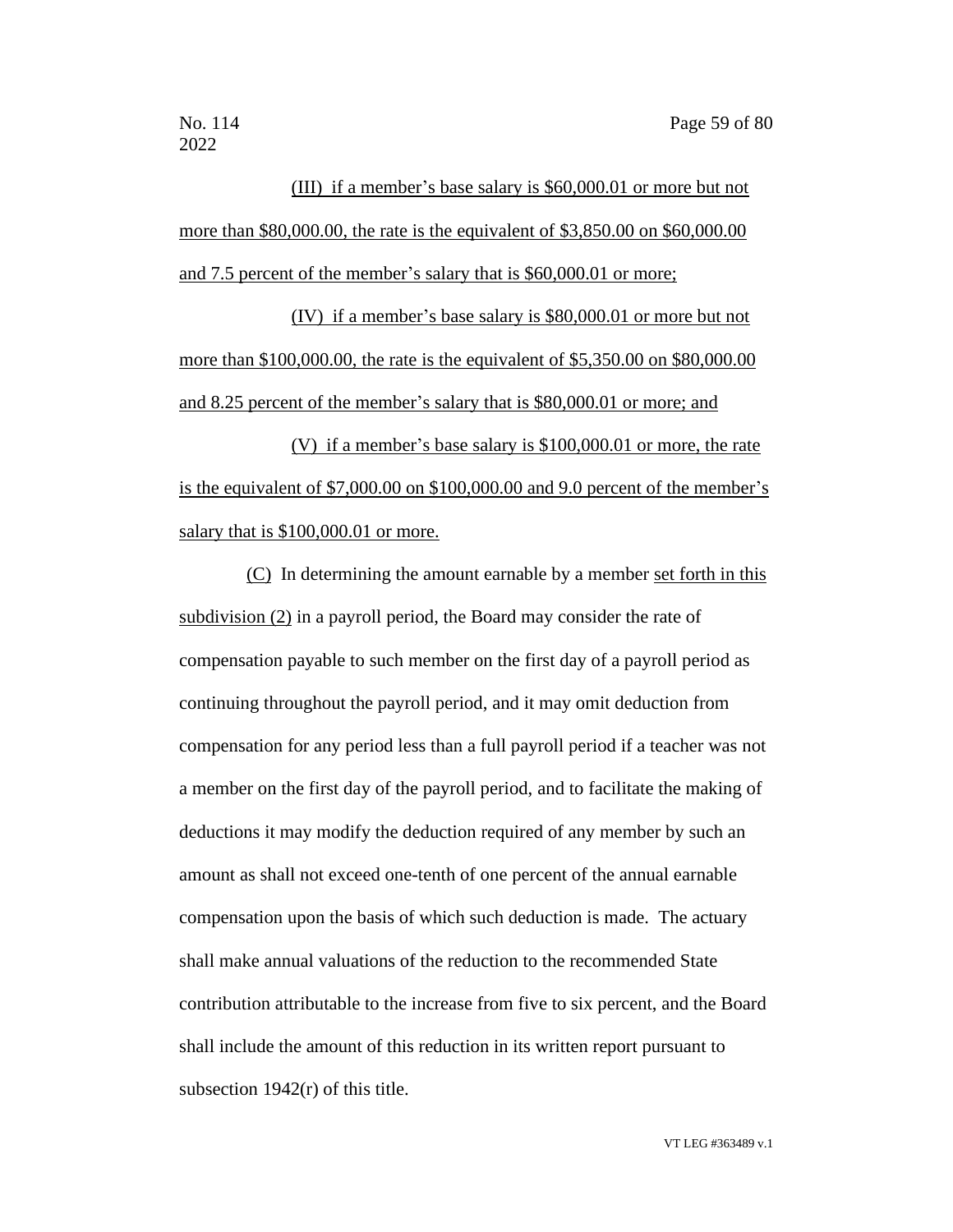\* \* \*

(c) State contributions, earnings, and payments.

(1) All State appropriations and all reserves for the payment for all pensions including all interest and dividends earned on the assets of the Retirement System shall be accumulated in the Pension Fund. All benefits payable under the System, except for retired teacher health and medical benefits, shall be paid from the Pension Fund. Annually, the Retirement Board shall allow regular interest on the individual accounts of members in the Pension Fund which that shall be credited to each member's account.

(2) Beginning with the actuarial valuation as of June 30, 2006, the contributions to be made to the Pension Fund by the State shall be determined on the basis of the actuarial cost method known as "entry age normal." On account of each member, there shall be paid annually by the State into the Pension Fund a percentage of the earnable compensation of each member to be known as the "normal contribution" and an additional percentage of the member's earnable compensation to be known as the "accrued liability contribution." The percentage rate of such contributions shall be fixed on the basis of the liabilities of the System as shown by actuarial valuation. "Normal contributions" and "accrued liability contributions" shall be by separate appropriation in the annual budget enacted by the General Assembly.

(3) The normal contribution shall be the uniform percentage of the total compensation of members that, if contributed over each member's prospective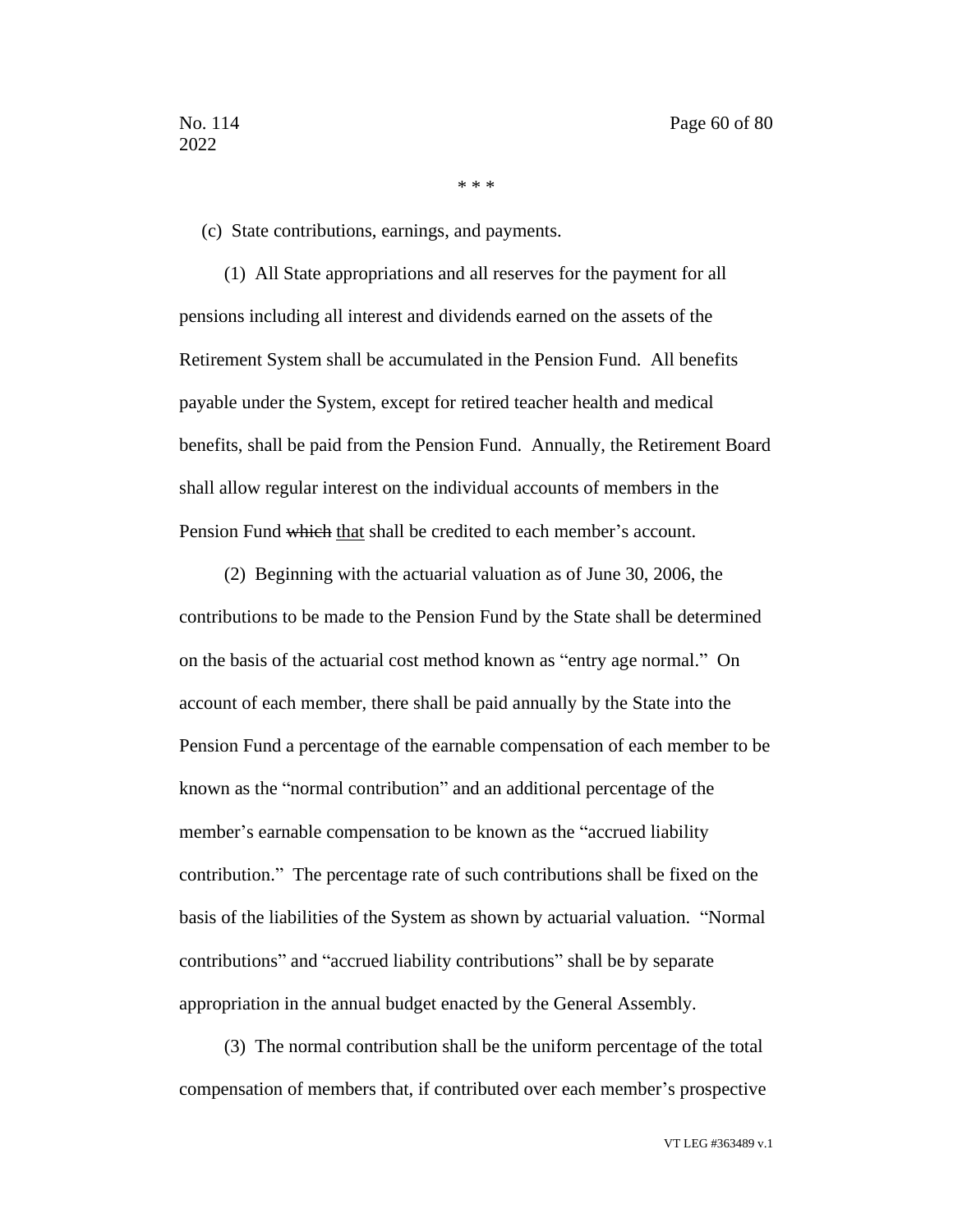period of service and added to such member's prospective contributions, if any, will be sufficient to provide for the payment of all future pension benefits after subtracting the sum of the unfunded accrued liability and the total assets of the Pension Fund.

(4) It is the policy of the State of Vermont to liquidate fully the unfunded accrued liability to the System. Beginning on July 1, 2008, until the unfunded accrued liability is liquidated, the accrued liability contribution shall be the annual payment required to liquidate the unfunded accrued liability over a closed period of 30 years ending on June 30, 2038, provided that:

(A) From July 1, 2009 to June 30, 2019, the amount of each annual basic accrued liability contribution shall be determined by amortization of the unfunded liability over the remainder of the closed 30-year period in installments increasing at a rate of five percent per year.

(B) Beginning on July 1, 2019 and annually thereafter, the amount of each annual basic accrued liability contribution shall be determined by amortization of the unfunded liability over the remainder of the closed 30-year period in installments increasing at a rate of three percent per year.

(C) Any variation in the contribution of normal or unfunded accrued liability contributions from those recommended by the actuary and any actuarial gains and losses shall be added or subtracted to the unfunded accrued liability and amortized over the remainder of the closed 30-year period.

\* \* \*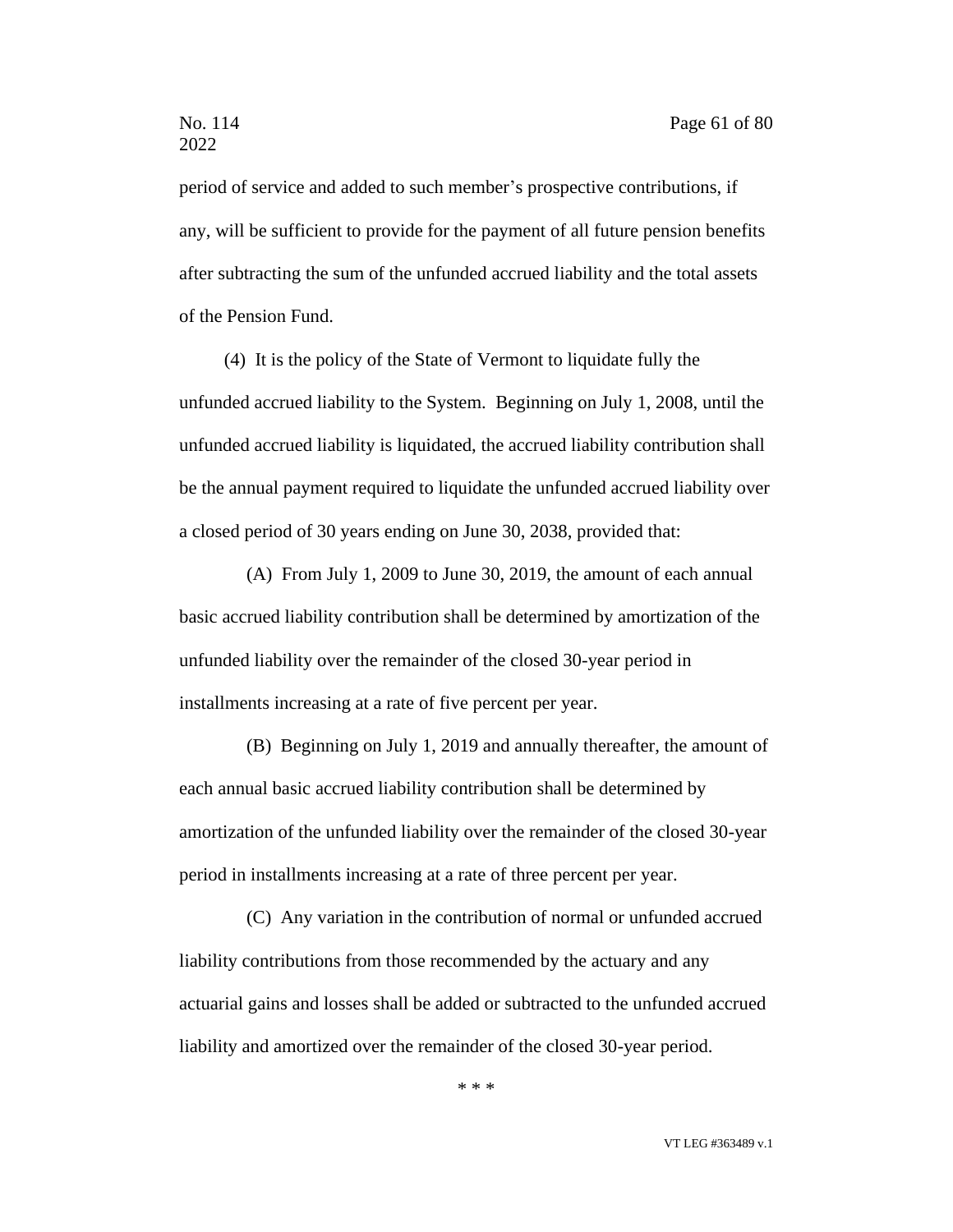(13) Annually, the Board shall certify an amount to pay the annual actuarially determined employer contribution, as calculated in this subsection, and additional amounts as follows:

(A) in fiscal year 2024, the amount of \$9,000,000.00;

(B) in fiscal year 2025, the amount of \$12,000,000.00; and

(C) in fiscal year 2026 and in any year thereafter until the Fund is calculated to have a funded ratio of at least 90 percent, the amount of \$15,000,000.00.

\* \* \*

# Sec. 20. FISCAL YEAR 2025; VERMONT STATE TEACHERS' RETIREMENT SYSTEM; CONTRIBUTION RATES; STUDY

(a) The Secretary of Digital Services and the State Treasurer, in consultation with the Vermont Association of School Business Officers, the Vermont Superintendents Association, and the Vermont-NEA, shall study and make recommendations on the implementation of the marginal rates set forth in 16 V.S.A. § 1944(b)(2)(B)(iii) in FY 2025 and annually thereafter, including whether any adjustments need to be made to the marginal rate structure.

(b) On or before January 15, 2023, the Secretary of Digital Services and the State Treasurer shall submit a report on the study and recommendations described in subsection (a) of this section to the Joint Pension Oversight Committee and the House and Senate Committees on Appropriations and on Government Operations.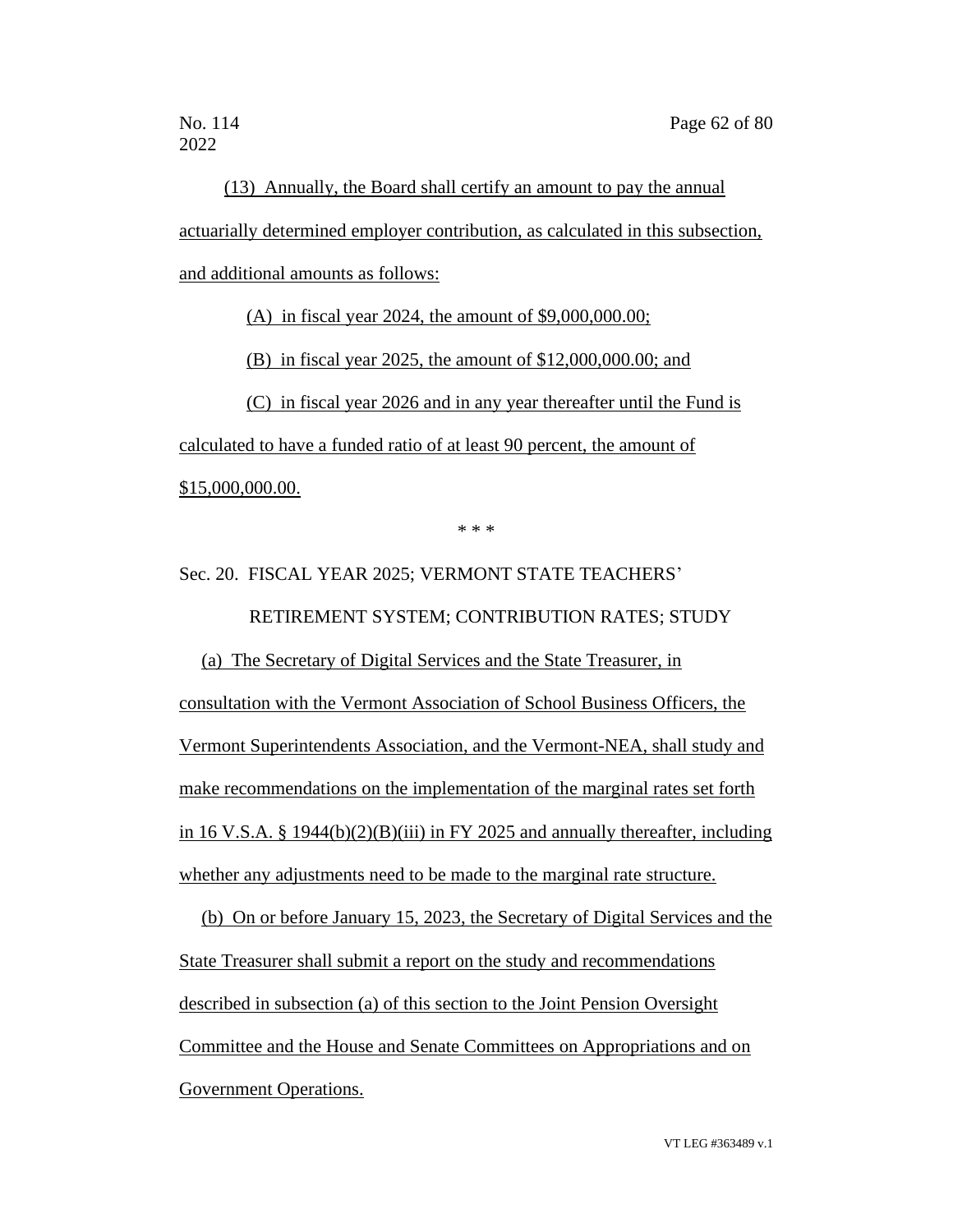#### Sec. 21. 16 V.S.A. § 1949a is added to read:

### § 1949a. POSTRETIREMENT ADJUSTMENT ALLOWANCE ACCOUNT

(a) Intent. It is the intent of the General Assembly to recognize members who are in active service on or before June 30, 2022 and made contributions for the duration of fiscal year 2023 and members who are in active service on or after July 1, 2022 and made contributions for at least one year, as part of a broader effort to improve the health of the System. As an acknowledgment of these additional contributions, once the System is in a healthier financial position, it is the intent of the General Assembly that these members should receive postretirement adjustment allowances that will more fully reflect the net percentage increase in the Consumer Price Index. It is also the intent of the General Assembly that the postretirement adjustment allowance formula should be incrementally increased to 100 percent of the net percentage increase in the Consumer Price Index, but that no increase should occur to the formula unless the funded ratio of the System is at least 80 percent funded on an actuarial value basis and the accumulated assets of the Account are equal to or exceed the present value of the benefits to accrue to members.

(b) Creation. There is established the Postretirement Adjustment Allowance Account, to be maintained under the Retirement System, which shall be used to provide funding for postretirement adjustment formula enhancements or other benefits that may accrue to eligible members pursuant to the requirements of subsection (d) of this section.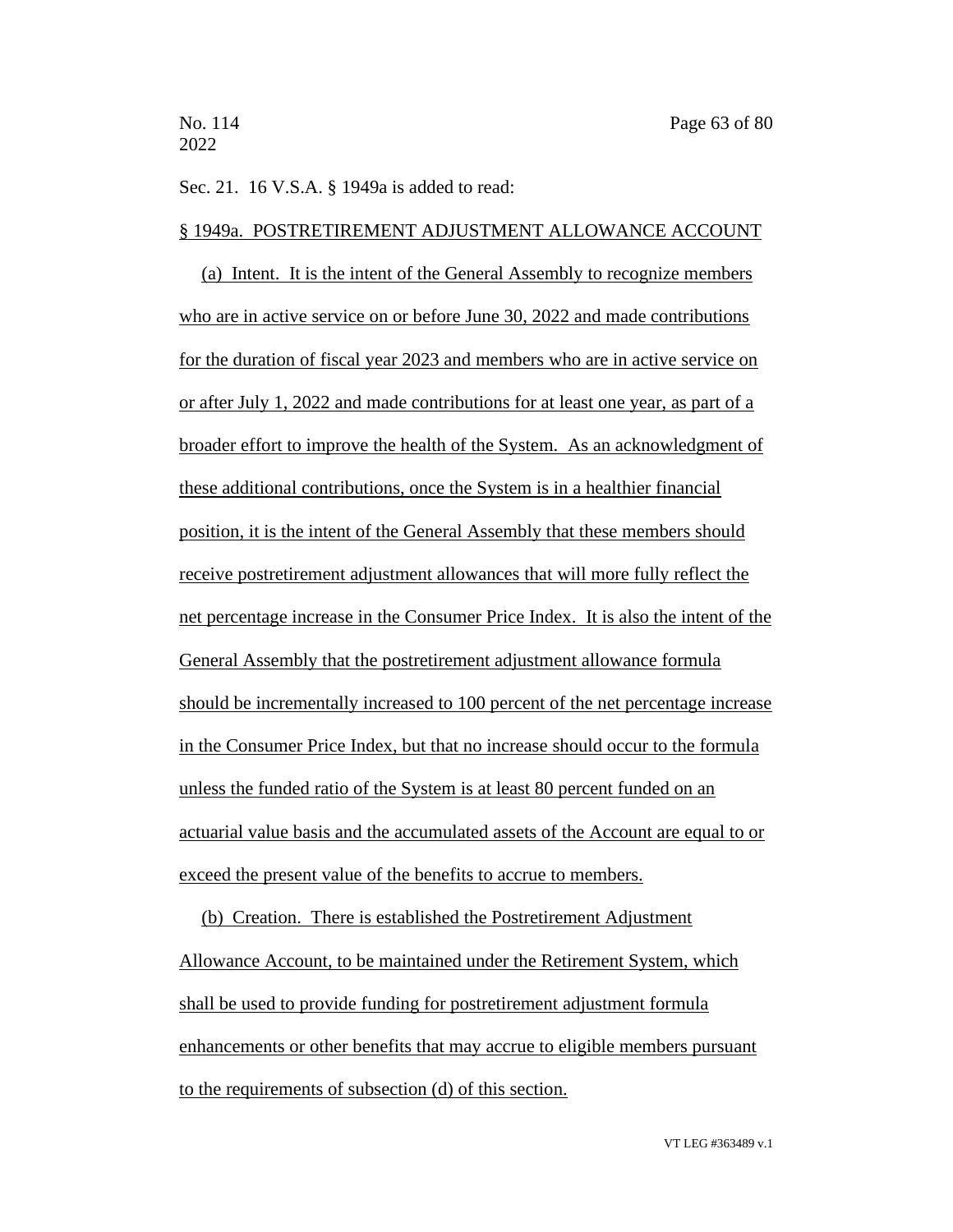(c) Funds. The Account shall consist of:

(1) any amounts transferred to it from the General Fund Balance Reserve established in 32 V.S.A. § 308c;

(2) any amounts transferred or appropriated to it by the General Assembly; and

(3) interest earned pursuant to subsection (d) of this section.

(d) Account administration. The Postretirement Adjustment Allowance Account shall be subordinate to the retirement benefits provided by the Retirement System. Contributions to the Account shall be irrevocable, and it shall be impossible at any time before satisfaction of all liabilities to provide funding for postretirement adjustment formula enhancements or other benefits that may accrue to eligible members for any part of the corpus or income of the Account to be used for, or diverted to, any purpose other than providing funding for postretirement adjustment formula enhancements or other benefits that may accrue to eligible members. All balances in the Account at the end of the fiscal year shall be carried forward, and interest earned shall remain in the Account.

(e) Recommendation of Board. In any fiscal year, the Board may recommend to the General Assembly that the monies in the Account be used to provide for postretirement adjustment formula enhancements or other benefits that may accrue to eligible members in the System, provided that: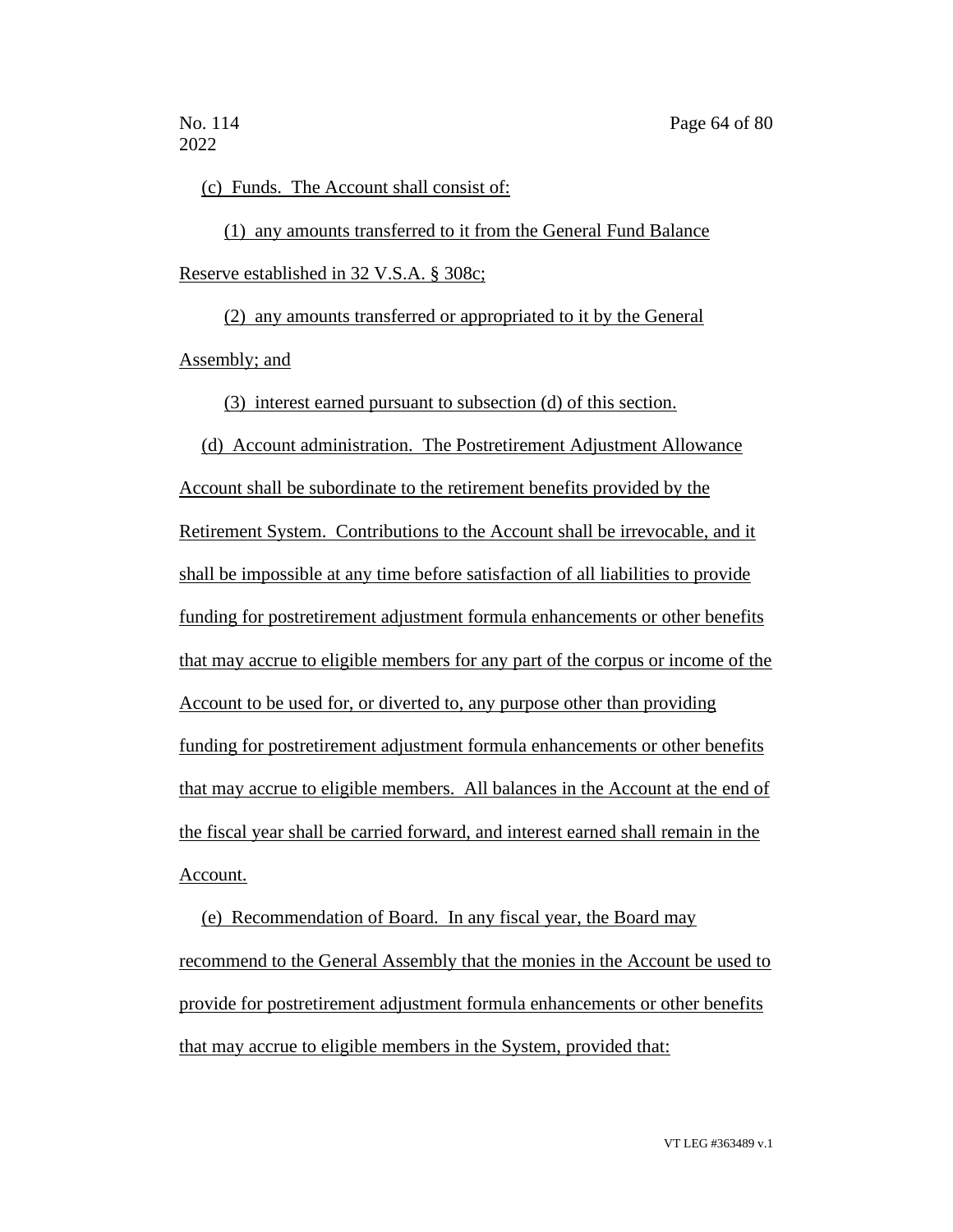(1) an evaluation has been conducted pursuant to section 1949b of this chapter;

(2) the actuary has certified that the System has a funded ratio of at least 80 percent in the most recent fiscal year; and

(3) the actuary has certified that the Account has sufficient assets to pay for the present value of any benefit being recommended.

(f) Use of funds. In the event that the General Assembly approves of the Board's recommended postretirement adjustment formula enhancements or other benefit change pursuant to subsection (e) of this section, the Board may direct that funds sufficient to pay the present value of change be charged from the Account for that purpose.

(g) Account charges. In no event shall the funds charged from the Account exceed the outstanding Account balance.

(h) Account assets.

(1) For funding purposes, any asset value utilized in the calculation of the actuarial value of assets of a system shall exclude the Account as of the asset determination date for such calculation.

(2) For all purposes other than funding, the funds in the Account shall be considered assets of the System.

(i) Definition. As used in this section, "eligible member" means:

(1) a member of the System who is in active service on or before

June 30, 2022 and made contributions for the duration of fiscal year 2023; or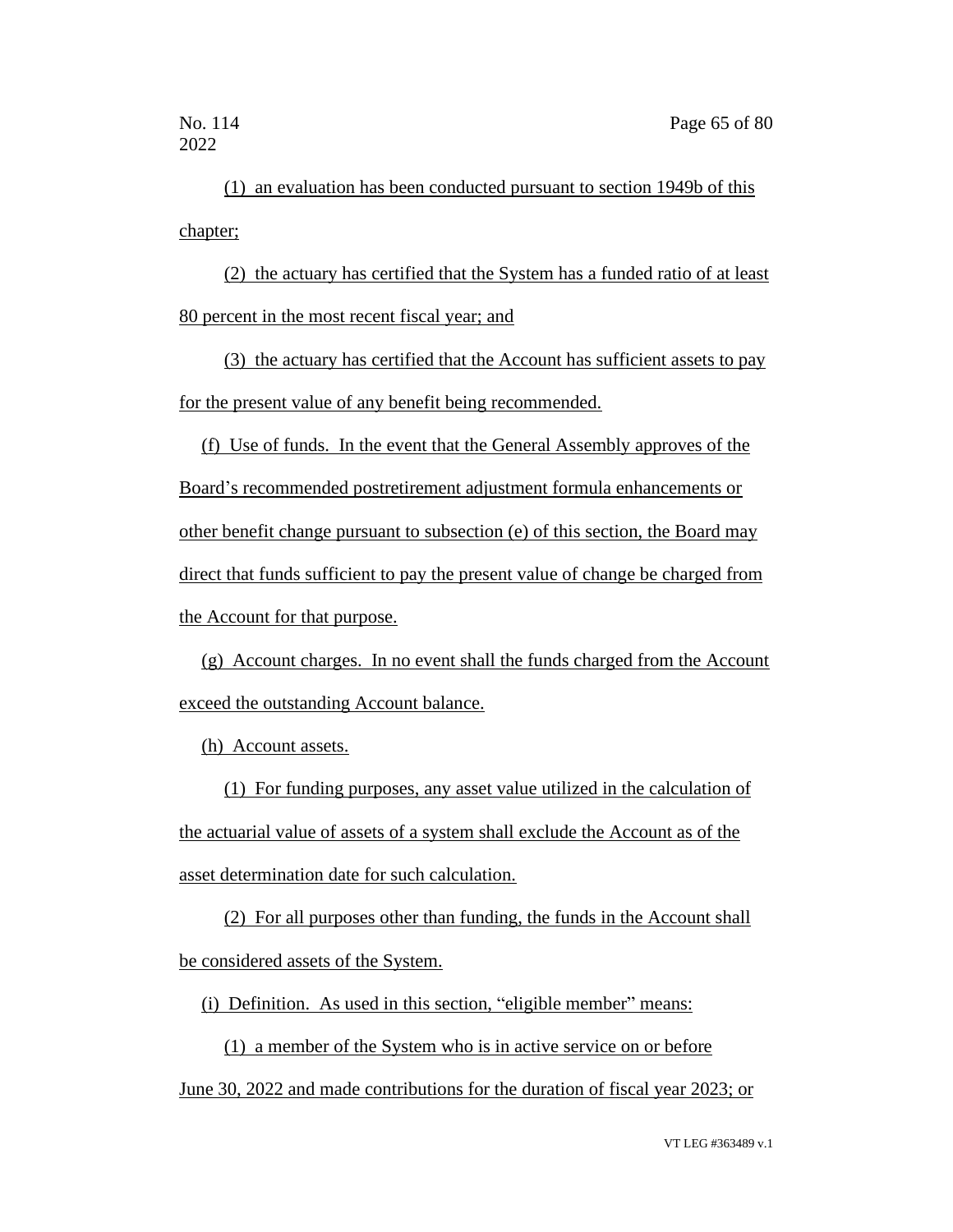(2) a member of the System who is in active service on or after July 1, 2022 and made contributions for at least one year.

Sec. 22. 16 V.S.A. § 1949b is added to read:

### § 1949b. POSTRETIREMENT ADJUSTMENT TO RETIREMENT

### ALLOWANCE; FORMULA; EVALUATION

(a) On or before September 1, 2027 and every three years thereafter, or at the request of the Board in conjunction with any proposed changes to the amortization schedule, the Board shall consider the intent set forth in subsection 1949a(a) of this chapter and evaluate whether to modify the postretirement adjustment formula or any other benefit that may accrue to the members of the System who are in active service on or before June 30, 2022 and made contributions for the duration of fiscal year 2023 and members in active service on or after July 1, 2022 and made contributions for at least one year. The evaluation shall only include a proposed benefit change if the Postretirement Adjustment Allowance Fund has sufficient assets to pay for the present value of that benefit.

(b) On or before January 15, 2028 and every three years thereafter, or following a request for an evaluation by the Board, the Board shall submit a report to the House and Senate Committees on Government Operations with the results of the evaluation described in subsection (a) of this section.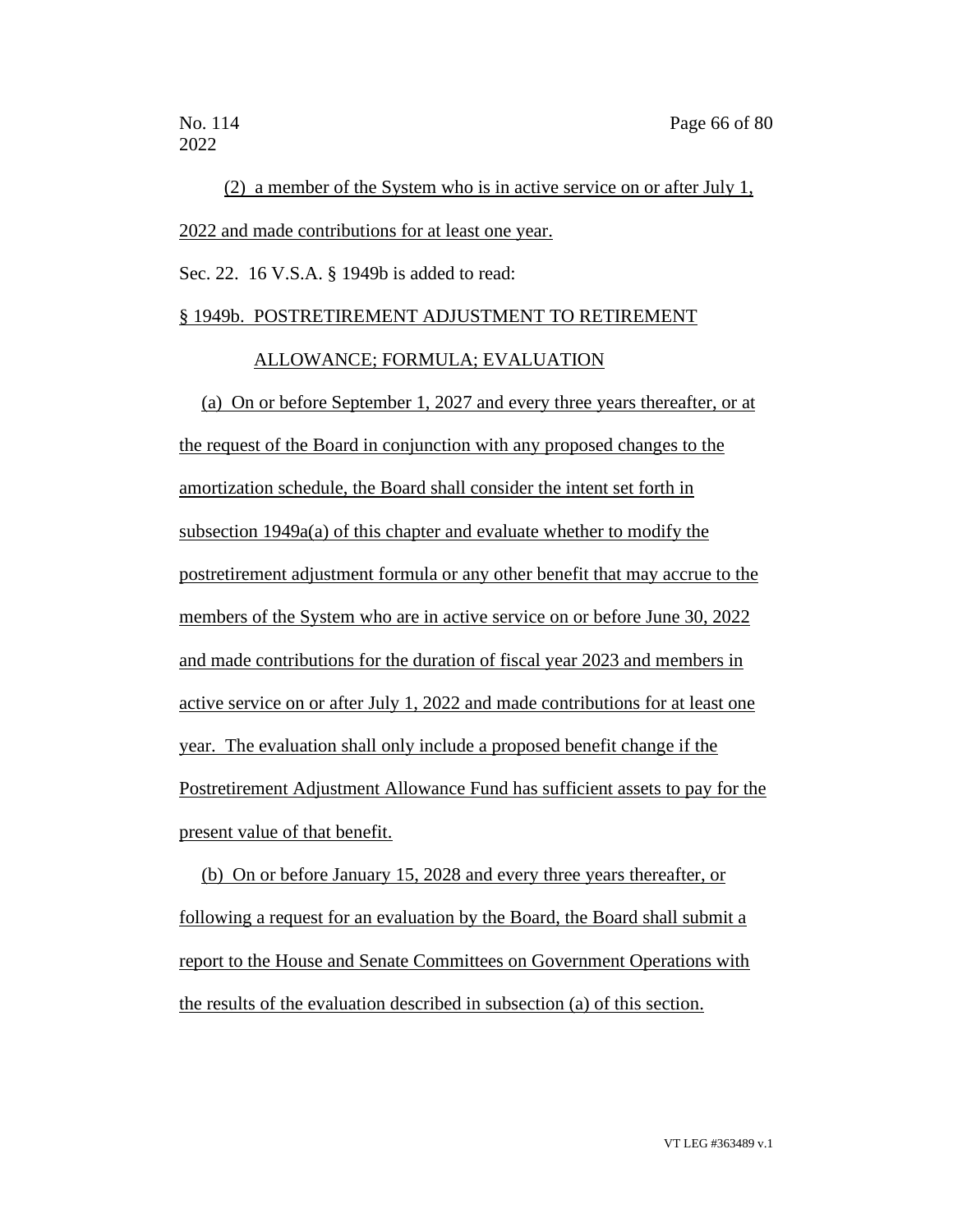#### Sec. 23. 16 V.S.A. § 1949 is amended to read:

#### § 1949. POSTRETIREMENT ADJUSTMENTS TO RETIREMENT

#### ALLOWANCES

(a) For all Group A members, as of June 30 in each year, beginning June 30, 1972, the Board shall determine any increase or decrease, to the nearest one-tenth of one percent, in the ratio of the average of the Consumer Price Index for the month ending on that date to the average of the Index for the month ending on June 30, 1971, or the month ending on June 30 of the most recent year thereafter. In the event of an increase, and provided that the net increase following the application of any offset as provided in this subsection equals or exceeds one percent, the retirement allowance of each beneficiary in receipt of an allowance for at least one year on the next following December 31 shall be increased by an equal percentage. Such increase shall begin on the January 1 immediately following that December 31. An equivalent percentage increase shall also be made in the retirement allowance payable to a beneficiary in receipt of an allowance under an optional election, provided the member on whose account the allowance is payable and such other person shall have received a total of at least 12 monthly payments by such December 31. In the event of a decrease of the Consumer Price Index as of June 30 for the preceding year, the retirement allowance of a beneficiary shall not be subject to any adjustment on the next following January 1; provided, however, that: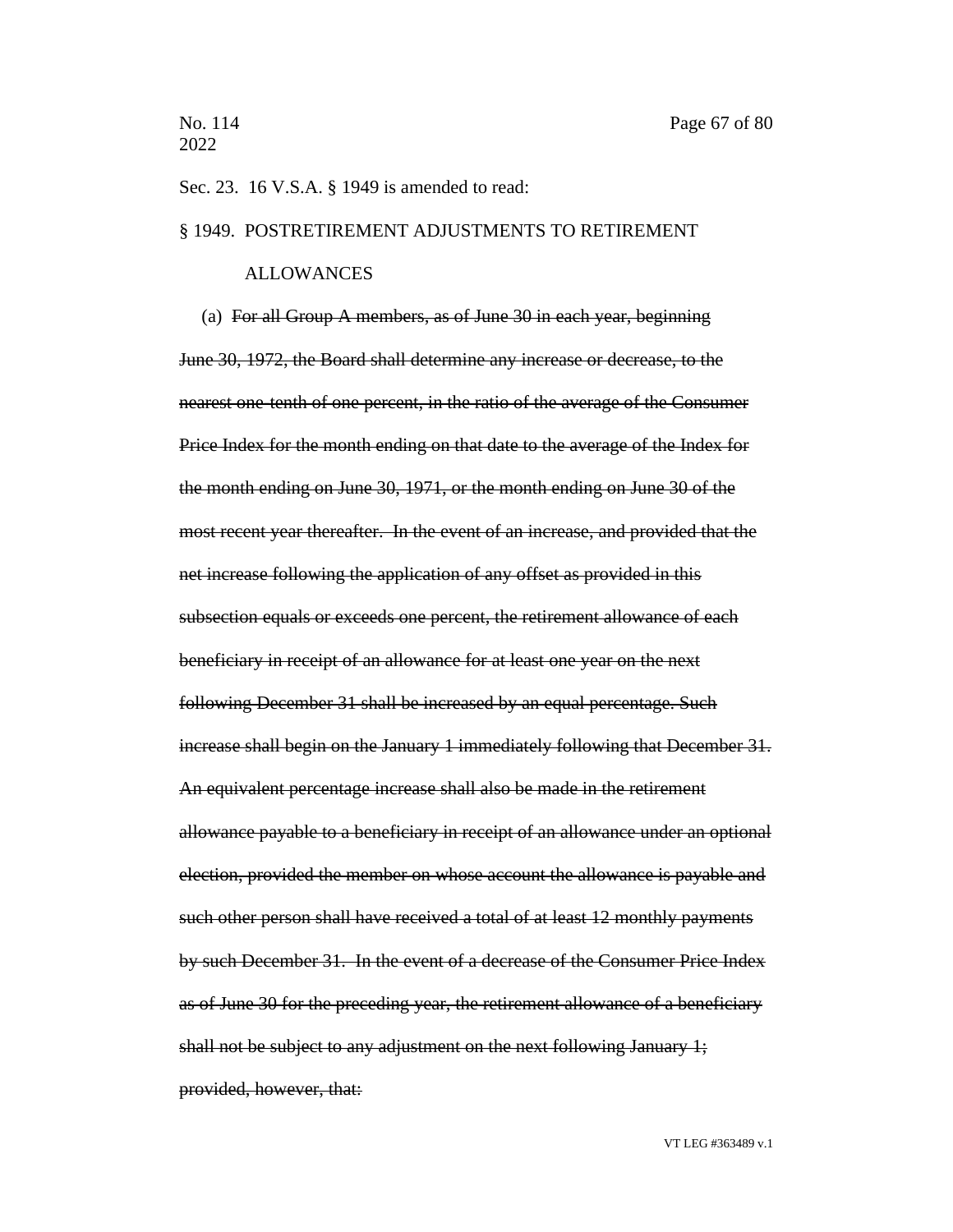(1) such decrease shall be applied as an offset against the first subsequent year's increase of the Consumer Price Index when such increase equals or exceeds one percent, up to the full amount of such increase; and

(2) to the extent that such decrease is greater than such subsequent year's increase, such decrease shall be offset in the same manner against two or more years of such increases, for up to but not exceeding five subsequent years of such increases, until fully offset. Postretirement Adjustments to Retirement allowance. On January 1 of each year, the retirement allowance of each beneficiary of the System who is in receipt of a retirement allowance for at least a one-year period as of December 31 in the previous year, and who meets the eligibility criteria set forth in this section, shall be adjusted by the amount described in subsection (b) of this section. In no event shall a beneficiary receive a negative adjustment to the beneficiary's retirement allowance.

(b) For Group C members, as of June  $30$  in each year, commencing June 30, 1981, a determination shall be made of any increase or decrease, to the nearest one-tenth of a percent of the Consumer Price Index for the preceding fiscal year. In the event of an increase, and provided that there exists a net increase following the application of any offset as provided in this subsection, the retirement allowance of each beneficiary in receipt of an allowance for at least one year on the next following December 31 shall be increased by an amount equal to one-half of the net percentage increase. The

VT LEG #363489 v.1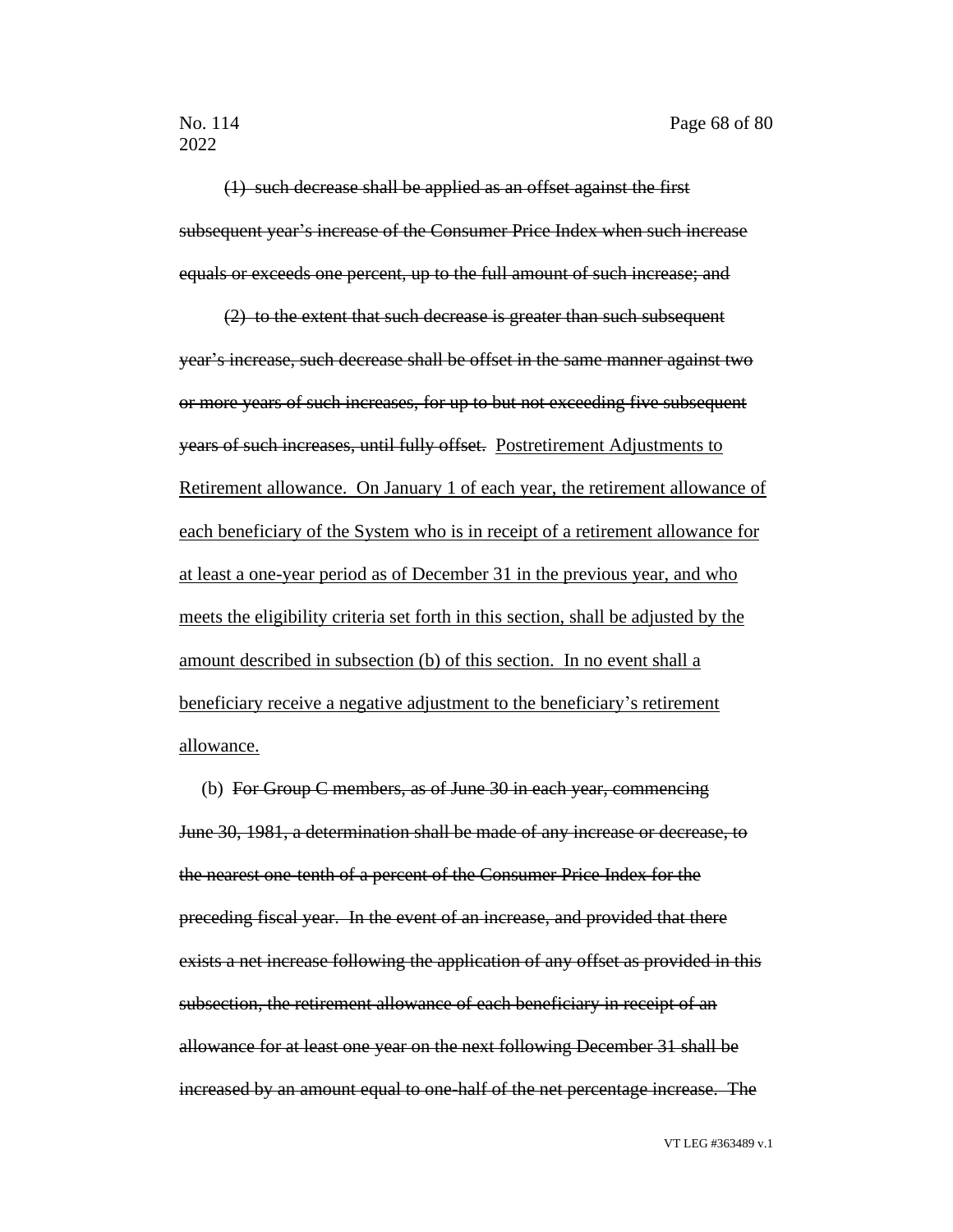increase shall commence on the January 1 immediately following that December 31. The increase shall apply to Group C members having attained 57 years of age or completed at least 25 years of creditable service as of June 30, 2010, and receiving an early retirement allowance only in the year following attainment of age 62, and shall apply to Group C members not having attained 57 years of age or having completed at least 25 years of creditable service as of June 30, 2010, and receiving an early retirement allowance only in the year following the member's attainment of 65 years of age, provided the member has received benefits for at least 12 months as of December 31 of the year preceding any January adjustment. In the event of a decrease of the Consumer Price Index as of June 30 for the preceding year, the retirement allowance of a beneficiary shall not be subject to any adjustment on the next following January 1; provided, however, that:

(1) such decrease shall be applied as an offset against the first subsequent year's increase of the Consumer Price Index, up to the full amount of such increase; and

(2) to the extent that such decrease is greater than such subsequent year's increase, such decrease shall be offset in the same manner against two or more years of such increases, for up to but not exceeding five subsequent years of such increases, until fully offset. Calculation of Net Percentage Increase. Each year, a determination shall be made of any increase or decrease, to the nearest one-tenth of a percent, in the Consumer Price Index for

VT LEG #363489 v.1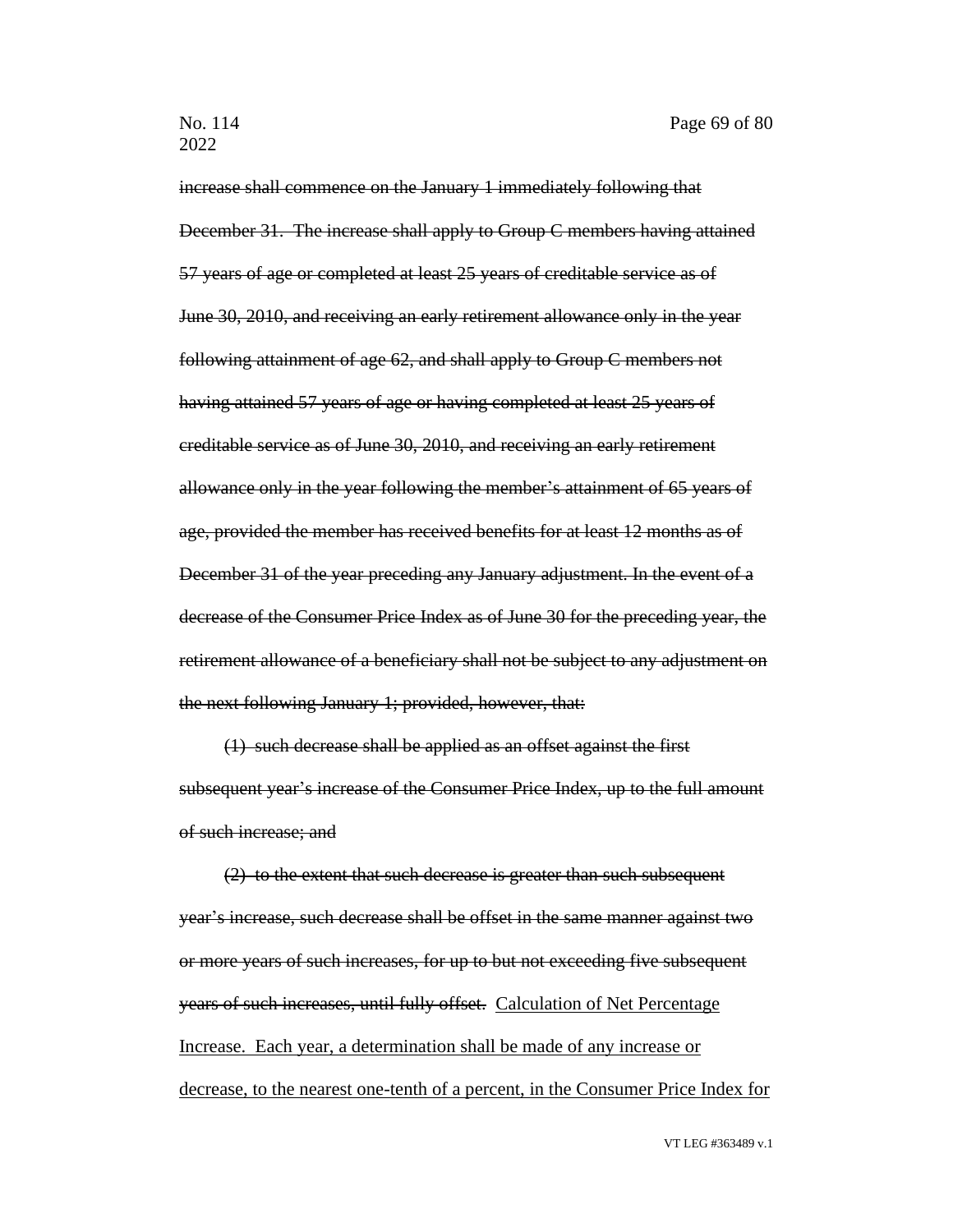the month ending on June 30 of that year to the average of the Consumer Price Index for the month ending on June 30 of the previous year.

(1) Consumer Price Index; maximum and minimum amounts. Any increase or decrease in the Consumer Price Index shall be subject to adjustment so as to remain within the following maximum and minimum amounts:

(A) For Group A members and Group C members who are eligible for normal retirement or unreduced early retirement on or before June 30, 2022, the maximum amount of any increase or decrease utilized to determine the net percentage increase shall be five percent.

(B) For Group C members who are eligible for retirement and leave active service on or after July 1, 2022, the maximum amount of any increase or decrease utilized to determine the net percentage increase shall be four percent.

(2) Consumer Price Index; decreases. In the event of a decrease of the Consumer Price Index as of June 30 for the preceding year, there shall be no adjustment to the retirement allowance of a beneficiary for the subsequent year beginning January 1; provided, however, that:

(A) such decrease shall be applied as an offset against the first subsequent year's increase of the Consumer Price Index up to the full amount of such increase; and

(B) to the extent that such decrease is greater than such subsequent year's increase, such decrease shall be offset in the same manner against two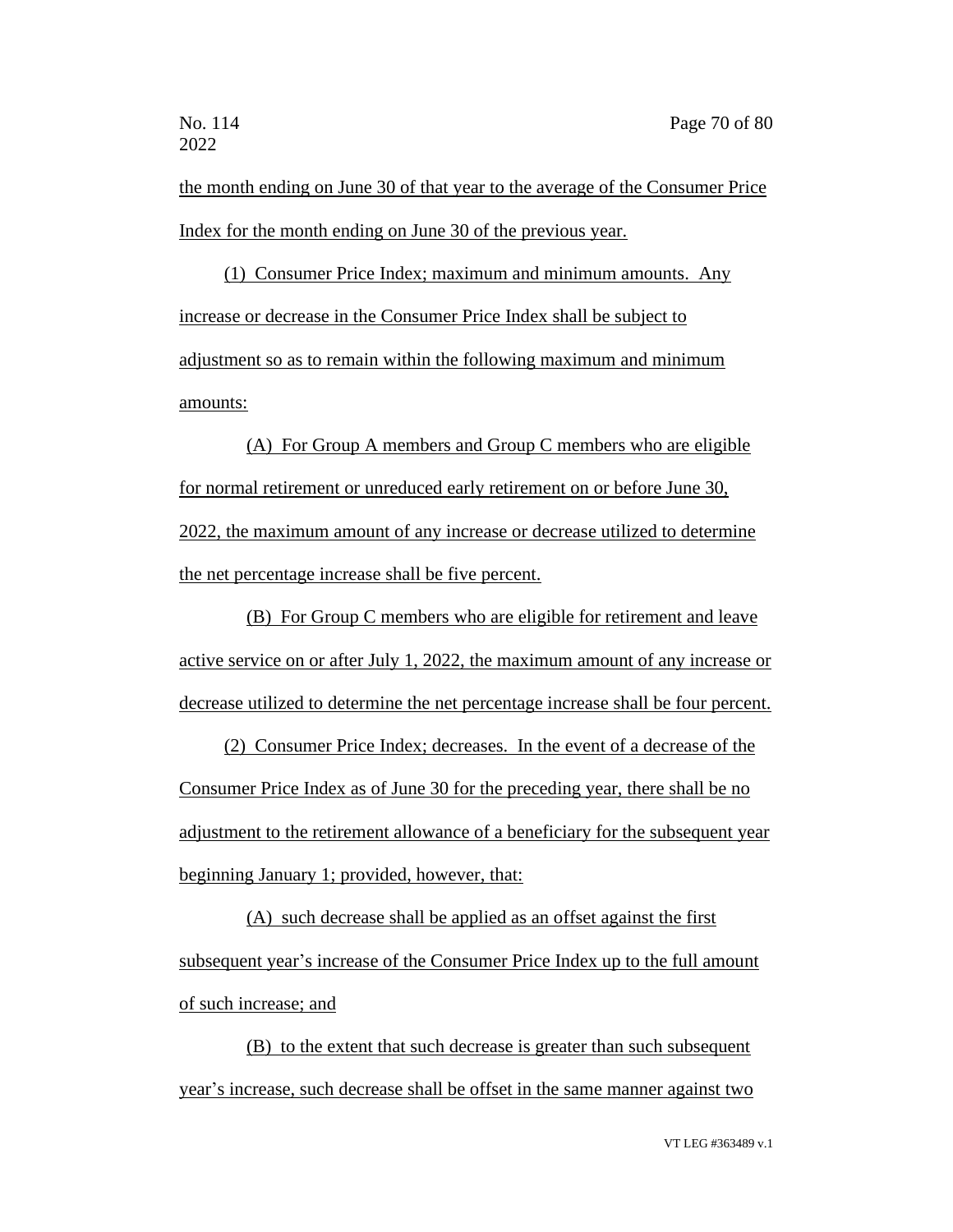or more years of such increases, for up to but not exceeding five subsequent years of such increases, until fully offset.

(3) Consumer Price Index; increases. Subject to the maximum and minimum amounts set forth in subdivision (1) of this subsection, in the event of an increase in the Consumer Price Index, and provided there remains an increase following the application of any offset as in subdivision (2) of this subsection, that amount shall be identified as the net percentage increase and used to determine the members' postretirement adjustment as set forth in subsection (d) of this section.

(c) For purposes of subsection (a) of this section, the maximum amount of any increase or decrease utilized to determine the net percentage increase shall be five percent. For purposes of subsection (b) of this section, the maximum amount of any increase or decrease utilized to determine the net percentage increase shall be five percent, and any increase or decrease less than one percent shall be assigned a value of one percent. Eligibility for postretirement adjustment. In order for a beneficiary to receive a postretirement adjustment allowance, the beneficiary must meet the following eligibility requirements:

(1) for any Group A or Group C member eligible for retirement on or before June 30, 2022, the member must be in receipt of a retirement allowance for at least 12 months prior to the January 1 effective date of any postretirement adjustment; and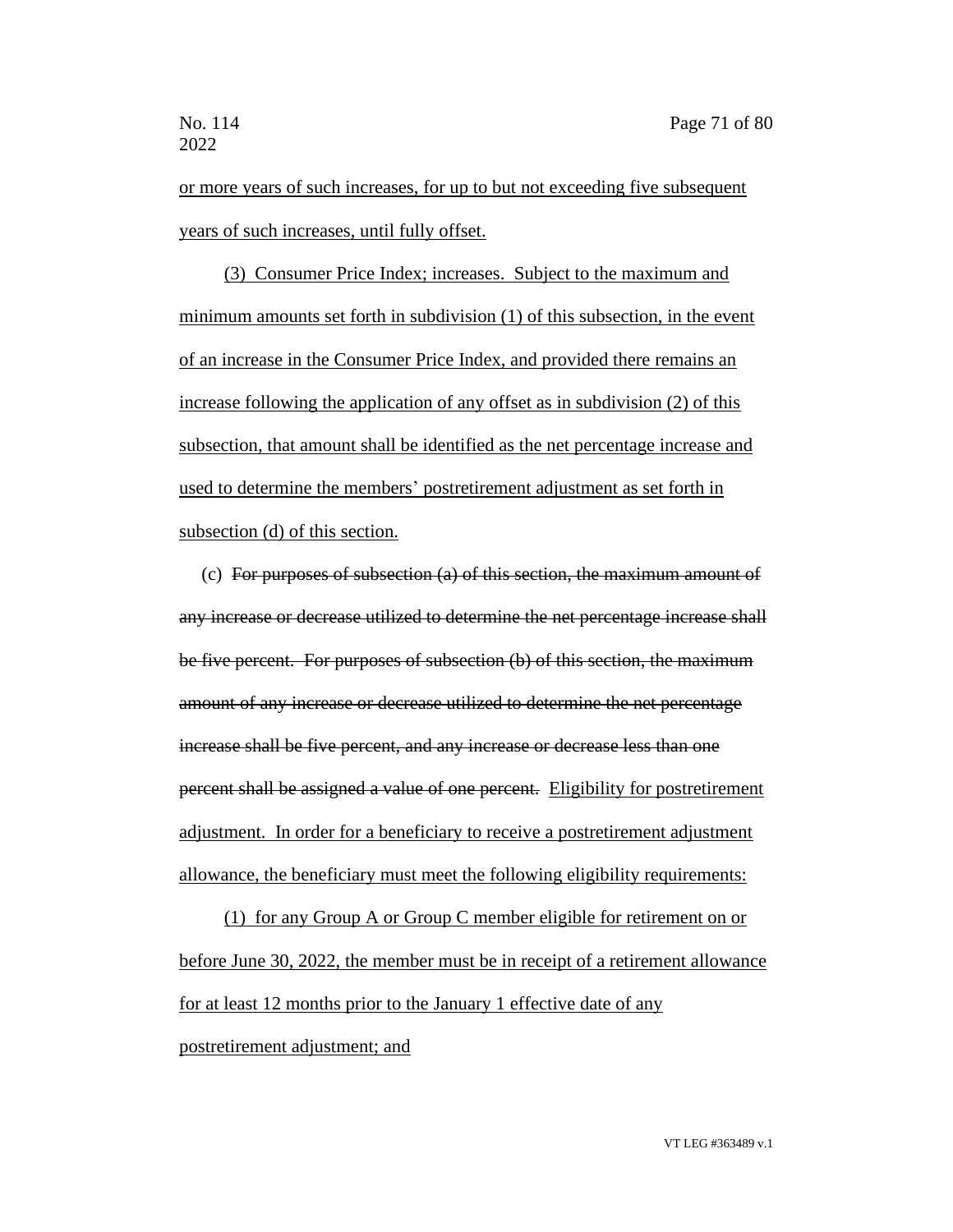(2) for any Group C member who is eligible for retirement and leaves active service on or after July 1, 2022, the member must be in receipt of a retirement allowance for at least 24 months prior to the January 1 effective date of any postretirement adjustment.

(d) As used in this section, "Consumer Price Index" shall mean the Northeast Region Consumer Price Index for all urban consumers, designated as "CPI-U," in the northeast region, as published by the U.S. Department of Labor, Bureau of Labor Statistics.

\* \* \* Other Postemployment Benefits \* \* \*

Sec. 24. 16 V.S.A. § 1944b is amended to read:

§ 1944b. RETIRED TEACHERS' HEALTH AND MEDICAL BENEFITS FUND

(a) There is established the Retired Teachers' Health and Medical Benefits Fund (Benefits Fund) to pay retired teacher health and medical retiree postemployment benefits, including prescription drug benefits, when due in accordance with the terms established by the Board of Trustees of the State Teachers' Retirement System of Vermont pursuant to subsection 1942(p) and section 1944e of this title. The Benefits Fund is intended to comply with and be a tax exempt governmental trust under Section 115 of the Internal Revenue Code of 1986, as amended. The Benefits Fund shall be administered by the Treasurer.

(b) The Benefits Fund shall consist of:

VT LEG #363489 v.1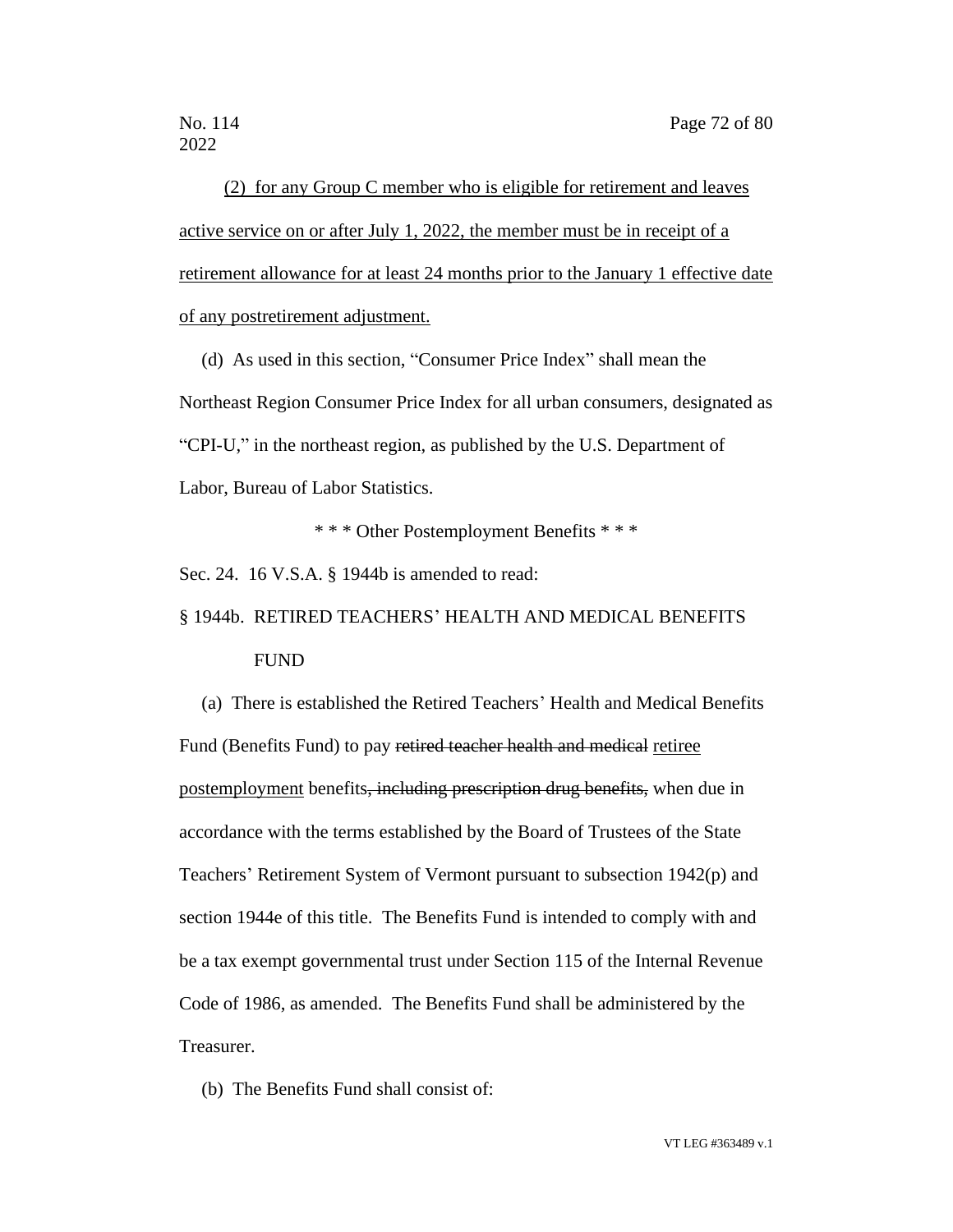## 2022

(1) all monies remitted to the State on behalf of the members of the State Teachers' Retirement System of Vermont for prescription drug plans, including manufacturer rebates, as well as monies pursuant to the Employer Group Waiver Plan with Wrap pursuant to the Medicare Prescription Drug Improvement and Modernization Act of 2003;

(2) any monies appropriated by the General Assembly for the purpose of paying the health and medical postemployment benefits for retired members and their dependents provided by subsection 1942(p) and section 1944e of this title;

- (3) any monies pursuant to subsection  $\left(\frac{e}{e}\right)$  (h) of this section; and
- (4) [Repealed.]

(5) any monies pursuant to section 1944d of this title.

(c) No employee contributions shall be deposited in the Benefits Fund.

(d) The Treasurer may invest monies in the Benefits Fund in accordance with the provisions of 32 V.S.A. § 434 or, in the alternative, may enter into an agreement with the Vermont Pension Investment Committee Commission to invest such monies in accordance with the standards of care established by the prudent investor rule under 14A V.S.A. § 902, in a manner similar to the Committee's Commission's investment of retirement system monies. Interest earned shall remain in the Benefits Fund, and all balances remaining at the end of a fiscal year shall be carried over to the following year. The Treasurer's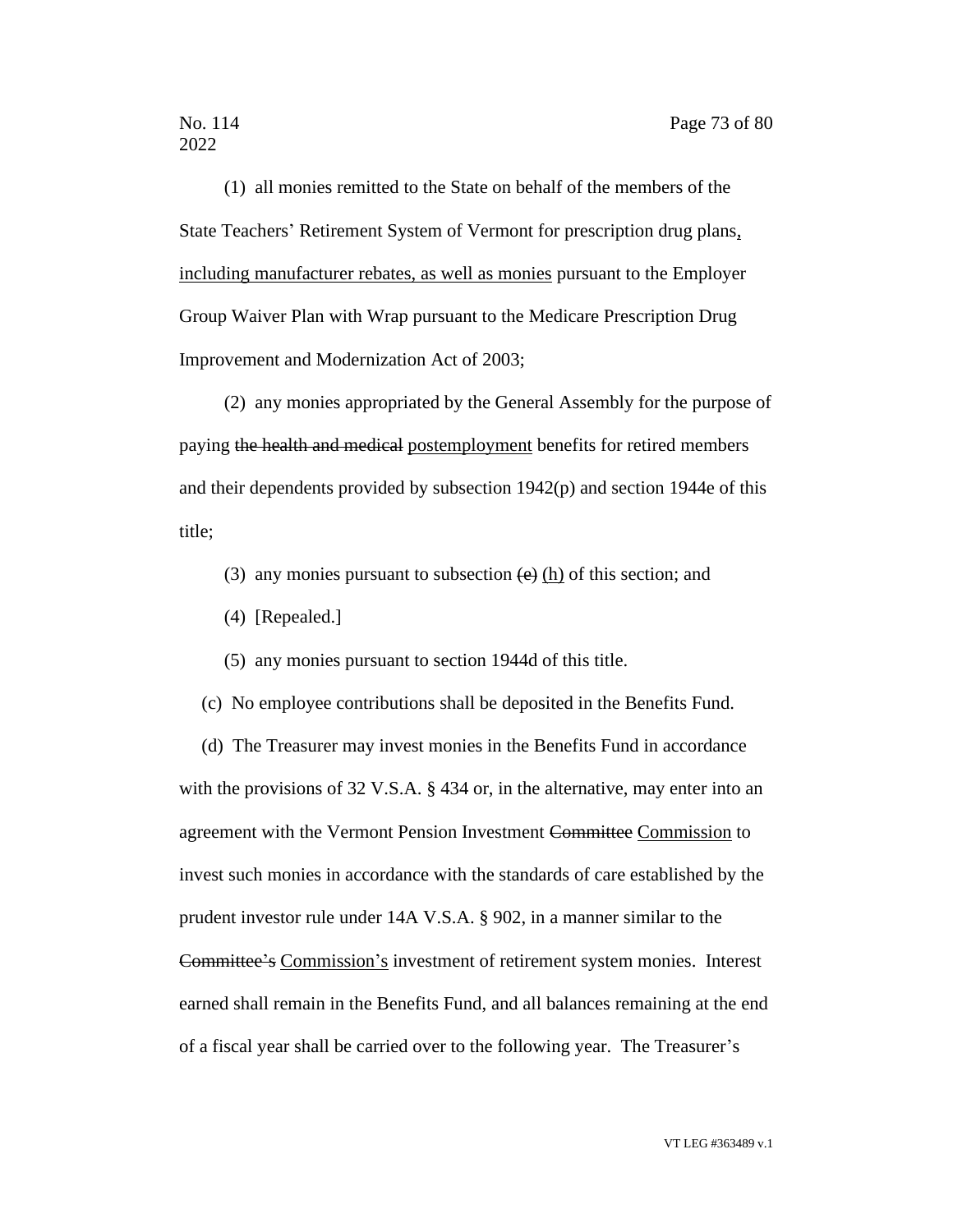annual financial report to the Governor and the General Assembly shall contain an accounting of receipts, disbursements, and earnings of the Benefits Fund.

(e) [Repealed.]

(f) Contributions to the Benefits Fund shall be irrevocable and it shall be impossible at any time prior to the satisfaction of all liabilities, with respect to employees and their beneficiaries, for any part of the corpus or income of the Benefits Fund to be used for, or diverted to, purposes other than the payment of retiree postemployment benefits to members and their beneficiaries and reasonable expenses of administering the Benefits Fund and related benefit plans.

(g) [Repealed.]

(h) State contribution.

(1) Beginning on July 1, 2022, and annually thereafter, the State shall make annual contributions to the Benefits Fund known as the "normal contribution" and the "accrued liability contribution," each of which shall be fixed on the basis of the liabilities of the System as shown by the most recent actuarial valuation and made by separate appropriation in the annual budget enacted by the General Assembly:

(A) The "normal contribution" shall be the amount that, if contributed over each member's prospective period of service, will be sufficient to provide for the payment of all future retiree postemployment benefits after subtracting the unfunded actuarial liability and the total assets of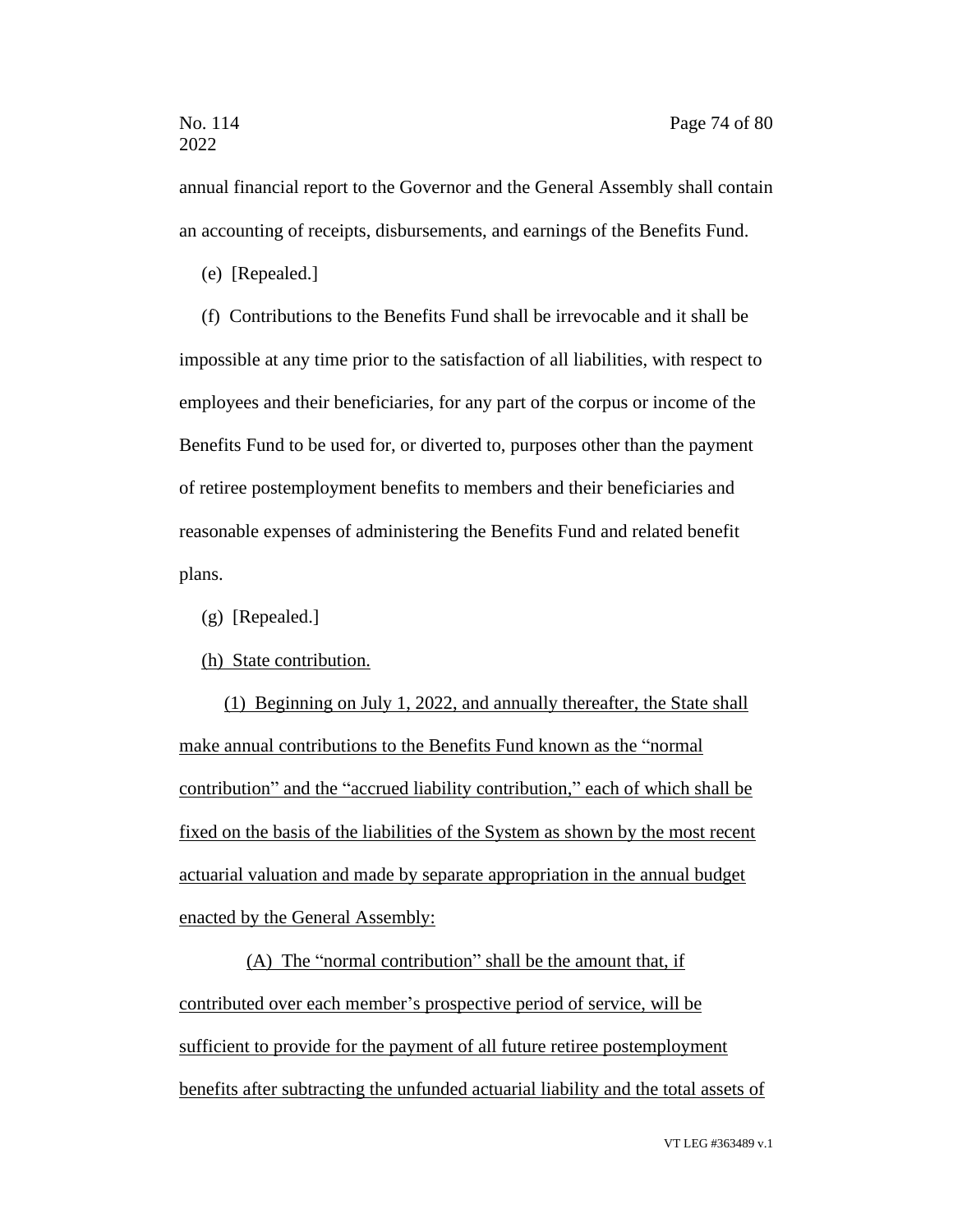the Benefits Fund. The "normal cost" shall be identified using the actuarial cost method known as "projected unit credit" and applying a rate of return equal to the most recently adopted actuarial rate of return pursuant to 3 V.S.A. § 523.

(B) The "accrued liability contribution" shall be the annual payment set forth in the most recent actuarial valuation that is necessary to liquidate the unfunded accrued liability over a closed period of 26 years and determined based on the funding schedule set forth in this section.

(i) It is the policy of the State of Vermont to liquidate fully the unfunded accrued liability for the payment of retiree postemployment benefits.

(ii) Beginning on July 1, 2022, until the unfunded accrued liability is liquidated, the accrued liability contribution shall be the annual payment required to liquidate the unfunded accrued liability over a closed period of 26 years ending on June 30, 2048, provided that the amount of each annual basic accrued liability contribution shall be determined by amortization of the unfunded liability over the remainder of the closed 26-year period in installments.

(2) Any variation in the contribution of normal or accrued liability contributions from those recommended by the actuary and any actuarial gains and losses shall be added or subtracted to the unfunded accrued liability and amortized over the remainder of the closed 26-year period.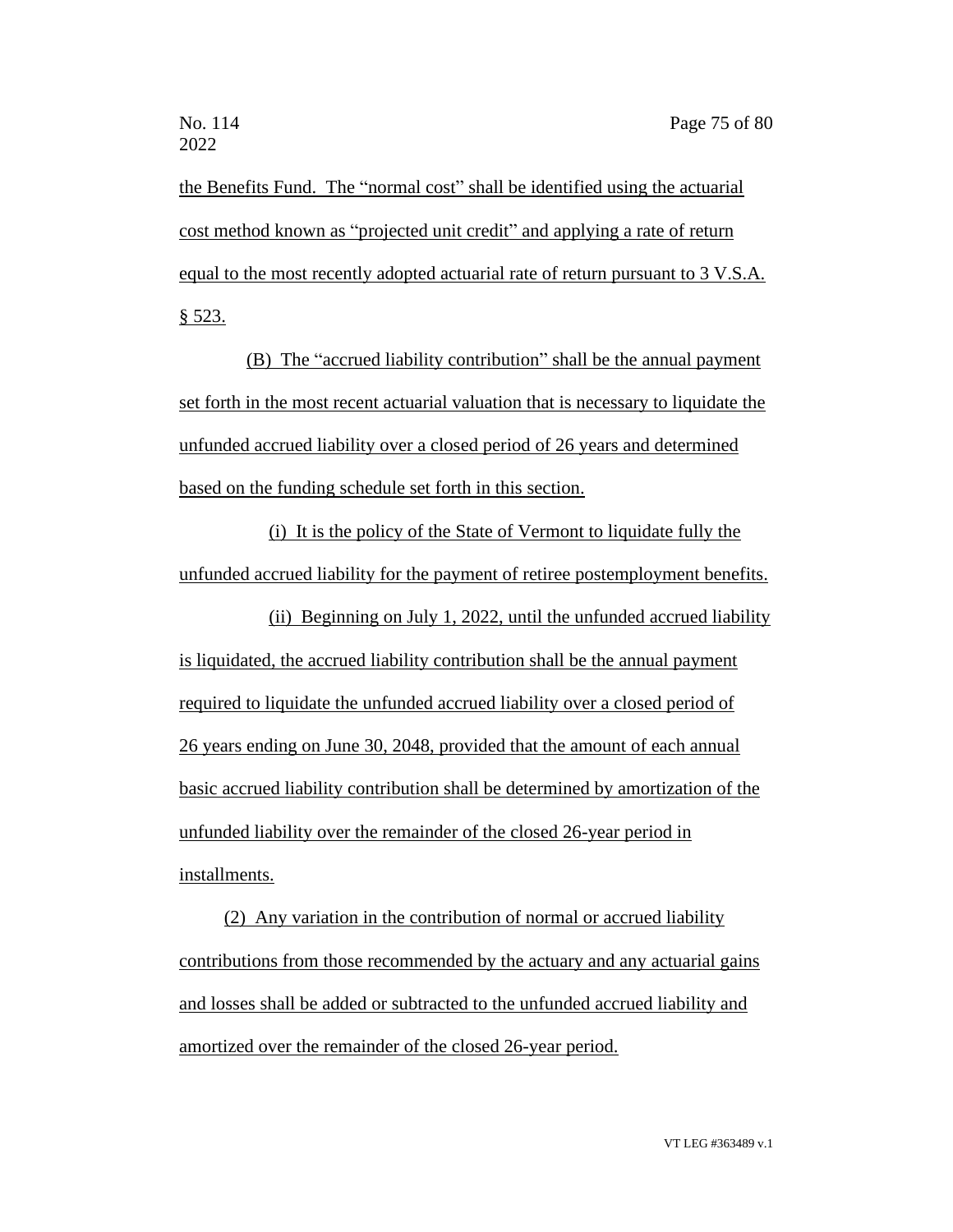2022

(3) The Board shall review annually the amount of State contributions recommended by the actuary of the Retirement System. Based on this review, the Board shall determine the amount of State contribution necessary for the next fiscal year to achieve and preserve the financial integrity of the funds. On or before December 15 of each year, the Board shall inform the Governor and the House and Senate Committees on Government Operations and on Appropriations in writing about the amount needed. The provisions of 2 V.S.A. § 20(d) (expiration of required reports) shall not apply to the report to be made under this subsection.

Sec. 25. 16 V.S.A. § 4025 is amended to read:

§ 4025. EDUCATION FUND

\* \* \*

(b) Monies in the Education Fund shall be used for the following:

\* \* \*

(4) To make payments to the Vermont Teachers' Retirement Fund and the Retired Teachers' Health and Medical Benefits Fund for the normal contribution contributions in accordance with subsection subsections 1944(c) of this title and 1994b(h) of this title.

\* \* \*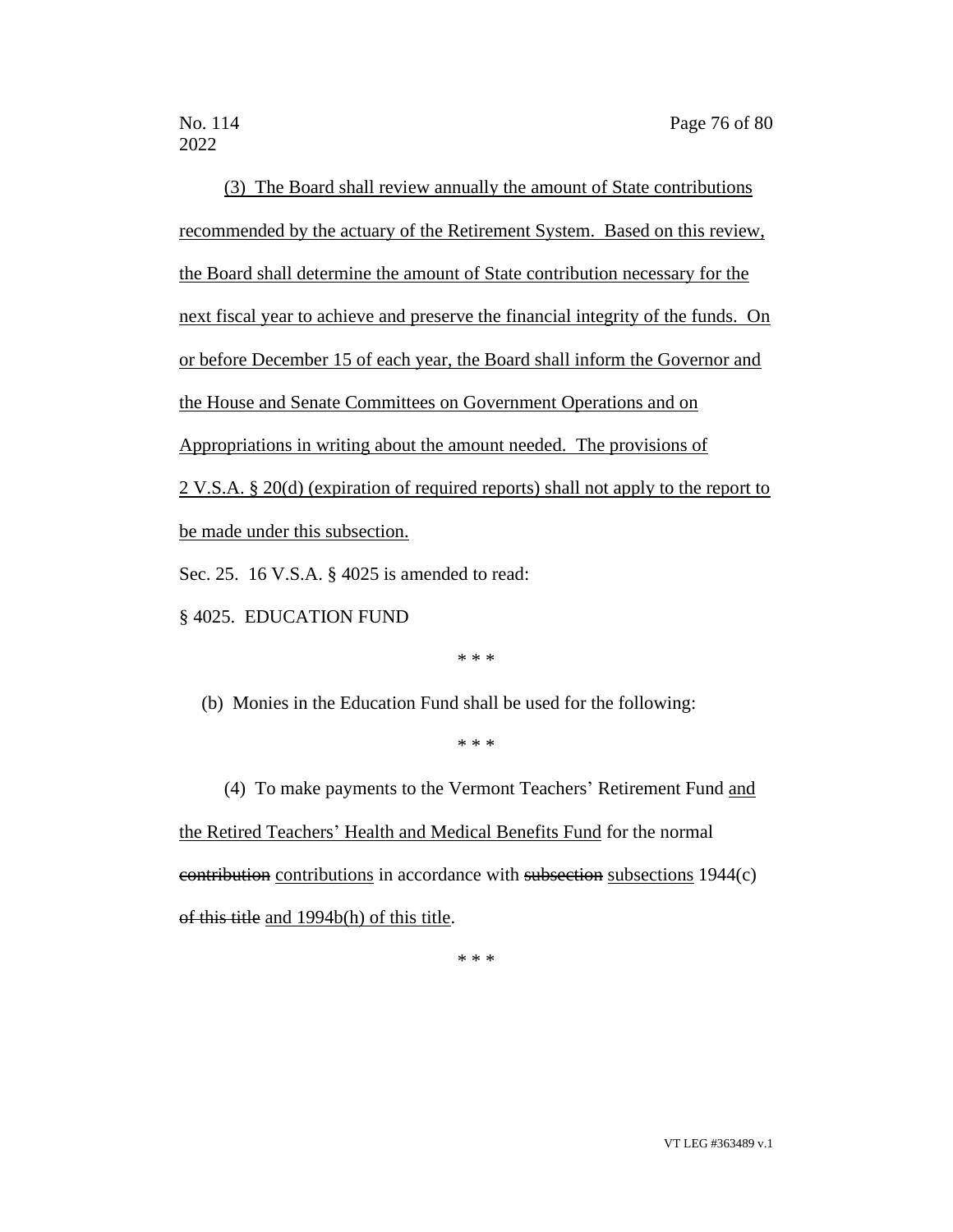# Sec. 26. VERMONT TEACHERS' RETIREMENT SYSTEM; REPEAL OF PRIOR SUNSET AND REPORTING PROVISIONS 2018 (Sp. Sess.) Acts and Resolves No.11, Secs. E.515.3 and E.515.4 are hereby repealed.

\* \* \* Vermont Municipal Employees' Retirement System \* \* \* Sec. 27. 24 V.S.A. § 5062 is amended to read:

## § 5062. RETIREMENT BOARD; MEDICAL BOARD; ACTUARY; RATES OF CONTRIBUTION; SAFEKEEPING OF SECURITIES

\* \* \*

(k) Immediately after the establishment of the Retirement System, the Retirement Board shall adopt for the Retirement System such mortality and service tables as shall be deemed necessary and shall certify the rates of contribution payable under the provisions of this chapter. At least once in each three-year period Beginning July 1, 2023, at least once every three fiscal years following the establishment of the System, the actuary shall make an actuarial investigation into the mortality, service, and compensation experience of the members and beneficiaries of the Retirement System, and taking into account the results of such investigation, the Retirement Board shall adopt for the Retirement System such mortality, service, and other tables as shall be deemed necessary and shall certify the rates of contribution payable under the provisions of this chapter.

\* \* \*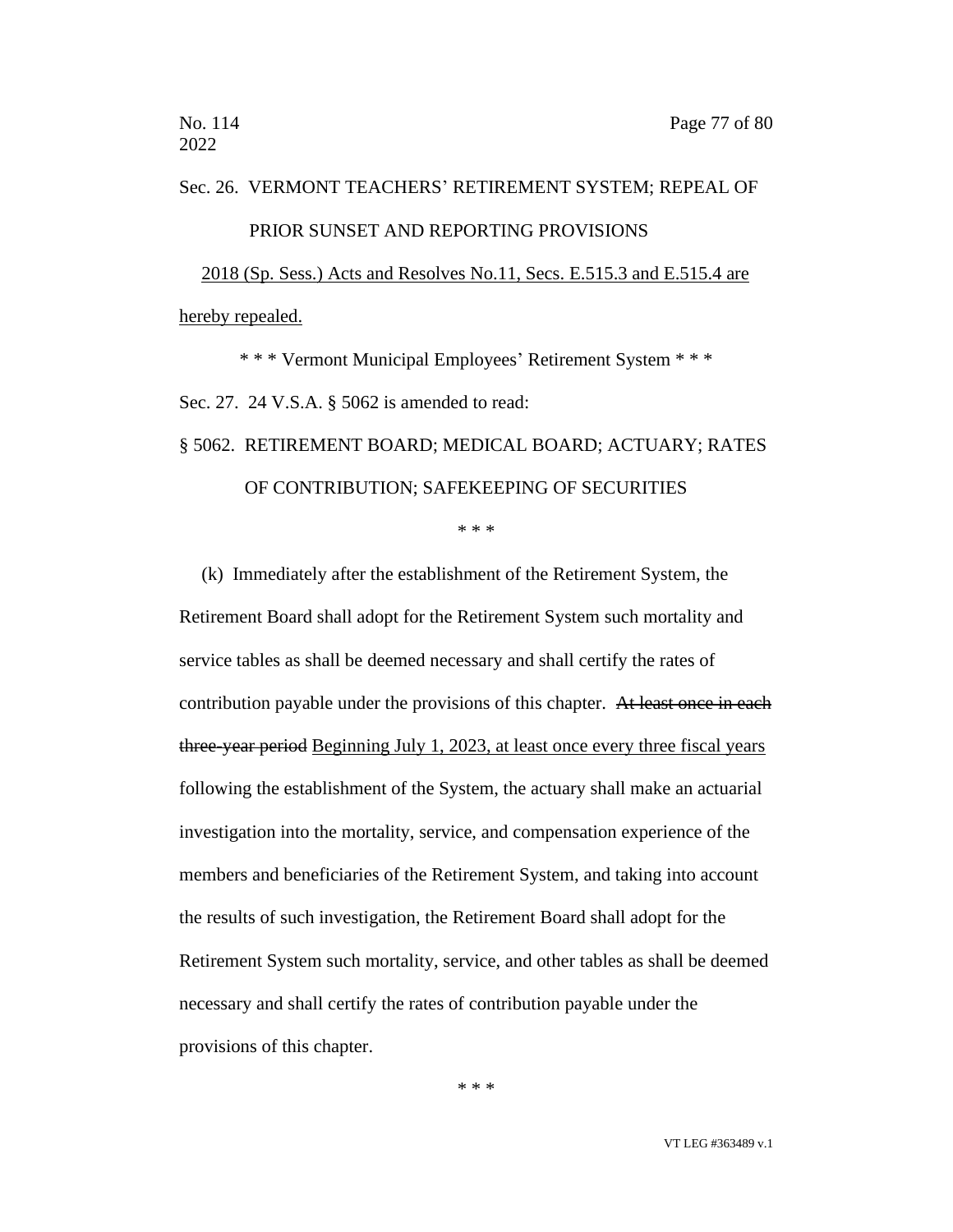#### \* \* \* Funding \* \* \*

#### Sec. 28. FY 2022; APPROPRIATION; STATE EMPLOYEES'

#### POSTEMPLOYMENT BENEFITS TRUST FUND; RETIRED

TEACHERS' HEALTH AND MEDICAL BENEFITS FUND

(a) In FY 2022, of the amount of General Funds reserved in 2021 Acts and Resolves No. 74, Sec. C.101(a) is unreserved as follows:

(1) the sum of \$75,000,000.00 is appropriated to the Vermont State Retirement Fund, established in 3 V.S.A. § 473, to address the unfunded accrued liability in pension benefits; and

(2) the sum of \$75,000,000.00 is appropriated to the Vermont Teachers' Retirement Fund, established in 16 V.S.A. § 1944, to address the unfunded accrued liability in pension benefits.

(b) In FY 2022, the amount of \$50,000,000.00 in General Funds shall be appropriated to the to the Vermont Teachers' Retirement Fund, established in 16 V.S.A. § 1944, to address the unfunded accrued liability in pension benefits.

(c) In FY 2022, of the amount of Education Funds reserved in 2021 Acts and Resolves No. 74, Sec. C.101(a) is unreserved and the sum of \$13,300,000.00 is appropriated to the Retired Teachers' Health and Medical Benefits Fund, established in 16 V.S.A. § 1944b, to support the normal cost of other postemployment benefits as set forth in 16 V.S.A. § 1944f.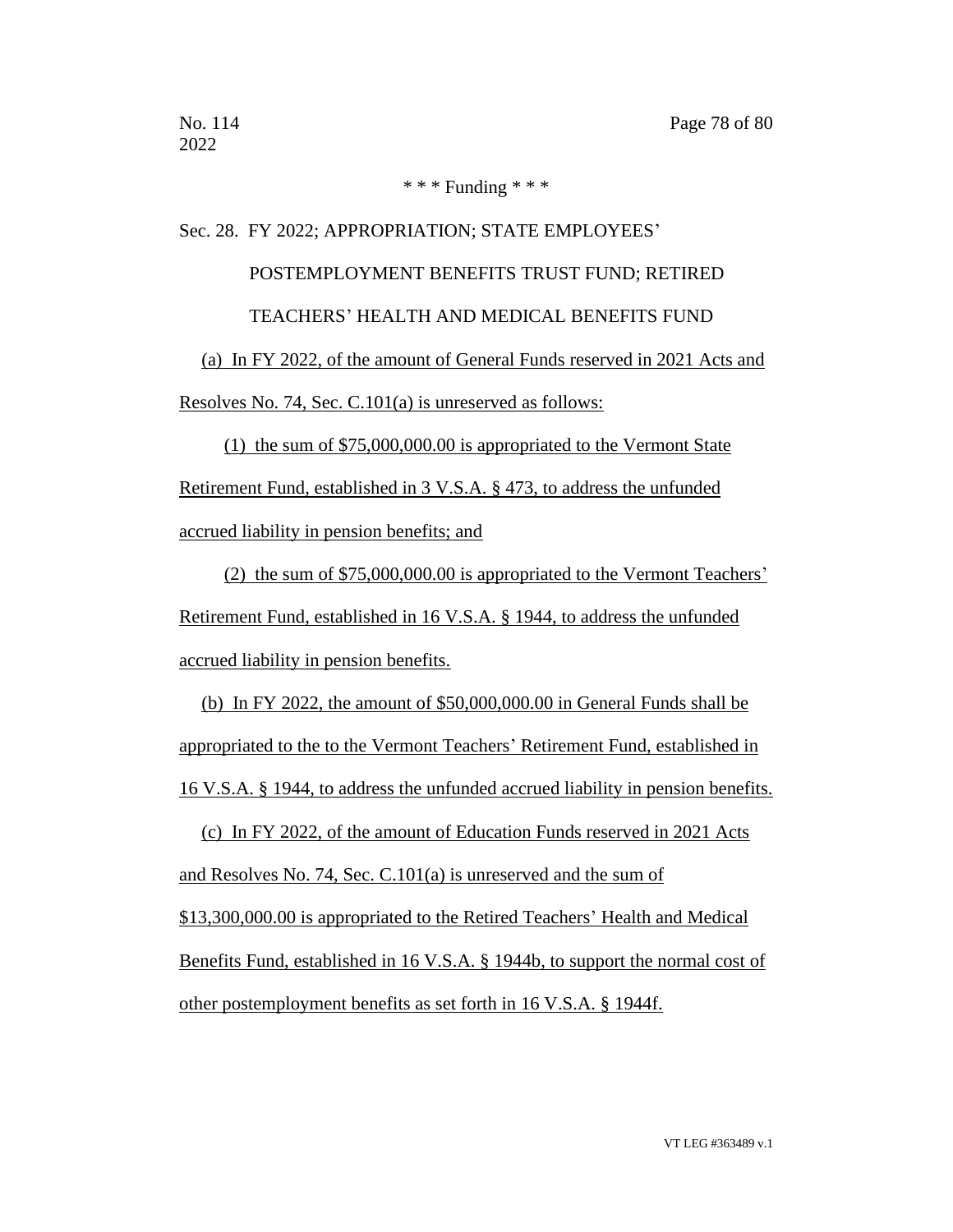(d) The appropriations in subsections (a) and (b) of this section shall not be included for the purposes of calculating the reserve total for fiscal year 2023 pursuant to 32 V.S.A. § 308 (General Fund budget stabilization reserve). Sec. 29. 32 V.S.A. § 308c is amended to read:

### § 308c. GENERAL FUND AND TRANSPORTATION FUND BALANCE RESERVES

(a) There is hereby created within the General Fund a General Fund Balance Reserve, also known as the "Rainy Day Reserve." After satisfying the requirements of section 308 of this title, and after other reserve requirements have been met, any remaining unreserved and undesignated end of fiscal year General Fund surplus shall be reserved in the General Fund Balance Reserve. The General Fund Balance Reserve shall not exceed five percent of the appropriations from the General Fund for the prior fiscal year without legislative authorization.

(1), (2) [Repealed.]

(3) Of the funds that would otherwise be reserved in the General Fund Balance Reserve under this subsection, 50 percent of any such funds the following amounts shall be reserved as necessary and transferred from the General Fund to the Vermont State Employees' Postemployment Benefits Trust Fund established by 3 V.S.A. § 479a as follows:

(A) 25 percent to the Vermont State Retirement Fund established by 3 V.S.A. § 473; and